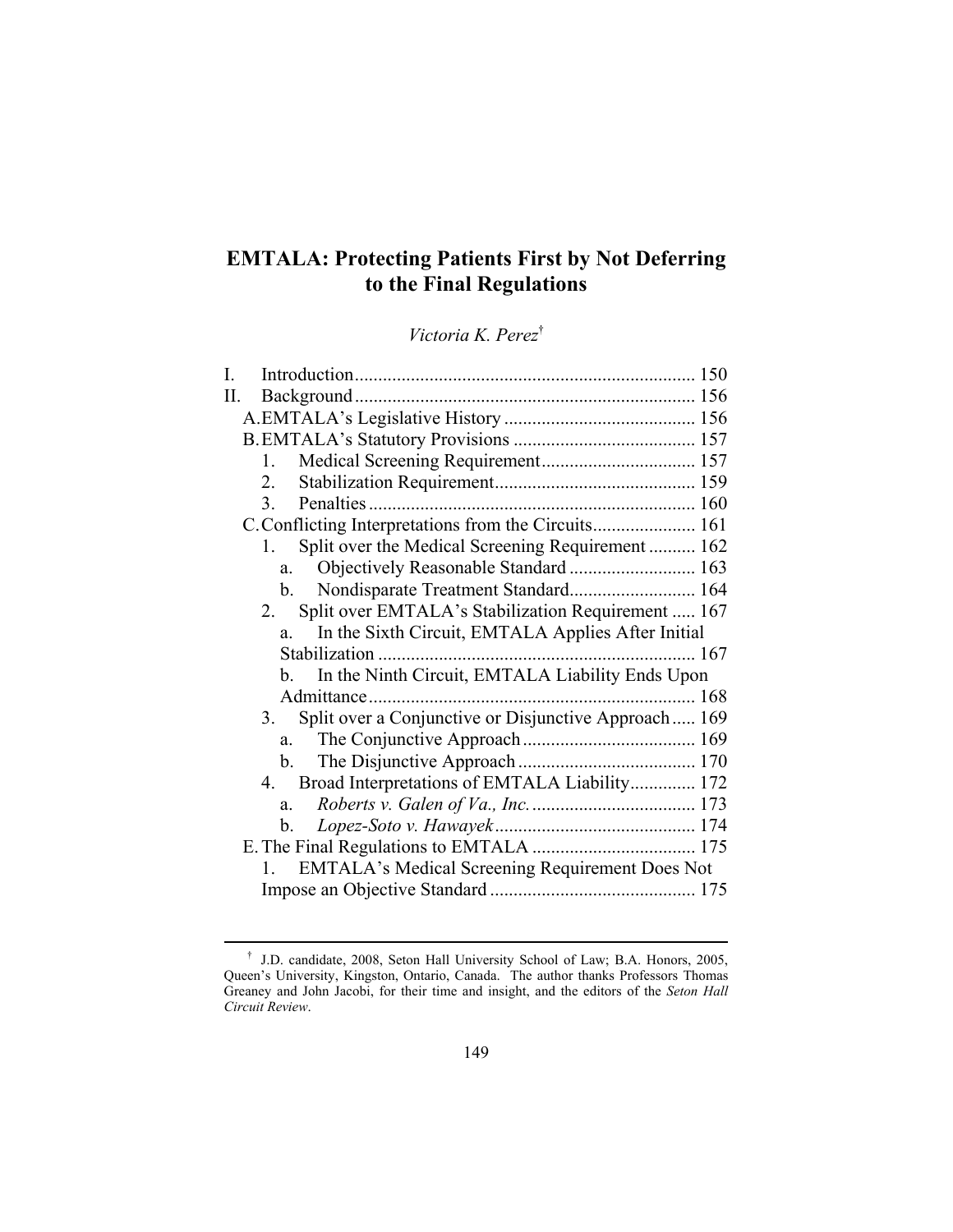|    | 2. EMTALA Protection Ends upon Admittance as an               |
|----|---------------------------------------------------------------|
|    |                                                               |
|    | Both the Conjunctive and Disjunctive Approaches Are<br>3.     |
|    |                                                               |
| Ш. | Analysis.                                                     |
|    | A.Deference to the Final Regulations Under Chevron? 178       |
|    | Courts Should Give Chevron Deference to the Final             |
|    | Regulations' Interpretation of EMTALA's Medical Screening     |
|    |                                                               |
|    | 2. Courts Should Not Give Chevron Deference to the Final      |
|    | Regulations' Interpretation that EMTALA Protection Ends       |
|    |                                                               |
|    | 3. Courts Should Not Give Chevron Deference to the Final      |
|    | Regulations in Relation to the Conjunctive Versus Disjunctive |
|    |                                                               |
|    |                                                               |
|    |                                                               |
|    |                                                               |

# I. INTRODUCTION

Terry Takewell died in his home on September 17, 1986 after a hospital administrator dumped him in the parking lot outside of Methodist Hospital in Somerville, Tennessee.<sup>1</sup> Mr. Takewell had suffered from diabetes for several years. $<sup>2</sup>$  The day before he died, Mr.</sup> Takewell's neighbors found him suffering from acute ketoacidosis.<sup>3</sup> His neighbor, Mrs. Zettie Mae, sent Mr. Takewell to his doctor, who then ordered him to go to the emergency room immediately.<sup>4</sup> Mr. Takewell arrived at the hospital by ambulance.<sup>5</sup> Later that day, a hospital administrator came to Mr. Takewell's bedside, picked him up in his

 $\frac{1}{1}$ <sup>1</sup> House Subcomm. on Human Resources  $\&$  Intergovernmental Relations, Equal Access to Health Care: Patient Dumping: Hearing on H.R. REP. NO. 531 Before the House Subcommittee on Human Resources & Intergovernmental Relations, 100th Cong., 2d. Sess. 11 (1988) (statement of Zettie Mae).

*Id.*

<sup>&</sup>lt;sup>3</sup> *Id.* Ketoacidosis is a complication of diabetes caused by the buildup of ketones, which are by-products of fat breakdown. Medline Plus, *Diabetic Ketoacidosis* (2006), http://www.nlm.nih.gov/medlineplus/ency/article/000320.htm (last visited Oct. 27, 2007).  *Id.*

<sup>5</sup>  *Id.*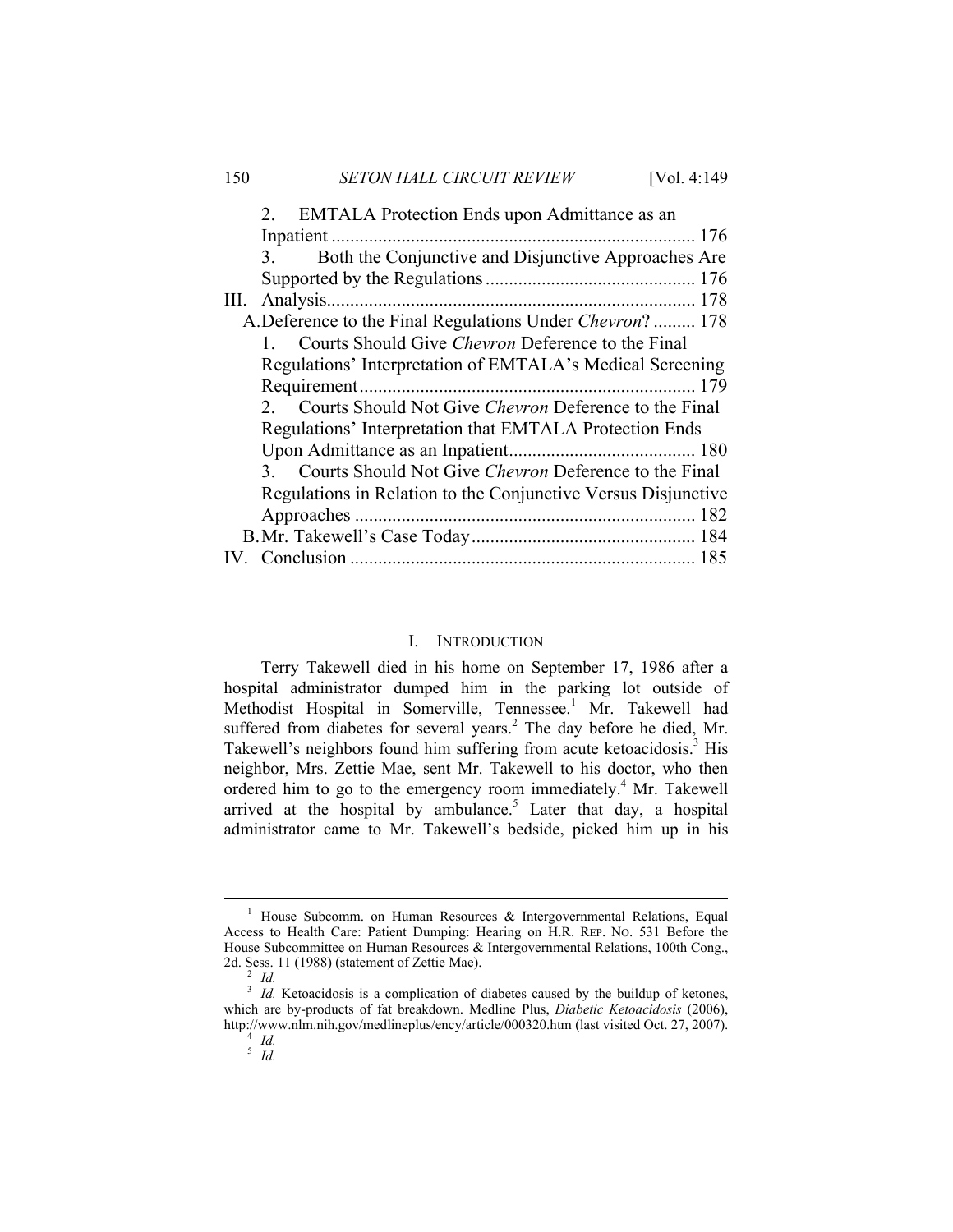arms, carried him out of bed, and walked him out of the hospital.<sup>6</sup> The administrator left Mr. Takewell in the parking lot without shirt or shoes.<sup>7</sup>

During Mrs. Zettie Mae's testimony at the House Subcommittee on Human Resources and Intergovernmental Relations hearing, she stated that Mr. Takewell told her that the hospital refused him care because he had no health insurance and because he still owed the hospital for previous medical treatment.<sup>8</sup> A community organization in Tennessee later filed a Consolidated Omnibus Budget Reconciliation Act ("COBRA") complaint with the Centers for Medicare and Medicaid Services ("CMS") against Methodist hospital.<sup>9</sup> The Tennessee State Board of Licensure investigated the situation, and found the hospital in compliance with state and federal law.<sup>10</sup> The Board did not even threaten the hospital with the slightest sanction that it could apply.<sup>11</sup>

American common law historically did not provide patients like Mr. Takewell with a legal right to medical treatment, and likewise did not impose on hospitals an obligation to provide treatment.<sup>12</sup> This lack of a legal duty, however, when combined with the rising costs of medical care, resulted in "patient dumping."13 In particular, "[t]he act of patient dumping occurs when patients [who seek care] in an emergency department are denied emergency medical care or stabilizing treatment based on economic or noneconomic grounds, such as race, ethnicity, sexual orientation, or contraction of a socially unacceptable disease."<sup>14</sup> Simply put, patient dumping is the act of refusing medical treatment to patients who are unable to afford it.

Prior to the 1986 passage of the Emergency Medical Treatment and Active Labor Act ("EMTALA"),  $15$  many reports detailed the frequency

 $\overline{\phantom{0}}$  $6$  House Subcomm. on Human Resources & Intergovernmental Relations, Equal Access to Health Care: Patient Dumping: Hearing on H.R. REP. NO. 531 Before the House Subcommittee on Human Resources & Intergovernmental Relations, 100th Cong., 2d. Sess. 11 (1988) (statement of Zettie Mae).

*Id.*  8

*Id.*

 $\overline{\phantom{a}}^{9}$  *Id.* 

 $\int_{10}^{10} \frac{Id}{Id}$ .

<sup>&</sup>lt;sup>12</sup> Hardy v. New York City Health & Hosp. Corp., 164 F.3d 789, 792–93 (2d Cir. 1999) ("EMTALA was enacted to fill a lacuna in traditional state tort law by imposing on hospitals a legal duty (that the common law did not recognize) to provide emergency care to all.").

<sup>&</sup>lt;sup>13</sup> Gatewood v. Wash. Healthcare Corp., 933 F.2d 1037, 1039 (D.C. Cir. 1991).<br><sup>14</sup> Thomas A. Gionis, Carlos A. Camargo, Jr. & Anthony S. Zito, Jr., *The Intentional Tort of Patient Dumping: A New State Cause of Action to Address the Shortcomings of the Federal Emergency Medical Treatment and Active Labor Act (EMTALA)*, 52 AM. U.

<sup>&</sup>lt;sup>15</sup> 42 U.S.C. § 1395dd, P.L. 109–208 (2000).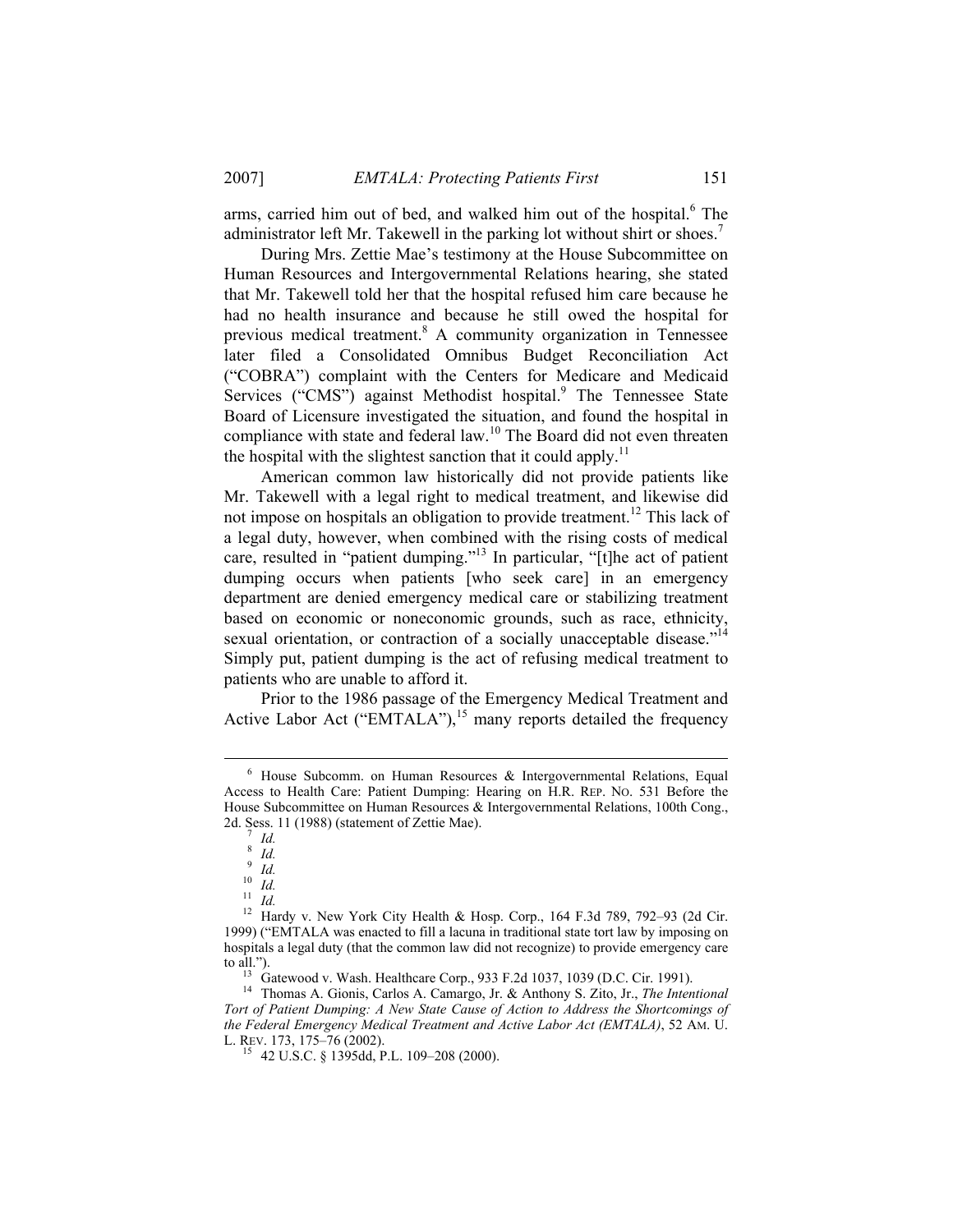and effects of patient dumping. One report found that almost eightyseven percent of hospitals that transferred patients admitted that the patient's lack of health insurance was the only motivation for transfer.<sup>16</sup> Another report showed that more than seventy-two percent of transferred patients required emergency medical treatment at the receiving hospital.<sup>17</sup> Hospitals would refuse to treat patients who could not provide proof of insurance or an alternative method of payment.<sup>18</sup> Thus, hospitals were denying care to indigent patients or were transferring patients to another health care facility, oftentimes resulting in worsened medical conditions, or, as in Mr. Takewell's case, even death.<sup>19</sup>

In response to the perceived crisis of patient dumping, Congress passed EMTALA in 1986 as part of the Consolidated Omnibus Budget Reconciliation Act.<sup>20</sup> EMTALA is far-reaching legislation that requires all hospitals that receive federal monies, generally through their Medicare and Medicaid programs, to provide some limited care to every patient who seeks treatment in the emergency department.<sup>21</sup> EMTALA applies to any person seeking emergency treatment in a hospital, but its foremost impact is on people with little or no health insurance who could otherwise not afford health care.<sup>22</sup> Although Congress intended to alleviate the problem of patient dumping through its passage of EMTALA, interpretation of the statute has created splits in the courts of appeals.

Unfortunately, Congress, at times, used vague statutory language when drafting  $EMTALA<sup>23</sup>$  causing courts to diverge in their interpretations of the statute.<sup>24</sup> In particular, the circuits are split over three issues. First, the circuits are split over what constitutes an adequate medical screening; the First and Ninth Circuits require an objectively

 <sup>16</sup> Arrington v. Wong, 237 F.3d 1066, 1074 (9th Cir. 2001) (citing Karen I. Treiger, *Preventing Patient Dumping: Sharpening the COBRA's Fangs*, 61 N.Y.U. L. REV. 1186,

<sup>1190–91) (1986)). 17</sup> *Id.* <sup>18</sup> *See* Michael J. Frank, *Tailoring EMTALA to Better Protect the Indigent: The Supreme Court Precludes One Method of Salvaging a Statute Gone Awry*, 3 DEPAUL J. HEALTH CARE L. 195, 195–96 (2000).<br><sup>19</sup> *Id.* 20 Gatewood v. Wash. Healthcare Corp., 933 F.2d 1037, 1039 (D.C. Cir. 1991).<br><sup>21</sup> Kristine Marie Meece, *The Future of Emergency Department Liability After the* 

*Ravenswood Hospital Incident: Redefining the Duty to Treat?*, 3 DEPAUL J. HEALTH

<sup>&</sup>lt;sup>22</sup> Cooper v. Gulf Breeze Hosp., Inc., 839 F. Supp. 1538, 1540–41 (N.D. Fla. 1993).<br><sup>23</sup> For example, the statute entitles "any individual" to an "appropriate" medical screening examination. 42 U.S.C. § 1395dd(a) (2000).

<sup>&</sup>lt;sup>24</sup> Caroline J. Stalker, Comment, *How Far is Too Far? EMTALA Moves From the Emergency Room to Off-Campus Entities*, 36 WAKE FOREST L. REV. 823, 829 (2001).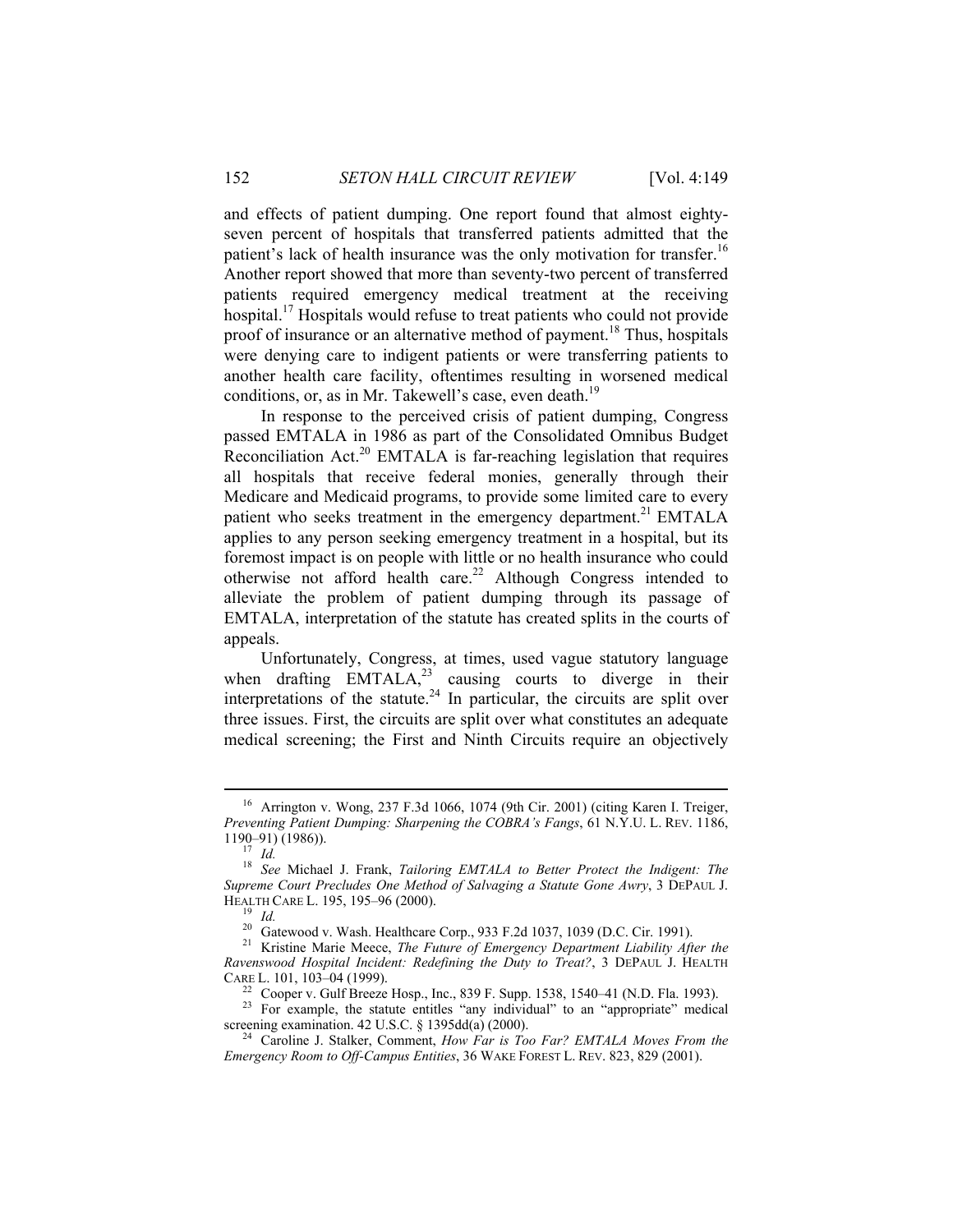reasonable standard,<sup>25</sup> while the Sixth, Eighth, Tenth, Eleventh and D.C. Circuits hold hospitals to a subjectively reasonable, or nondisparate treatment standard.26 Second, the circuits are split over whether EMTALA's provisions apply after a hospital initially stabilizes a patient and later admits the patient to the hospital; $2<sup>7</sup>$  the Sixth Circuit holds that EMTALA still applies after initial stabilization,<sup>28</sup> while the Ninth Circuit holds that a hospital's EMTALA obligations end upon admittance as an in-patient.<sup>29</sup> Third, the circuits are split over how to interpret EMTALA's requirements.30 The Fourth, Ninth, and Eleventh Circuits follow the conjunctive approach, by treating the statute's three provisions as interdependent and sequential requirements,<sup>31</sup> while the First Circuit follows the disjunctive approach, interpreting EMTALA as creating two distinct causes of action: one for the medical screening requirement and another for the stabilization requirement.<sup>32</sup> To clarify issues surrounding EMTALA, the Department of Health and Human Services, now referred to as the CMS, promulgated interpretative regulations, coined "the Final Regulations" in 2003.33 The Final Regulations succeed in resolving some divisive issues among the circuits, but leave open for debate several other pertinent EMTALA issues.

The Final Regulations address three important issues over which the circuits have split.<sup>34</sup> First, the Final Regulations appear to promote a subjective standard for the medical screening requirement, dependent on each individual patient's condition.<sup>35</sup> Second, the Final Regulations clearly state that "a hospital's obligations under EMTALA end once an

<sup>&</sup>lt;sup>25</sup> See Correa v. Hosp. San Francisco, 69 F.3d 1184, 1193 (1st Cir. 1995); Eberhardt v. City of Los Angeles, 62 F.3d 1253, 1257 (9th Cir. 1995).

<sup>&</sup>lt;sup>6</sup> See Brian E. Kamoie, *EMTALA: Reaching Beyond the Emergency Room to* 

*Expand Hospital Liability*, 33 J. HEALTH L. 25, 37 (2000).<br><sup>27</sup> Dana E. Schaffner, Note, *EMTALA: All Bark and No Bite*, 2005 U. ILL. L. REV.<br>1021. 1032 (2005).

<sup>&</sup>lt;sup>28</sup> See Thornton v. Sw. Detroit Hosp., 895 F.2d 1131 (6th Cir. 1990).<br><sup>29</sup> See Bryant v. Adventist Health Sys. West, 289 F.3d 1162, 1167 (9th Cir. 2002).<br><sup>30</sup> See Gionis, *supra* note 14, at 264.<br><sup>31</sup> Id.

<sup>&</sup>lt;sup>33</sup> See Medicare Program, Clarifying Policies Related to the Responsibilities of Medicare-Participating Hospitals in Treating Individuals With Emergency Medical Conditions, 68 Fed. Reg. 53222, 53222 (Sept. 9. 2003) (codified at 42 C.F.R. Parts 413, 482, and 489).

<sup>482,</sup> and 489). 34 *Id.* <sup>35</sup> *See* Cleland v. Bronson Health Care Group, Inc., 917 F.2d 266, 271 (6th Cir. 1990) (adopting a subjective, non-disparate treatment standard); *see also* Summers v. Baptist Med. Ctr. Arkadelphia, 91 F.3d 1132 (8th Cir. 1996); Repp v. Anadarko Mun. Hosp., 43 F.3d 519, 522 (10th Cir. 1994); Harry v. Marchant, 291 F.3d 767 (11th Cir. 2002); Gatewood v. Wash. Healthcare Corp., 933 F.2d 1037, 1041 (D.C. Cir. 1991).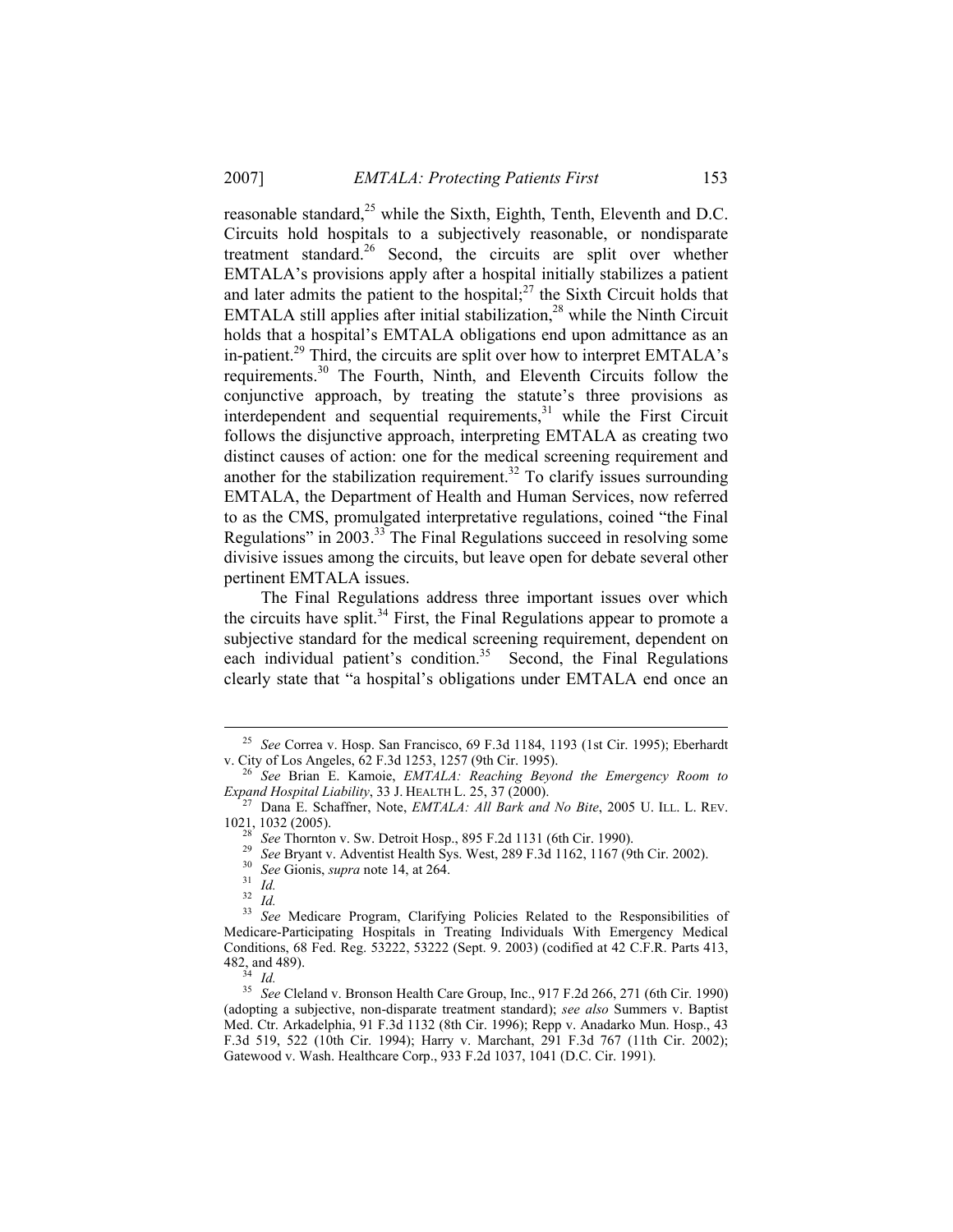individual is admitted for inpatient care."36 Third, the Final Regulations address the conjunctive versus disjunctive issue by asserting that EMTALA liability is triggered in one of two ways: (1) "The individual can present at the hospital's dedicated emergency department and request examination or treatment for a *medical condition*;<sup>37</sup> or (2) "the individual can present elsewhere on hospital property (that is, at a location that is on hospital property but is not part of a dedicated emergency department), and request examination or treatment for an *emergency medical condition*."38 Therefore, the Regulations can be interpreted to support both the conjunctive and disjunctive approaches. These interpretations beg the question of whether the circuit courts must give deference to the Final Regulations.

Despite the release of the Final Regulations, courts will still face issues of statutory interpretation regarding EMTALA, and in such cases, courts will be guided by the Supreme Court's decision in *Chevron U.S.A., Inc. v. Natural Resources Defense Council, Inc.*39 First, a court must ask "whether Congress has directly spoken to the precise question at issue."40 If Congress has spoken directly to the issue, "the court gives effect to the statute's plain meaning, obviating any need to decide whether or not to defer to an administrative agency's interpretation."<sup>41</sup> A court need not give deference to an agency's interpretation if Congress' intent is entirely clear.<sup>42</sup> However, if "the court determines Congress has not directly addressed the precise question at issue," the court must ask "whether the agency's answer is based on a permissible construction of the statute."43 Where Congress' intent is not entirely clear, a court must defer to an agency's statutory interpretation that is permissible.<sup>44</sup>

The Regulations articulate a subjective standard, requiring that a medical screening be "provided to each individual commensurate with the condition that is presented."45 Because the Regulations articulate a

 <sup>36</sup> *See* Medicare Program, Clarifying Policies Related to the Responsibilities of Medicare-Participating Hospitals in Treating Individuals With Emergency Medical Conditions, 68 Fed. Reg. 53222, 53247 (Sept. 9. 2003) (codified at 42 C.F.R. Parts 413, 482, and 489).<br> $\frac{37}{10}$  Id. at 53243 (emphasis added).

<sup>&</sup>lt;sup>38</sup> Id. (emphasis added).<br><sup>39</sup> 467 U.S. 837 (1984).<br><sup>40</sup> Id. at 842.<br><sup>41</sup> Rebecca Hanner White, *Deference and Disability Discrimination*, 99 MICH. L. REV. 532, 541 (2000).

<sup>42</sup> *Id.* at 542. 43 *Id.* at 587. 44 *Id.*

<sup>45</sup> *See* Medicare Program, Clarifying Policies Related to the Responsibilities of Medicare-Participating Hospitals in Treating Individuals With Emergency Medical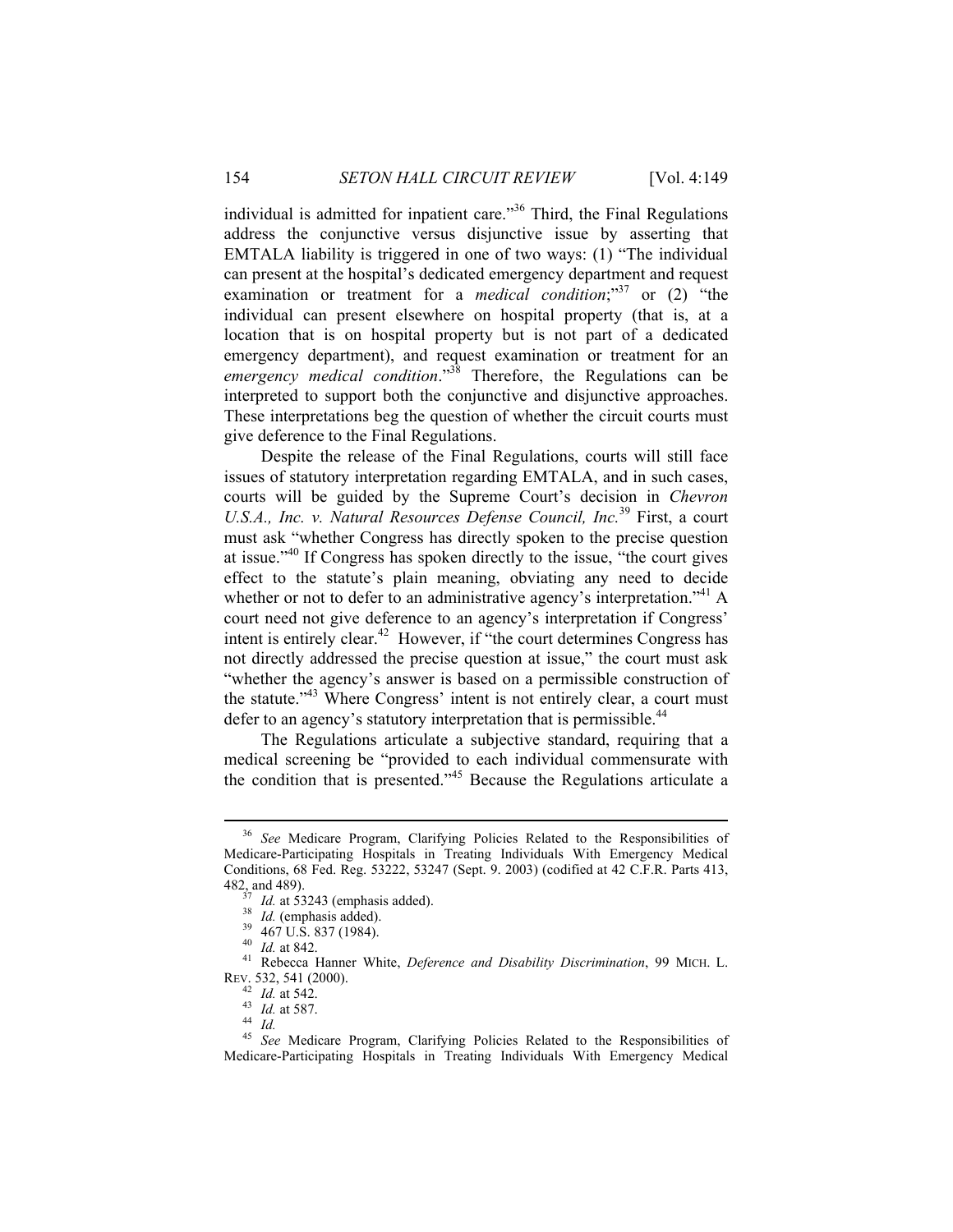subjective, nondisparate medical screening requirement, an interpretation clearly in line with Congress' intent, the Regulations deserve *Chevron* deference. Moreover, because Congress' intent is clear as to protecting patients even after a doctor initially stabilizes and admits them, courts need not accord *Chevron* deference to the Regulations as far as they limit liability under EMTALA when a hospital admits a patient as an inpatient. Finally, because EMTALA's plain language and its legislative history both clearly reflect Congress' intent, courts should not afford *Chevron* deference to the Regulations, insofar as the Regulations construe EMTALA liability conjunctively and require that a patient who presents on hospital property apart from a dedicated emergency department "request examination or treatment for an *emergency medical condition*" 46 in order for EMTALA protection to attach.

This comment argues that the Final Regulations to EMTALA do little to clarify hospitals' obligations under the statute, but instead leave circuits to analyze the Regulation's applicability under *Chevron*. Furthermore, because Congress' intent as to EMTALA was clear, this comment argues that courts need not give deference to the Final Regulations. Part II considers first EMTALA's background and legislative history, in order to elucidate Congress' intent in passing the statute. It next examines the judicial ambiguity that has surrounded the statute since its inception in 1986. In particular, it focuses on three divisive issues over which the circuits have been split. It also examines the Final Regulations promulgated by the CMS in 2003 and the Regulations' effect on the judicial splits. Part III examines how the circuits should interpret the Final Regulations, following a *Chevron* analysis of the Regulations' applicability. Part IV concludes that Congress enacted EMTALA with the clear purpose of preventing hospitals from denying emergency medical treatment to under- and uninsured patients because of their inability to pay. To further this purpose, courts should give *Chevron* deference to the Final Regulations in certain circumstances, while in other instances, *Chevron* deference clearly would be inappropriate.

 $\overline{a}$ 

Conditions, 68 Fed. Reg. 53222, 53236 (Sept. 9. 2003) (codified at 42 C.F.R. Parts 413, 482, and 489). 46 *Id.* at 53243 (emphasis in original).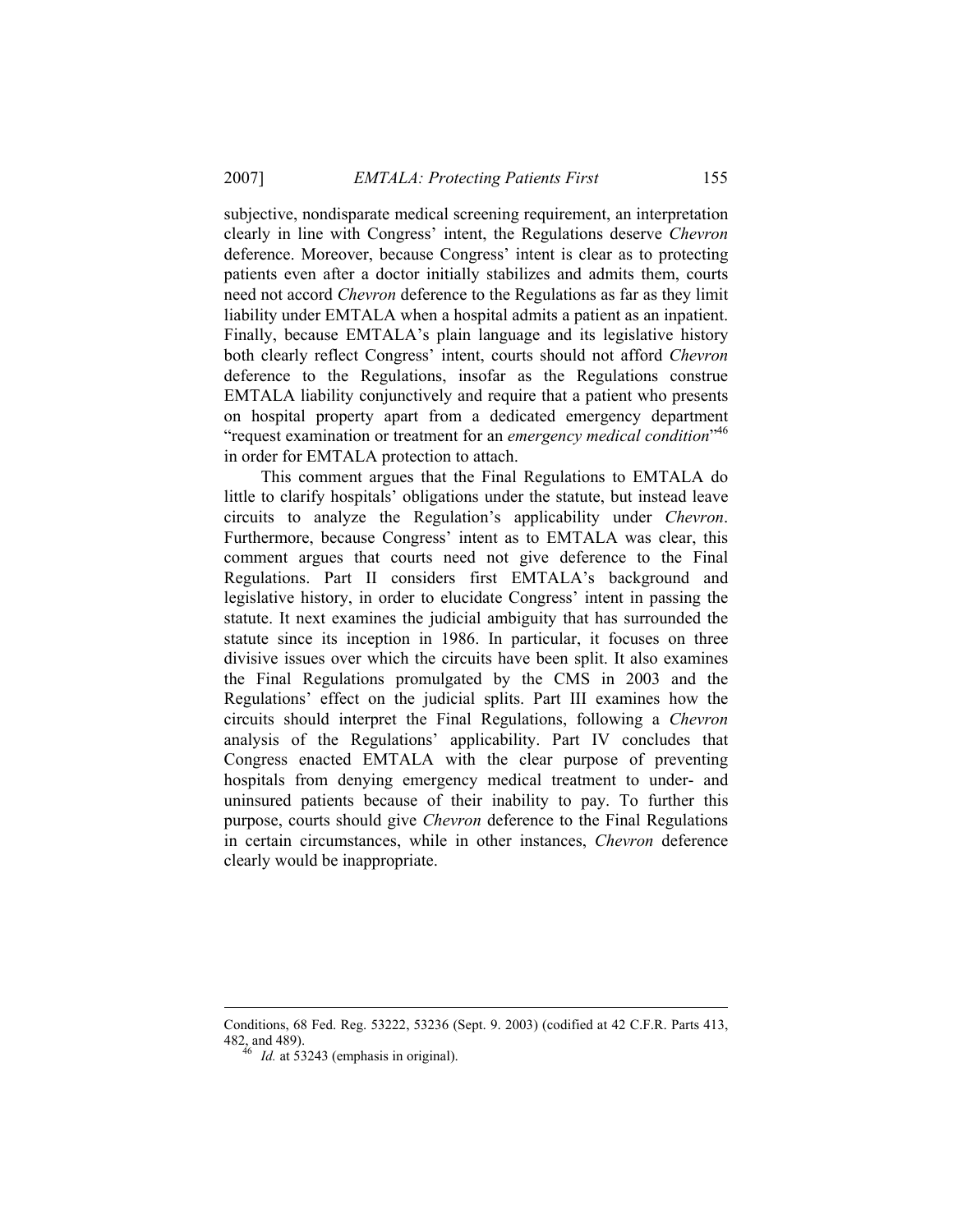# II. BACKGROUND

## *A. EMTALA's Legislative History*

Congress enacted EMTALA "in response to a growing concern about 'the provision of adequate emergency room medical services to individuals who seek care . . . . "<sup>47</sup> In particular, Congress was concerned "about the increasing number of reports that hospital emergency rooms [were] refusing to accept or treat patients with emergency conditions if the patient [did] not have medical insurance."<sup>48</sup> Patient dumping resulted in inadequate or nonexistent treatment that ultimately led to an increase in morbidity and mortality rates.<sup>49</sup>

Furthermore, "[i]t is undisputed that the impetus to [EMTALA] came from highly publicized incidents where hospital emergency rooms allegedly . . . failed to provide a medical screening that would have been provided a paying patient . . . . "<sup>50</sup> Congress<sup>"</sup> purpose for passing EMTALA was clear, in that it sought to prevent hospitals from turning away without treatment patients with emergency conditions because of their inability to pay.<sup>51</sup> Thus, Congress' intent was unmistakably clear: it intended to eliminate patient dumping by prohibiting the disparate treatment of patients based on factors such as their economic or insurance status. Congress enacted EMTALA to protect patients from hospitals that provided them with an inadequate medical screening exam in an attempt to cut costs.

Congress passed EMTALA with the unequivocal and clearly stated purpose of preventing patient dumping.<sup>52</sup> In particular, the Committee Report from the House of Representatives indicates that Congress was concerned primarily that patients who sought emergency medical treatment and whose doctors failed to stabilized them were not obtaining adequate care, if any at all.<sup>53</sup> One Committee Report stated that "[t]here

 <sup>47</sup> Eberhardt v. City of Los Angeles, 62 F.3d 1253, 1255 (9th Cir. 1995) (quoting H.R. No. 241, pt.III). 48 Bryan v. Rectors & Visitors Univ. Va., 95 F.3d 349, 351 (4th Cir. 1996) (citation

omitted).<br><sup>49</sup> *Id.*<br><sup>50</sup> Cleland v. Bronson Health Care Group, Inc., 917 F.2d 266, 268 (6th Cir. 1990);

*see also* 131 Cong. Rec. S13, 892-01 (1985) (statements of Sens. Durenberger, Kennedy, Dole, Baucus, Heinz, and Proxmire emphasized that EMTALA stemmed from the widely publicized scandal of emergency rooms that were ever increasingly removing indigent patients from one hospital and dumping them onto the next while patients' emergency medical condition worsened.) **51** *See* H.R. REP. No. 99-241, pt.1, at 27 (1985) *as reprinted in* 1986 U.S.C.C.A.N.

<sup>595. 52</sup> *Id.* <sup>53</sup> *Id.*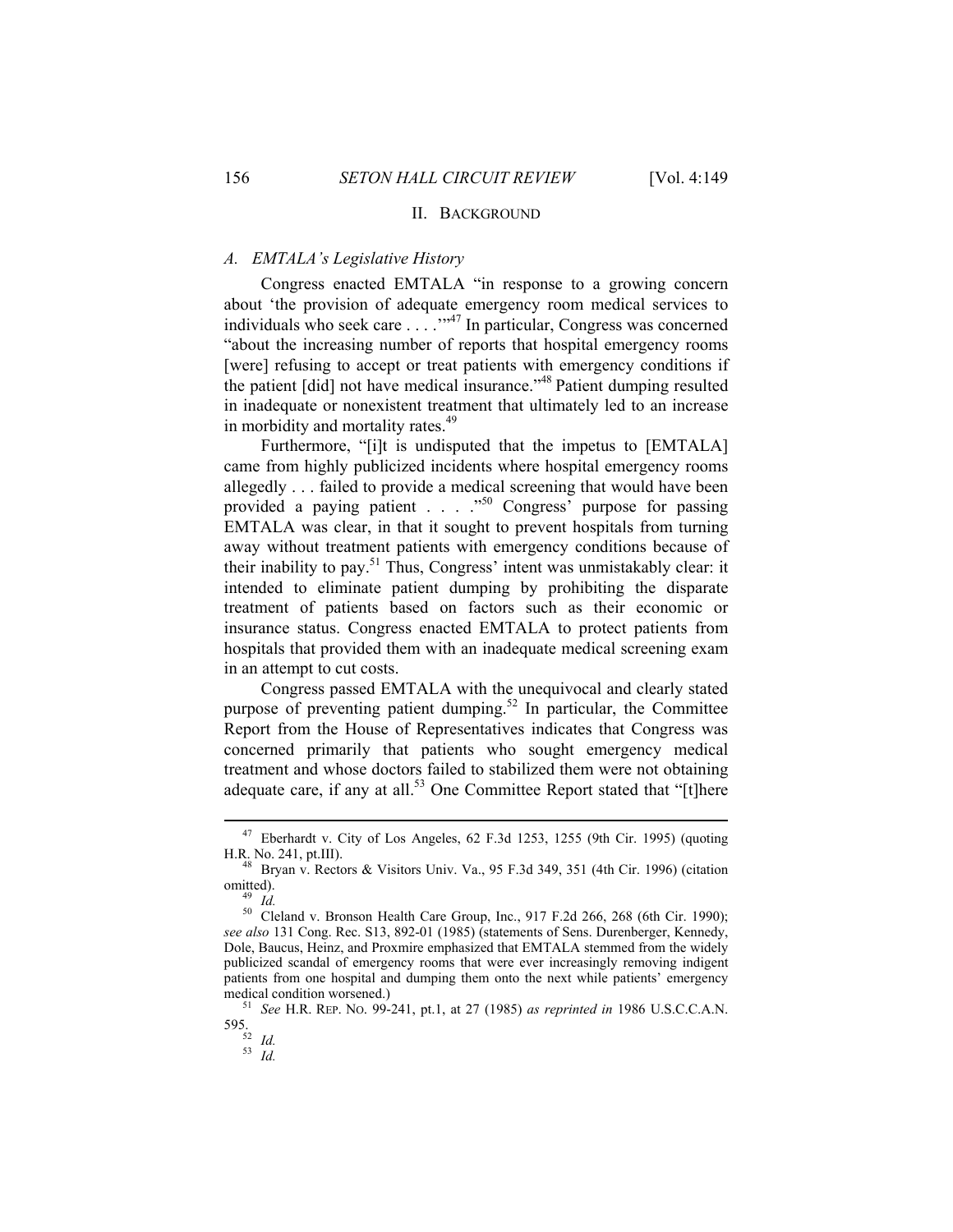have been reports of situations where treatment was simply not provided. In numerous other instances, patients in an unstable condition have been transferred improperly, sometimes without the consent of the receiving hospital."<sup>54</sup> Furthermore, "[n]eeding a carrot to make health-care providers more receptive to the stick, Congress simultaneously amended the Social Security Act, conditioning hospitals' continued participation in the federal Medicare program—a lucrative source of institutional revenue—on acceptance of the duties imposed by the new law."<sup>55</sup> Congress, therefore, used its legislative powers to eliminate patient dumping.

# *B. EMTALA's Statutory Provisions*

Hospitals that provide Medicare and Medicaid services have a duty under EMTALA to provide to patients who present in an emergency department an appropriate medical screening examination and stabilizing care.<sup>56</sup> Moreover, hospitals may not, under most circumstances, transfer medically unstable patients.<sup>57</sup> EMTALA has two main requirements:  $(1)$ a medical screening requirement; and (2) a stabilization or transfer requirement.58 In addition, a violation of EMTALA carries with it strict penalties for both hospitals and physicians.<sup>59</sup>

1. Medical Screening Requirement

EMTALA's medical screening requirement gives little guidance as to its true meaning.<sup>60</sup> EMTALA provides that:

In the case of a hospital that has a hospital emergency department, if any individual . . . comes to the emergency department . . . for examination or treatment for a medical condition, the hospital must provide for an appropriate medical screening examination within the capability of the hospital's emergency department . . . to determine whether or not an emergency medical condition . . . exists.<sup>61</sup>

<sup>54</sup> *Id.* 55 Correa v. Hosp. San Francisco, 69 F.3d 1184, 1189–90 (1st Cir. 1995); *see also* <sup>42</sup> U.S.C. § 1395dd(a–b), (e)(2) (1986).<br><sup>56</sup> 42 U.S.C. § 1395dd(a)–(c).<br><sup>57</sup> *Id.* 58 *Id.* 42 U.S.C. § 1395dd(1)(A)–(B).

<sup>60</sup> Gerald A. Williams, *How You Could Get Nailed for Patient Dumping*, Med. Econ.,

 $42$  U.S.C. § 1395dd(a) (emphasis added).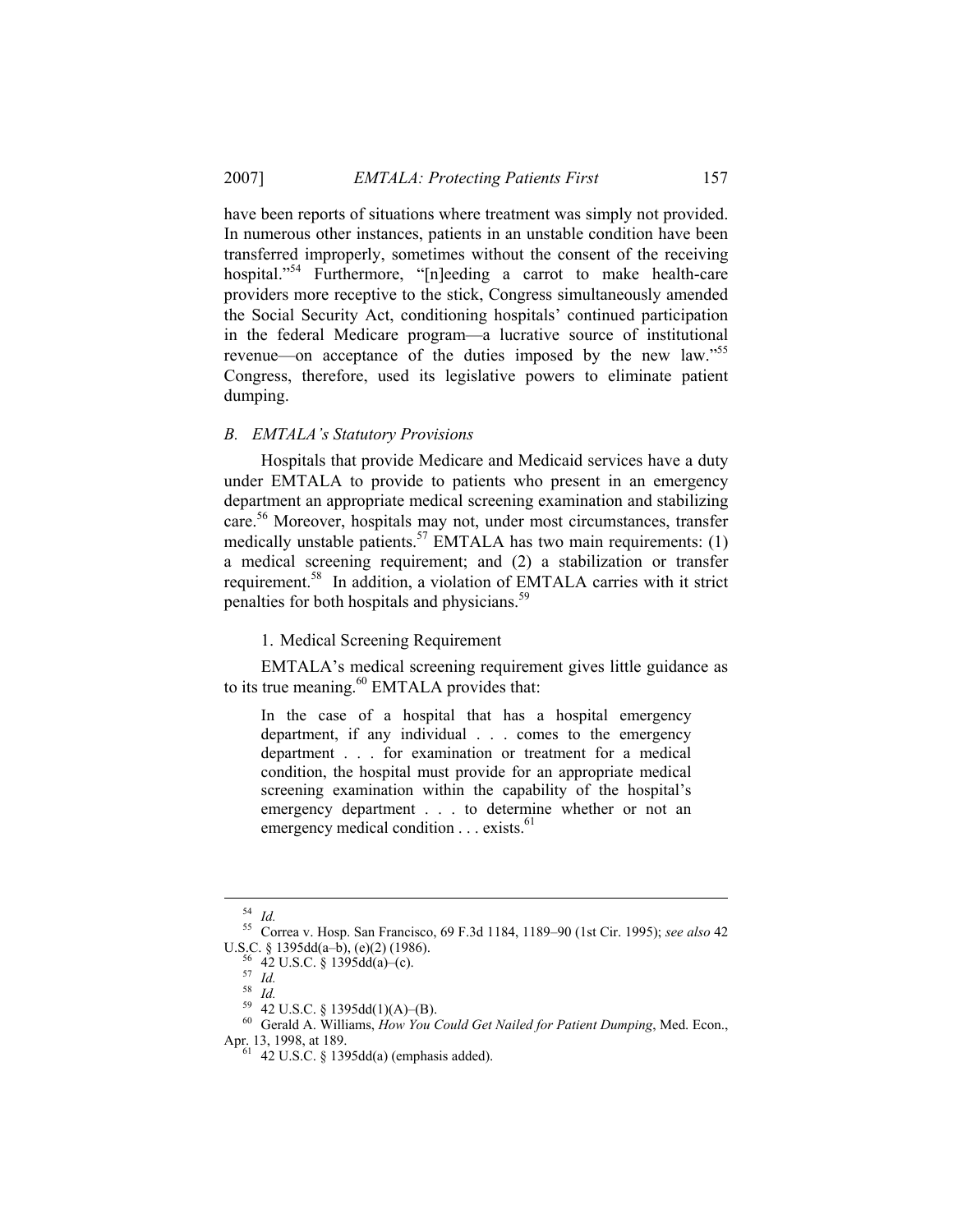If, after an appropriate medical screening, a hospital determines that no emergency medical condition exists, the hospital has satisfied its EMTALA duties.<sup>62</sup> If, however, the hospital determines that an emergency condition in fact exists, the hospital has a duty under EMTALA to either stabilize the patient's condition or to transfer the patient to *another* hospital for further treatment.<sup>63</sup>

The statute does not define an "appropriate medical screening examination," and the law gives limited guidance in determining what constitutes an adequate exam.<sup>64</sup> To satisfy EMTALA's screening requirement, a hospital need only apply a screening process to all patients in a nondisparate manner, such that a hospital does not provide differing levels of care to patients based on such factors as economic position or race.<sup>65</sup> Furthermore, a hospital cannot delay the screening to determine a patient's insurance or financial status.<sup>66</sup> Accordingly, the statute requires a hospital to examine an individual to assess whether a medically emergent condition exists, regardless of that individual's ability to pay. $67$ 

EMTALA defines an emergency medical condition as one "manifesting itself by acute symptoms of sufficient severity . . . such that the absence of immediate medical attention could reasonably be expected to result in placing the health of the individual . . . in serious jeopardy, serious impairment to bodily functions, or serious dysfunction of any bodily organ or part . . . . .<sup>68</sup> Additionally, the term "emergency medical condition" also applies to a woman in active labor if "there is inadequate time to effect a safe transfer to another hospital before delivery, or that transfer may pose a threat to the health or safety of the woman or unborn child."69 Thus, "an emergency medical condition exists only if a patient is in imminent danger of death or a worsening condition that could be life threatening"<sup>70</sup> or is in excruciating pain.<sup>71</sup>

<sup>&</sup>lt;sup>62</sup> *See* Kamoie, *supra* note 26, at 29.<br>
<sup>63</sup> *Id.*<br>
<sup>64</sup> *See* Williams, *supra* note 60, at 189.<br>
<sup>65</sup> *See* Kamoie, *supra* note 26, at 27.<br>
<sup>66</sup> 42 U.S.C. § 1395dd(h).<br>
<sup>67</sup> *Id.*, Kamoie, *supra* note 26, at 27.<br>

<sup>&</sup>lt;sup>70</sup> Tolton v. Am. Biodyne, Inc., 854 F. Supp. 505, 511 (N.D. Ohio 1993), *aff'd*, 48 F.3d 937 (6th Cir. 1995).

<sup>&</sup>lt;sup>71</sup> 42 U.S.C. § 1395dd(e)(1)(A).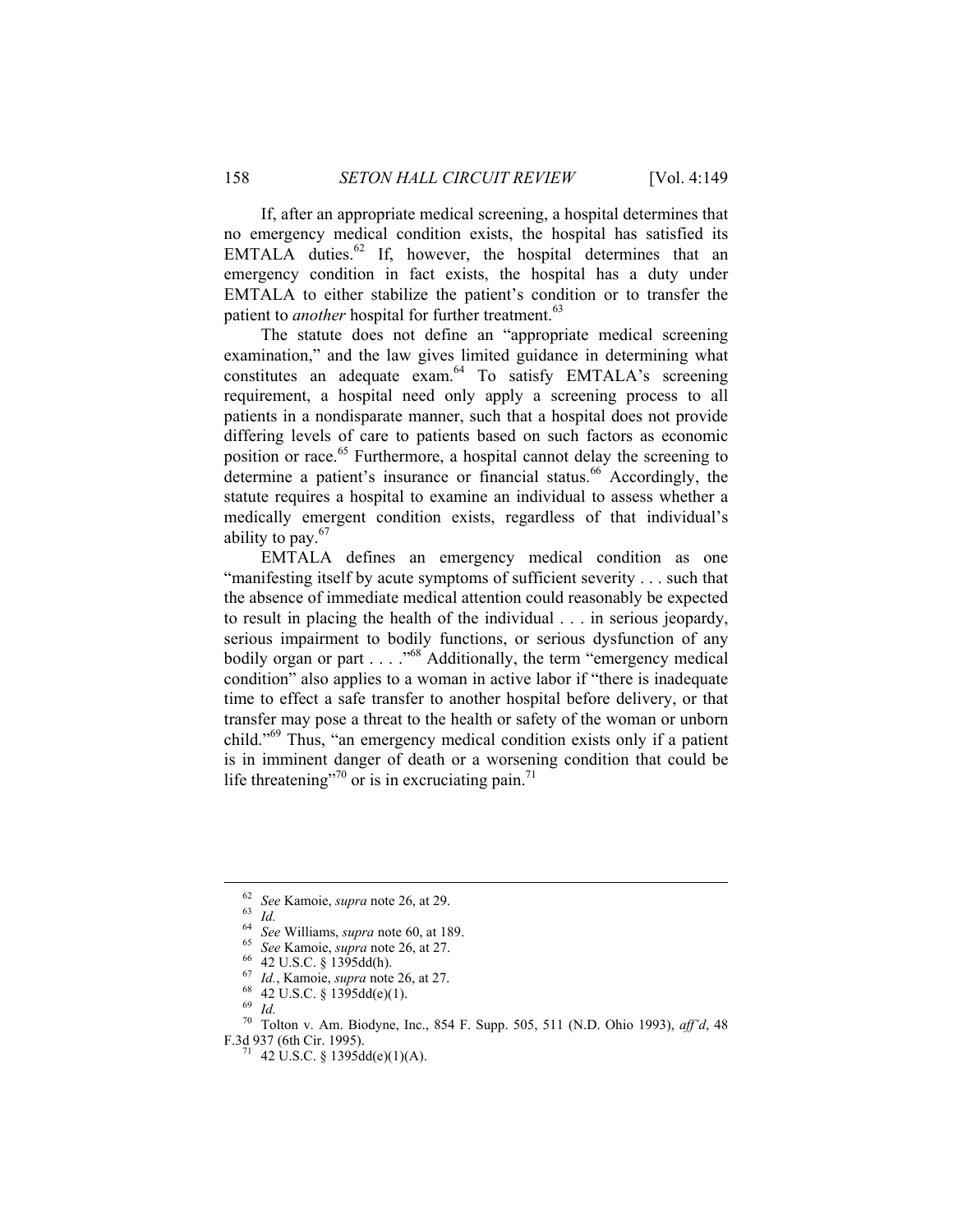## 2. Stabilization Requirement

Stabilization of patients is EMTALA's second requirement.<sup>72</sup> This requirement is triggered when a hospital assesses a patient and determines that an emergency medical condition exists.<sup>73</sup> EMTALA then requires that a hospital "provide either (A) within the staff and facilities available at the hospital, for such further medical examination and such treatment as may be required to stabilize the medical condition, or (B) for transfer of the individual to another medical facility in accordance with subsection (c) of the section."<sup>74</sup> Stabilization requires either that "no material deterioration of the condition is likely, within reasonable medical probability, $\frac{1}{2}$  or for a woman in active labor, that she deliver both the child and placenta.<sup>76</sup>

The statute allows a patient with an emergency condition to be transferred to another hospital if the patient, after being informed of the hospital's duty of care and the risks associated with transfer, requests such a transfer in writing or a doctor provides a certification that the medical benefits of another facility outweigh the risks of transfer.<sup>77</sup> Thus, under the language of EMTALA, specifically subsections (b) and (c) and the definition of "stabilized" established in subsection (e), a physician may transfer a patient to another hospital without a certification and without the consent of the receiving hospital if the physician reasonably believes that the transfer will not result in a "material deterioration" in the patient's condition.<sup>78</sup> Transfer of a stabilized patient, therefore, does not implicate EMTALA.<sup>79</sup>

Hospitals are thus required only to provide an appropriate screening, applied in a nondiscriminatory manner, to the extent needed to determine if an emergency medical condition exists.<sup>80</sup> If a healthcare provider determines that an emergency condition is not present, a hospital satisfies EMTALA with the completion of the medical screening.<sup>81</sup> If an emergency condition does exist, the hospital is

<sup>&</sup>lt;sup>72</sup> 42 U.S.C. § 1395dd(b) (emphasis added).<br>
<sup>73</sup> *Id.*<br>
<sup>74</sup> *Id.*<br>
<sup>75</sup> 42 U.S.C. § 1395dd(e)(4)(B).<br>
<sup>76</sup> 42 C.F.R. § 489.24(b) (1998).<br>
<sup>77</sup> 42 U.S.C. § 13955dd(c)(1)(A)(i).<br>
<sup>78</sup> Cherukuri v. Shalala, 175 F.3d 446,

<sup>80</sup> Decanda M. Faulk, *EMTALA: The Real Deal*, 16 A.B.A. SEC. THE HEALTH LAWYER 70 (2003). 81 *Id.*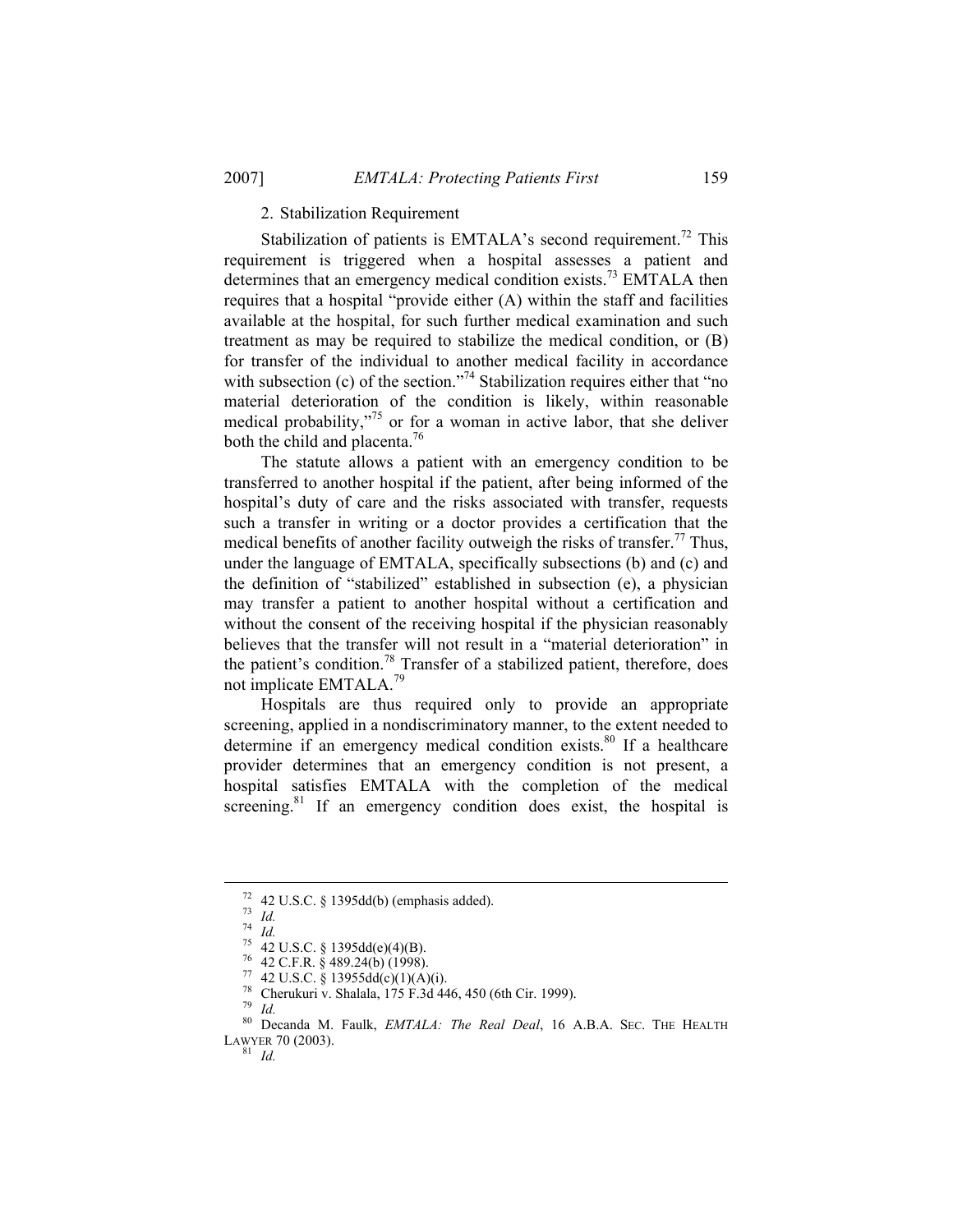obligated to stabilize or transfer the patient to satisfy EMTALA's requirements.<sup>82</sup>

# 3. Penalties

Hospitals and physicians who fail to adhere to EMTALA's statutory requirements face serious financial and legal penalties.<sup>83</sup> In particular, hospitals and physicians may face fines, exclusion from Medicare funds, as well as civil liability from private patients.<sup>84</sup> The CMS and the Office of the Inspector General (OIG) each have the power to enforce the EMTALA statute, and penalize statutory offenders.<sup>85</sup>

The CMS and OIG may impose on a hospital found to have violated an EMTALA provision a civil fine of up to  $$50,000^{86}$  and may also fine a physician who negligently violated the statute.<sup>87</sup> Additionally, repeated and flagrant statutory violations may result in the exclusion of the hospital and its physicians from the Medicare program.88 This is significant, for according to one author, "the real economic weapon of this legislation is not the \$50,000 fine but, rather, the fast track termination from Medicare."89 Furthermore, a hospital's public image "is likely to be significantly damaged when announcements in local newspapers read that 'the hospital is an immediate and serious threat to patient care and will be terminated from Medicare."<sup>90</sup>

Moreover, EMTALA provides an extra incentive to comply with its provisions: hospitals (though not physicians), can be subject to private suit by a patient for a statutory violation.<sup>91</sup> To state a viable claim, a plaintiff must prove that she went to an eligible hospital's emergency department, sought treatment for an emergency condition, and the hospital either failed to provide an adequate, nondiscriminatory screening, or the hospital discharged or transferred the plaintiff before stabilizing her condition.<sup>92</sup> Furthermore, "to prove a violation of EMTALA's screening provisions, a plaintiff need not prove that she

<sup>82</sup> *Id.*<br>
83 42 U.S.C. § 1395dd(1)(A)–(B).<br>
84 *Id.*<br>
85 St. Anthony Hosp. v. HHS, 309 F.3d 680, 693 (10th Cir. 2002).

 $86$  42 U.S.C. § 1395dd(d)(1)(A). "A participating hospital that negligently violates a requirement of [EMTALA] is subject to a civil money penalty of not more than \$50,000 (or not more than \$25,000 in the case of a hospital with less than 100 beds) for each such violation."  $Id$ .

violation." *Id.* 87 42 U.S.C. § 1395dd(d)(1)(B). 88 42 U.S.C. § 1395dd(d)(1). 89 Mikel A. Rothenberg, *Emergency Medical Malpractice* 1.11 (1994). 90 *Id.*

<sup>92</sup> Brenord v. Catholic Med. Ctr., 133 F. Supp. 2d 179, 185 (E.D.N.Y. 2001).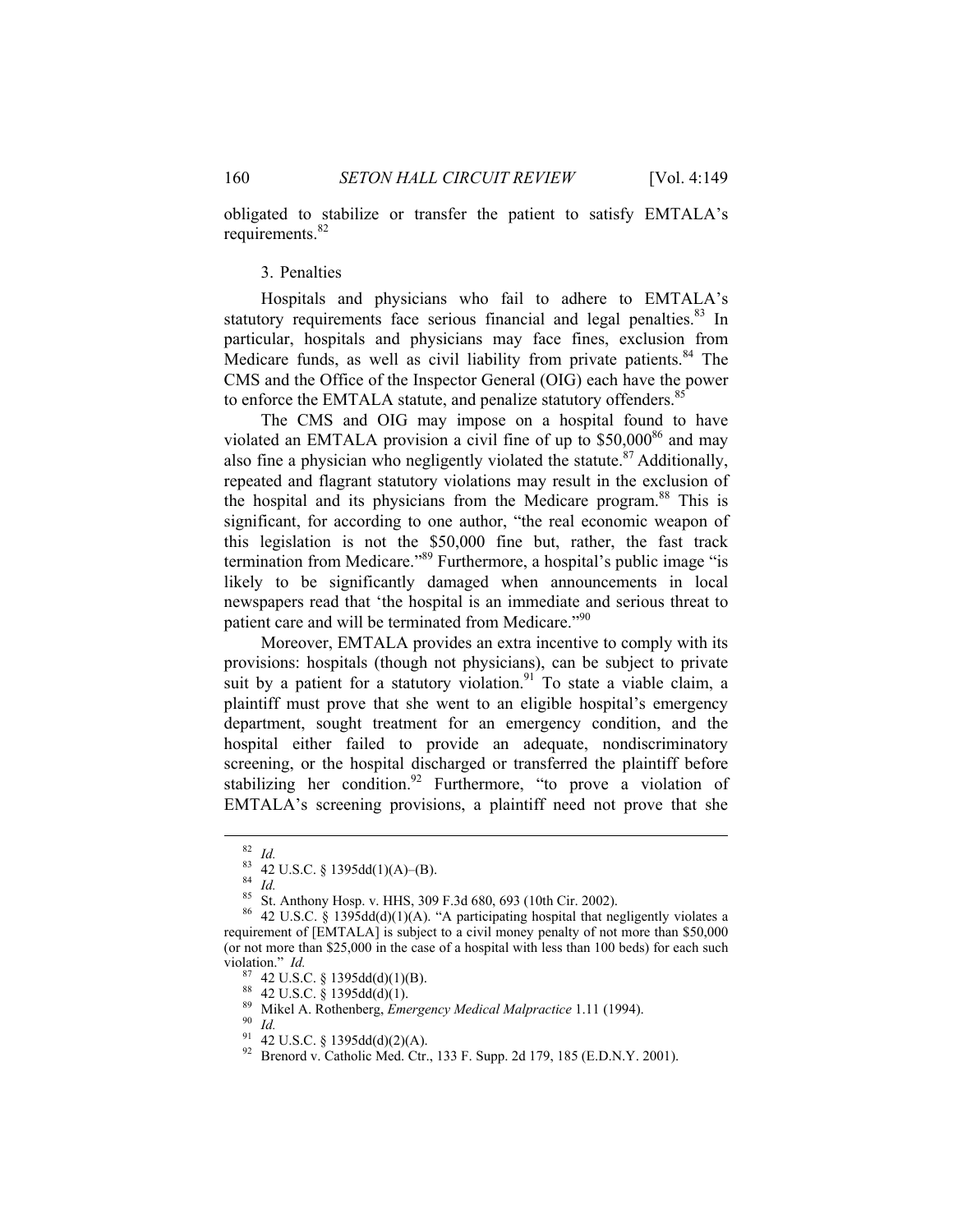actually suffered from an emergency medical condition when she first came through the portals of defendant's facility; the failure appropriately to screen, by itself, is sufficient to ground liability as long as the other elements of the cause of action are met."<sup>93</sup>

Congress enacted EMTALA to curb the growing practice of patient dumping. EMTALA requires that a hospital provide a medical screening to each patient, and if that patient is in an emergency condition, the hospital must stabilize the patient. If a hospital fails to properly screen or stabilize a patient, both the physician and the hospital face stiff penalties. Unfortunately, however, Congress used vague statutory language when drafting EMTALA, which has led to varying interpretations, as well as circuit splits over interpretation, among the federal circuit courts.

#### *C. Conflicting Interpretations from the Circuits*

Since EMTALA's inception, federal circuit courts have interpreted the statute with a lack of uniformity.<sup>94</sup> Abundant, contradictory case law dealing with the statute reflects this judicial ambiguity.<sup>95</sup> The circuits have differing views concerning EMTALA's language and specific requirements.<sup>96</sup>

First, the circuits are split over what constitutes an adequate medical screening; the First and Ninth Circuits hold hospitals to an objectively reasonable standard, <sup>97</sup> while the Sixth, Eighth, Tenth, Eleventh and D.C. Circuits, hold hospitals to a subjectively reasonable, or nondisparate treatment standard.<sup>98</sup> Second, the circuits are split over whether EMTALA's provisions should apply after a hospital initially stabilizes a patient, in accordance with the statute, and later admits the patient to the hospital;<sup>99</sup> the Sixth Circuit holds that EMTALA's requirements still apply after initial stabilization,<sup>100</sup> while the Ninth Circuit holds that a hospital's EMTALA obligations end upon admitting a patient.101 Finally, the circuits are also split over how to interpret EMTALA's requirements.<sup>102</sup> The Fourth, Ninth, and Eleventh Circuits

<sup>&</sup>lt;sup>93</sup> Correa v. Hosp. San Francisco, 69 F.3d 1184, 1190 (1st Cir. 1995).

<sup>&</sup>lt;sup>94</sup> Compare Correa, 69 F.3d at 1189–90 *with* Cleland v. Bronson Health Care Group, <br>Inc., 917 F.2d 266, 271 (6th Cir. 1990).<br><sup>95</sup> Cleland, 917 F.2d at 271. Inc., 917 F.2d 266, 271 (6th Cir. 1990). 95 *Cleland*, 917 F.2d at 271. 96 *Id.* <sup>97</sup> *See Correa*, 69 F.3d at 1193; Eberhardt v. City of Los Angeles, 62 F.3d 1253,

<sup>1257 (9</sup>th Cir. 1995).<br>
<sup>98</sup> See Kamoie, *supra* note 26, at 37.<br>
<sup>99</sup> See Schaffner, *supra* note 27, at 1032.<br>
<sup>100</sup> See Thornton v. Sw. Detroit Hosp., 895 F.2d 1131 (6th Cir. 1990).<br>
<sup>101</sup> See Bryant v. Adventist Health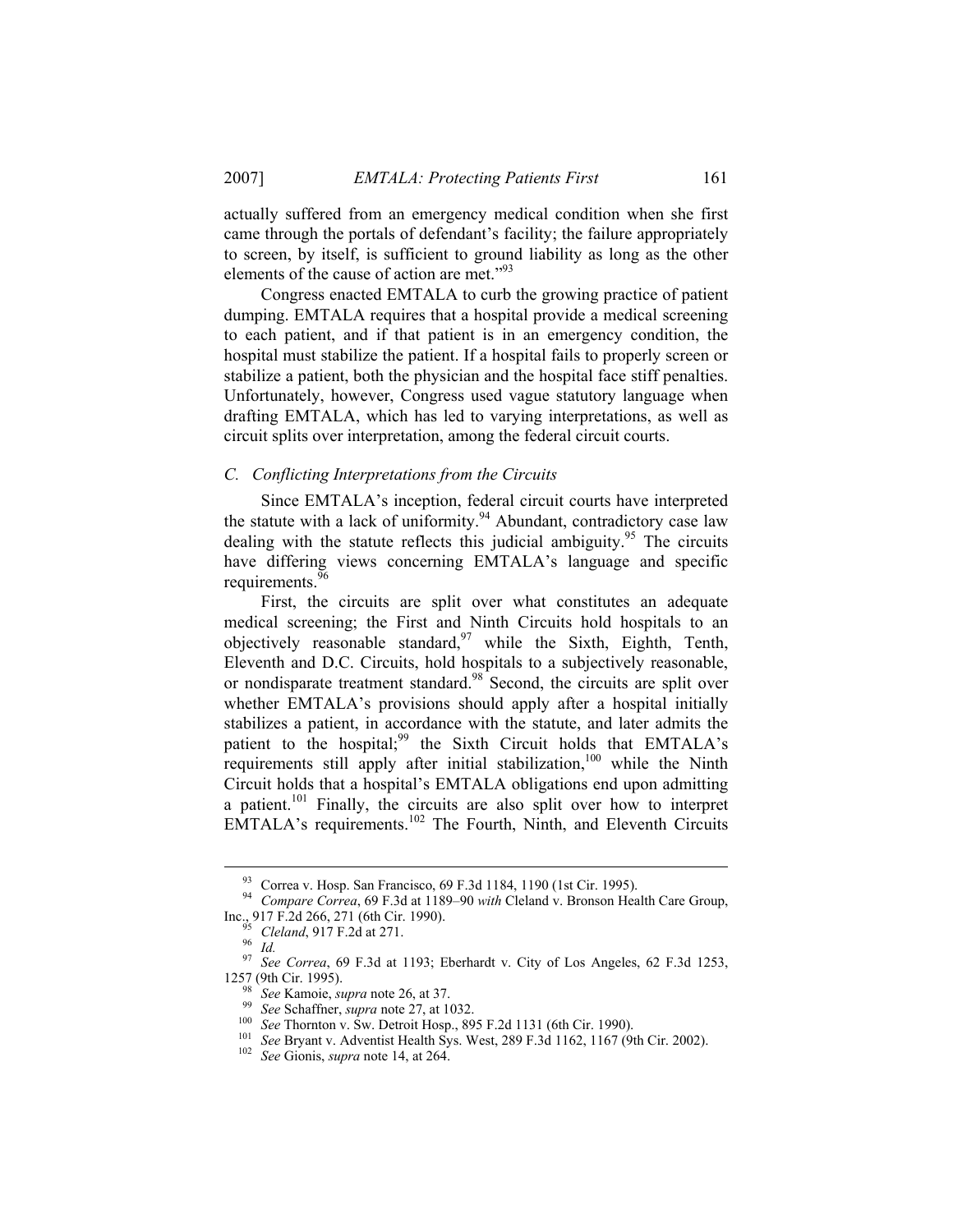follow the conjunctive approach, by which courts treat the statute's three provisions as interdependent and sequential requirements.<sup>103</sup> The First Circuit, however, follows the disjunctive approach, and interprets EMTALA as creating two distinct causes of action: one for the medical screening requirement and another for the stabilization requirement.<sup>104</sup> Furthermore, since Congress enacted EMTALA in the 1980s, two key cases have interpreted the statute broadly, and thus have expanded the possibilities for hospitals' and physicians' liability.105

## 1. Split over the Medical Screening Requirement

The first division of the circuits concerns what exactly constitutes an adequate medical screening under EMTALA's provisions.<sup>106</sup> The problems arising from the screening requirement surround the use of the word "appropriate."<sup>107</sup> As one court proffered, "'[a]ppropriate' is one of the most wonderful weasel words in the dictionary, and a great aid to the resolution of disputed issues in the drafting of legislation.<sup>"108</sup> There is no real consensus among the circuits as to what satisfies EMTALA's requirement of an "appropriate medical screening examination."109 A minority of the circuits, including the First and Ninth Circuits, has adopted an objectively reasonable standard, one that requires more from a hospital and its physicians and also adds a reasonableness requirement to EMTALA.110 Conversely, a majority of the circuits, including the Sixth, Eighth, Tenth, Eleventh, and D.C. Circuits, has adopted a subjective, nondisparate treatment standard.<sup>111</sup>

<sup>103</sup> *Id.* at 265–67.<br>
<sup>104</sup> *Id.* at 268–70.<br>
<sup>105</sup> Roberts v. Galen of Va., Inc., 525 U.S. 249, 251 (1999) (per curiam); Lopez-Soto v. Hawayek, 175 F.3d 170 (1st Cir. 1999).<br><sup>106</sup> The First and Ninth Circuits apply an objectively reasonable standard to

EMTALA's medical screening requirement, while the Sixth, Eighth, Tenth, Eleventh, and D.C. Circuits apply a subjective, non-disparate treatment standard.<br>
<sup>107</sup> See Frank, *supra* note 18, at 206.<br>
<sup>108</sup> Cleland v. Bronson Health Care Group, Inc., 917 F.2d 266, 271 (6th Cir. 1990).<br>
<sup>109</sup> See Frank, *s* 

<sup>1184, 1193 (1</sup>st Cir. 1995); Eberhardt v. City of Los Angeles, 62 F.3d 1253, 1257 (9th Cir. 1995). 111 *See* Kamoie, *supra* note 26, at 37; *see also Cleland*, 917 F.2d at 271; Summers v.

Baptist Med. Ctr. Arkadelphia, 91 F.3d 1132 (8th Cir. 1996); Repp v. Anadarko Mun. Hosp., 43 F.3d 519, 522 (10th Cir. 1994); Harry v. Marchant, 291 F.3d 767 (11th Cir. 2002); Gatewood v. Wash. Healthcare Corp., 933 F.2d 1037, 1041 (D.C. Cir. 1991).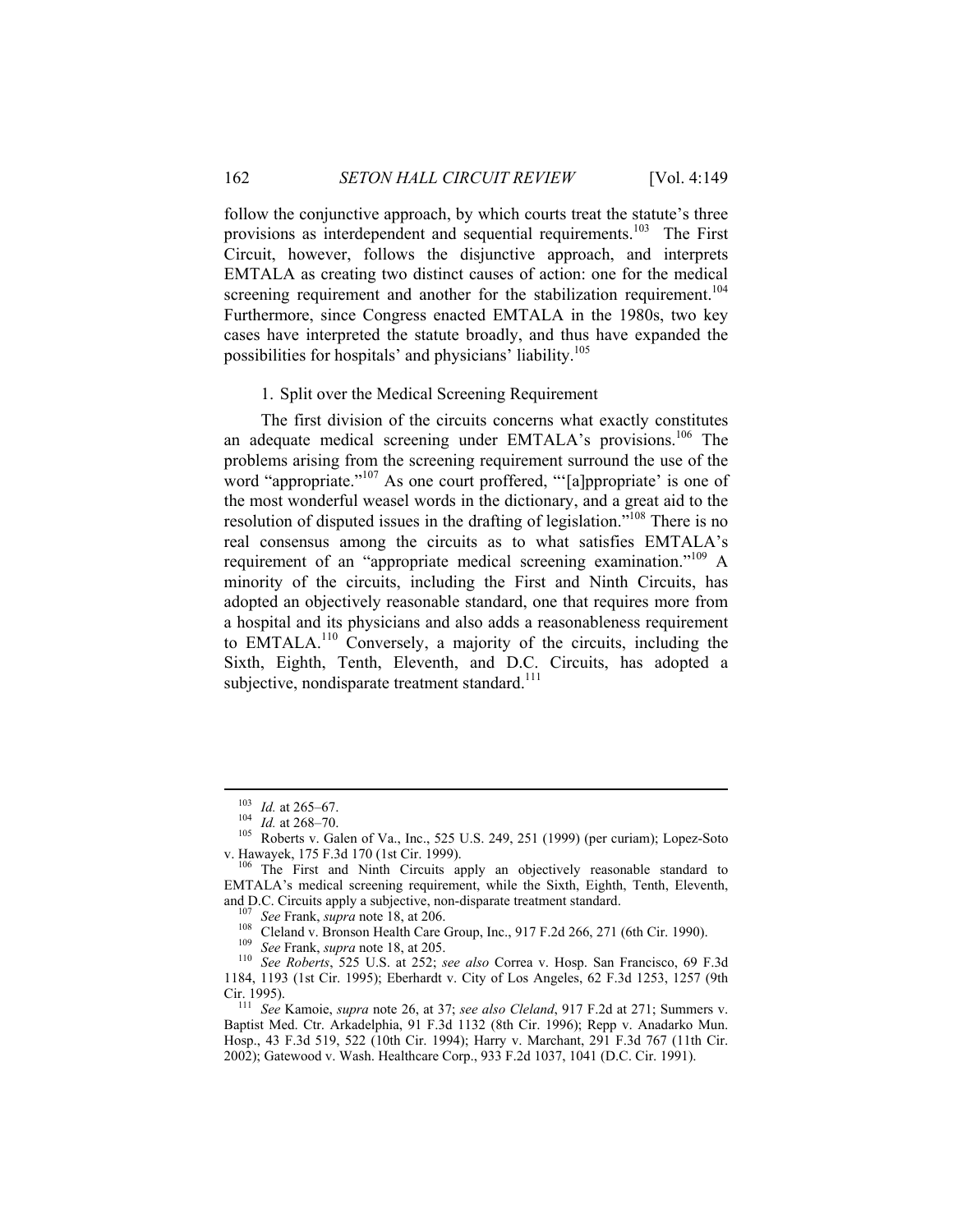# *a. Objectively Reasonable Standard*

The First and Ninth Circuits form a minority of circuits that require hospitals and physicians to meet an objectively reasonable standard with regards to EMTALA's medical screening requirement.<sup>112</sup> Under this standard, "[a] hospital fulfills its statutory duty to screen patients in its emergency room if it provides for a screening examination reasonably calculated to identify critical medical conditions that may be afflicting symptomatic patients and provides that level of screening uniformly to all those who present substantially similar complaints."113 The First and Ninth Circuits thus join to form a minority of circuits that hold hospitals and physicians to an objectively reasonable standard with regards to EMTALA's medical screening requirement, and together have attempted to create a "national standard of emergency care."<sup>114</sup>

The plaintiff in *Correa* arrived at the hospital's emergency room complaining that she felt sick and had chest pains.<sup>115</sup> The defendant hospital did not follow its own standard procedures requiring that a hospital employee check the vital signs of every patient entering the facility.<sup>116</sup> The court held the hospital liable because the "delay in attending to the patient was so egregious and lacking in justification as to amount to an effective denial of a screening examination."<sup>117</sup> Thus *Correa* reflects the First Circuit's promulgation of a reasonable standard with which a hospital must comply to satisfy EMTALA's screening requirement. $^{118}$ 

In *Eberhardt v. City of Los Angeles*, the plaintiff's son presented in the hospital's emergency room, where a physician examined and then released him.<sup>119</sup> After his release, police shot and killed the plaintiff's son after he yelled "kill me."<sup>120</sup> The plaintiff sued the hospital for failing to provide a medical screening evaluation and claimed that if a physician had done so, the hospital would have detected her son's suicidal tendencies.<sup>121</sup> The Ninth Circuit stated that a "screening examination is 'appropriate' if it is designed to identify *acute* and *severe* symptoms that alert the physician of the need for *immediate* medical attention to prevent

<sup>&</sup>lt;sup>112</sup> See Correa, 69 F.3d at 1193; *Eberhardt*, 62 F.3d at 1257.<br>
<sup>113</sup> Correa, 69 F.3d at 1192.<br>
<sup>114</sup> See Frank, *supra* note 18, at 207.<br>
<sup>115</sup> Correa, 69 F.3d at 1188.<br>
<sup>116</sup> *Id.* at 1193.<br>
<sup>117</sup> *Id.*<br>
<sup>118</sup> See Sta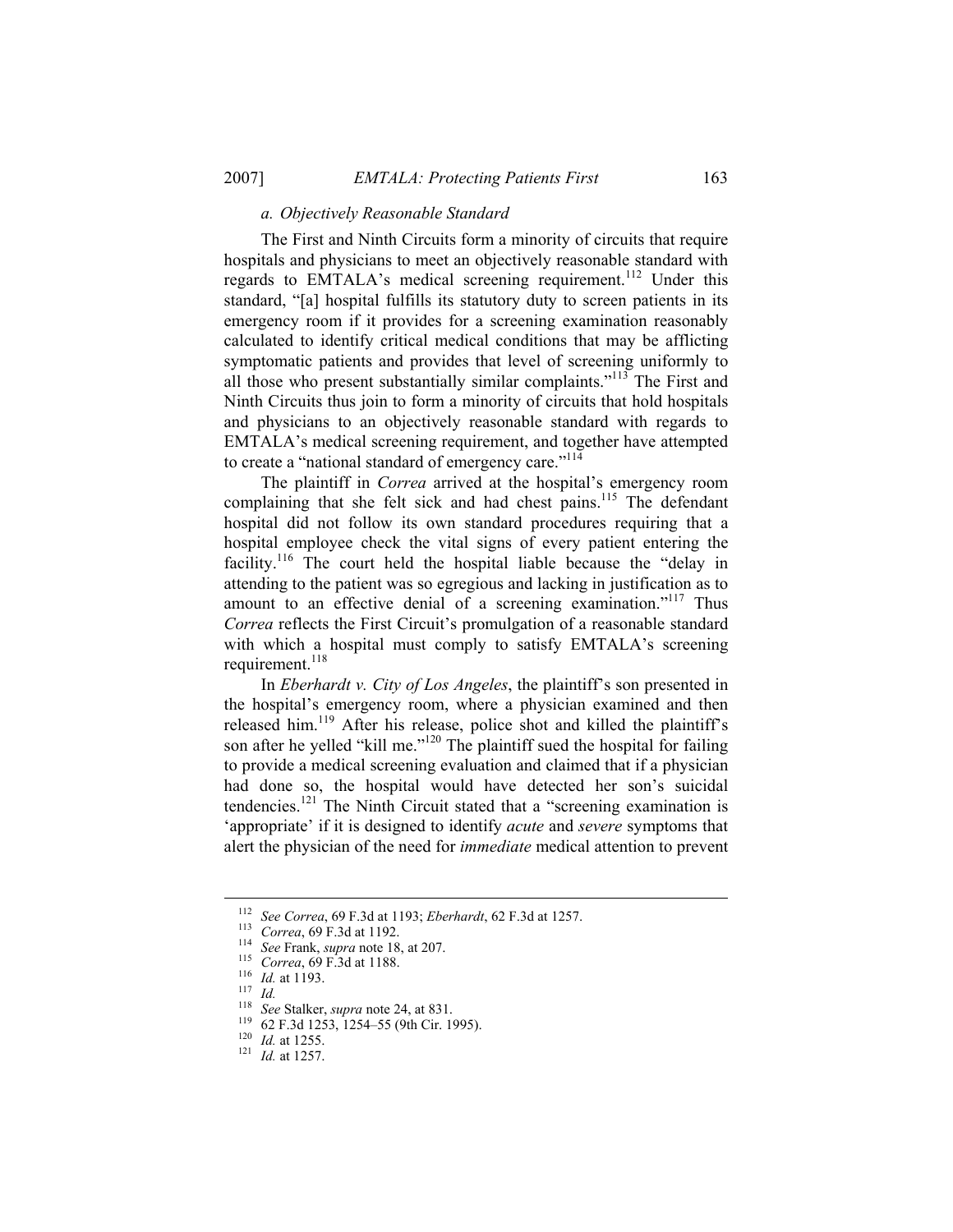serious bodily injury."<sup>122</sup> The court held that because the plaintiff's suicidal tendencies were neither acute nor severe the defendant hospital was not liable under EMTALA.<sup>123</sup>

# *b. Nondisparate Treatment Standard*

In contrast, a majority of the circuits, in particular the Sixth, Eighth, Tenth, Eleventh, and D.C. Circuits, has adopted a subjective standard to judge the screening requirement.<sup>124</sup> The subjective standard requires that a hospital screen, examine, and treat its patients in a nondisparate manner within that hospital's individual capabilities.<sup>125</sup> These courts look to legislative intent and to the plain language of EMTALA in determining a subjective standard for an "appropriate medical screening examination."<sup>126</sup>

The Sixth Circuit held in *Cleland v. Bronson Health Care Group, Inc.*, that "appropriate" requires a hospital to provide each patient with "care similar to care that would have been provided to any other patient, or at least not known by the providers to be insufficient or below their own standards."127 Specifically, the *Cleland* court determined that a hospital complies with EMTALA's medical screening requirement "[i]f it acts in the same manner as it would have for the usual paying patient."<sup>128</sup> Thus, the court found for the defendant hospital because, although the plaintiff "had a condition that was at least conceivably ascertainable by medical science, the condition was not ascertained, and he died within 24 hours," there was "not the slightest indication that this outcome would have been any different for a patient of any other characteristics."<sup>129</sup>

The Eighth Circuit in *Summers v. Baptist Medical Center Arkadelphia* arrived at a similar interpretation of the statute's medical screening requirement with a focus on nondisparate treatment.<sup>130</sup> The

<sup>1&</sup>lt;sup>22</sup> *Id.*<br><sup>123</sup> *Id.* at 1258.<br><sup>124</sup> See Kamoie, *supra* note 26, at 37.<br><sup>125</sup> See, e.g., Cleland v. Bronson Health Care Group, Inc., 917 F.2d 266, 271 (6th Cir.<br>1990).

<sup>&</sup>lt;sup>126</sup> *Id.* at 268. 127 *Id.* In this case, the plaintiffs took their son, who suffered from cramps and vomiting, to the hospital's emergency room. *Id.* at 269. The boy was examined, diagnosed with influenza, and four hours later was discharged from the hospital. *Id.* The next day, the boy died after suffering from cardiac arrest. *Id.* <sup>128</sup> *Id.* at 272.<br><sup>129</sup> *Id.* at 271.<br><sup>130</sup> 91 F.3d 1132 (8th Cir. 1996). In this case, the plaintiff presented in the defendant

hospital's emergency department after falling out of a tree stand while deer hunting. *Id.* at 1135. The plaintiff complained of back and chest pains and stated that he heard a popping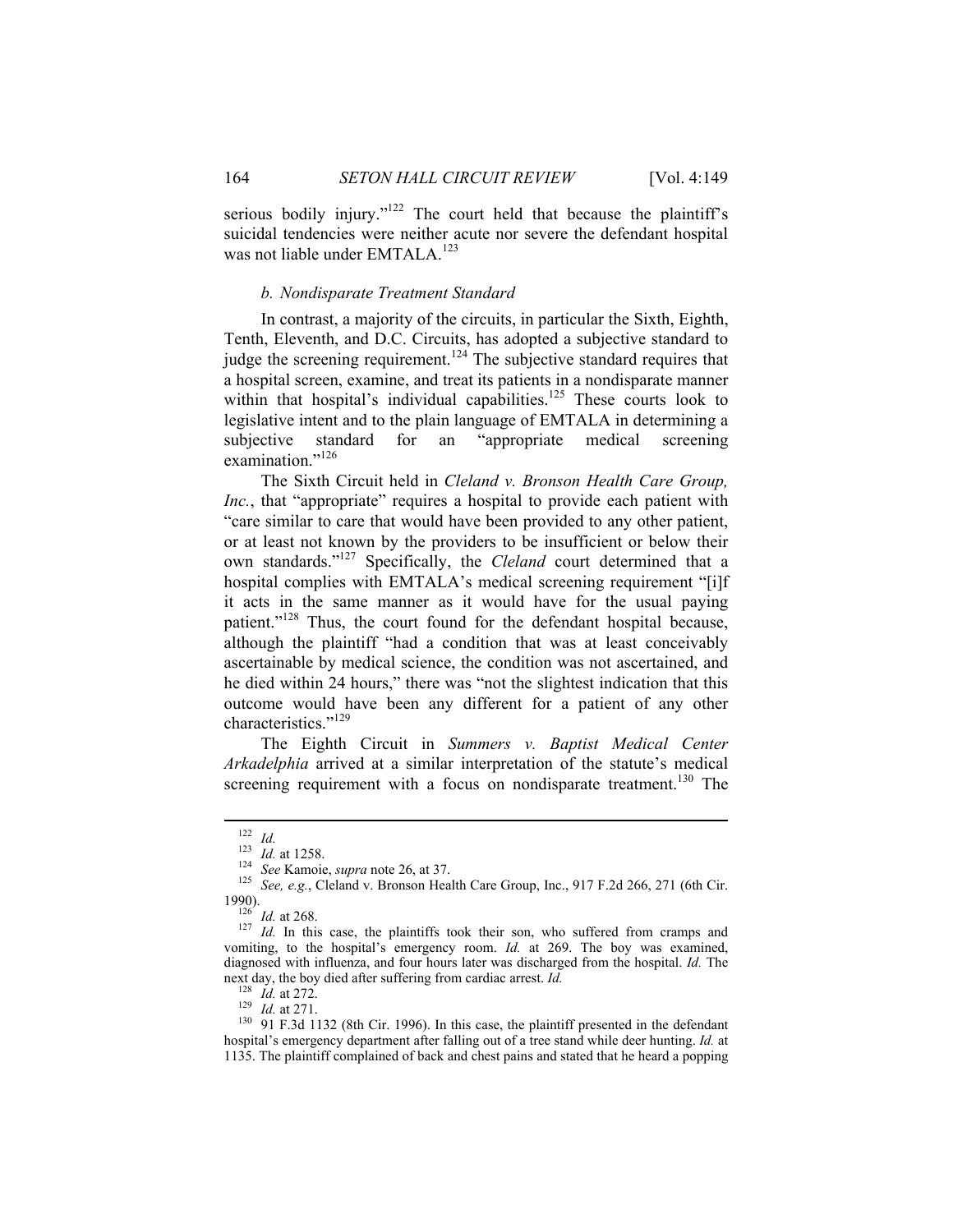court stated that EMTALA entitled a patient, "not to correct or nonnegligent treatment in all circumstances, but to be treated as other similarly situated patients are treated, within the hospital's capabilities."131 The *Summers* court went further in its analysis and stated that "EMTALA is not a federal malpractice statute and it does not set a national emergency health care standard; claims of misdiagnosis or inadequate treatment are left to the state malpractice arena."132 Thus the Eighth Circuit explicitly rejected the First and Ninth Circuit's position, which favors the creation of a national standard governing emergency medical care.<sup>133</sup>

The Tenth Circuit in *Repp v. Anadarko Municipal Hospital* agreed with the majority of the circuits that EMTALA "is neither a malpractice nor a negligence statute,"<sup>134</sup> and that EMTALA "precludes the adoption of a standard tantamount to a federal malpractice statute."<sup>135</sup> Furthermore, the court held that EMTALA "does not require a hospital to provide a medical screening in the abstract, but one that is appropriate within the capability of the hospital's emergency department, including ancillary services routinely available to the emergency department."<sup>136</sup> Therefore, the court proffered that "the statute's requirement is hospitalspecific, varying with the specific circumstances of each provider. $137$ 

The Eleventh Circuit followed a similar line of reasoning in *Harry v. Marchant*. 138 The court in *Harry* reiterated the majority consensus that

 $\overline{a}$ 

within the capability of [its] ... emergency department." *Id.* at 1136.<br><sup>131</sup> *Id.* at 1138.<br><sup>132</sup> *Id.* at 1137.<br><sup>133</sup> *See* Stalker, *supra* note 24, at 833.<br><sup>134</sup> 43 F.3d 519, 522 (10th Cir. 1994) (citations omitted). presented in the hospital's emergency department suffering from pain in his arm. *Id.* at 521. A hospital employee gave the patient two injections and discharged him. *Id.* The patient went home and died in his sleep that night. *Id.* Plaintiffs sued the hospital for violating EMTALA by not providing the patient with an appropriate medical screening

examination. *Id.* <sup>135</sup> *Id.* (quoting 42 U.S.C. § 1395dd(a)). <sup>136</sup> *Id.* (quoting 42 U.S.C. § 1395dd(a)). <sup>137</sup> *Id.* <sup>138</sup> 291 F.3d 767 (11th Cir. 2002). In this case, the patient presented in the hospital emergency room, where she was first seen by the defendant, Dr. Marchant. *Id.* at 768. The doctor diagnosed her with "pneumonia rule out sepsis", *id.*, and requested permission from the on-call attending physician to admit the patient into the intensive care unit ("ICU"). *Id.* The attending physician refused to authorize the transfer. *Id.* Later, the patient's primary care physician examined her, admitted her to the ICU, and prescribed

noise every time he breathed. *Id.* The emergency room physician ordered x-rays of the plaintiff's spine, but not his chest. *Id.* The spinal x-rays showed only a previous break, and the plaintiff was discharged. *Id.* Two days later, the plaintiff was in so much pain that he went to another hospital where, upon x-raying his chest, the doctor discovered a broken breastbone and rib. *Id.* at 1135–36. The plaintiff's principal claim against the hospital was for its failure to "provide for an appropriate medical screening examination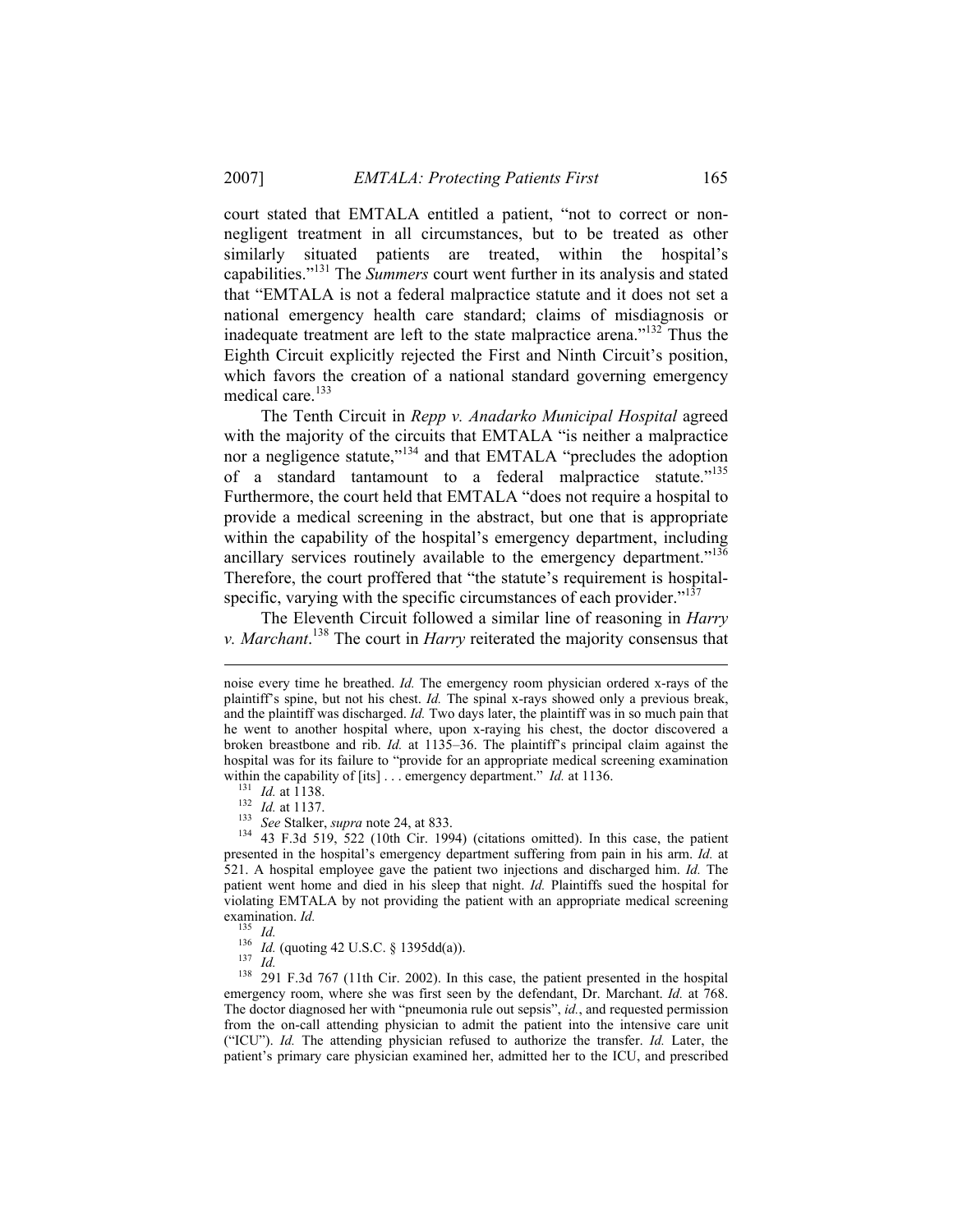Congress did not intend EMTALA's screening requirement to be used as a medical malpractice claim.<sup>139</sup> Furthermore, the Eleventh Circuit again echoed the majority of the circuits by defining an appropriate medical screening examination in terms of nondisparate treatment, such that a hospital is required to treat all similarly situated patients in the same manner.<sup>140</sup>

Finally, the D.C. Circuit recognized an analogous medical screening requirement in *Gatewood v. Washington Healthcare Corp.*, finding that "what constitutes an appropriate screening is properly determined not by reference to particular outcomes, but instead by reference to a hospital's standard screening procedures."<sup>141</sup> Therefore, according to the D.C. Circuit, "a hospital fulfills the 'appropriate medical screening' requirement when it conforms in its treatment of a particular patient to its standard screening procedures. By the same token, any departure from standard screening procedures constitutes inappropriate screening in violation of [EMTALA]."<sup>142</sup>

EMTALA's medical screening requirement has split the circuits. The minority of the circuits, including the First and Ninth Circuits, follow an objectively reasonable standard. This standard requires that a hospital provide its patients with a screening examination "reasonably calculated to identify critical medical conditions that may be afflicting symptomatic patients and provides that level of screening uniformly to all those who present substantially similar complaints. $143$  In contrast, the majority of the circuits, including the Sixth, Eighth, Tenth, Eleventh, and D.C. Circuits, follow a subjective standard. The subjective standard requires that a hospital treat each patient in a nondisparate manner, within the individual capabilities of that hospital.<sup>144</sup> Unfortunately, in addition to the statute's medical screening requirement, EMTALA's stabilization requirement has also created a circuit split.

 $\overline{a}$ 

her antibiotics. *Id.* at 768–69. The ICU nurse never administered the antibiotics, and the patient died that afternoon after lapsing into respiratory and cardiac failure. *Id.* at 769.<br><sup>139</sup> *Id.* at 773.<br><sup>140</sup> *Id.* at 774.<br><sup>141</sup> 933 F.2d 1037, 1041 (D.C. Cir. 1991). In this case, the plaintiff's husband

presented in the defendant hospital's emergency room "complaining of pain radiating down his left arm and into his chest." *Id.* at 1039. A hospital physician examined Mr. Gatewood "and performed blood tests, a chest x-ray and an EKG test." *Id.* Both the resident and attending physicians diagnosed Mr. Gatewood with musculoskeletal pain

and discharged him. *Id.* Mr. Gatewood died of a heart attack the next morning. *Id.* <sup>142</sup> *Id.* Correa v. Hosp. San Francisco, 69 F.3d 1184, 1192 (1st Cir. 1995) (citations omitted). 144 Cleland v. Bronson Health Care Group, Inc., 917 F.2d 266, 271 (6th Cir. 1990).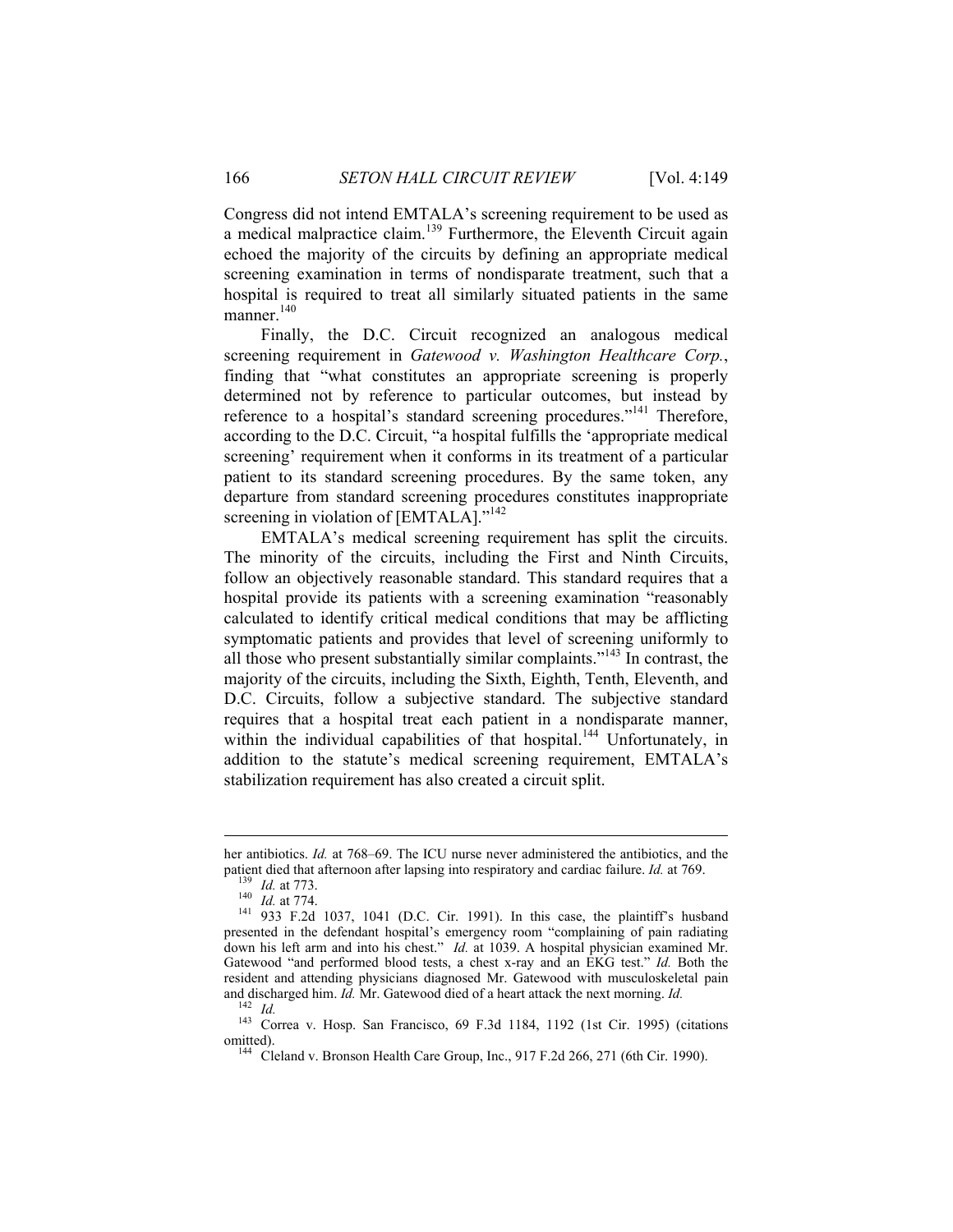# 2. Split over EMTALA's Stabilization Requirement

The Sixth and Ninth Circuits take opposing positions over EMTALA's second requirement concerning patient stabilization.<sup>145</sup> A hospital triggers the statute's second provision, the requirement to stabilize a patient, only after a hospital screens a patient and determines that an emergency condition exists.146 Thus, EMTALA's stabilization requirement does not apply if a hospital performs an appropriate screening and finds no emergency medical condition.<sup>147</sup> The circuits disagree, however, over whether EMTALA's provisions should apply after a hospital initially stabilizes a patient, in accordance with the statute, and later admits the patient to the hospital.<sup>148</sup>

## *a. In the Sixth Circuit, EMTALA Applies After Initial Stabilization*

In the Sixth Circuit, courts have held that EMTALA's provisions apply after a physician initially stabilizes a patient.<sup>149</sup> In *Thornton v. Southwest Detroit Hospital*, the Sixth Circuit found that a patient who had been admitted as an in-patient to the hospital for three weeks still had a claim against the hospital if her emergency condition was not stabilized upon discharge.<sup>150</sup> The *Thornton* court focused on EMTALA's language and legislative history, and stated that "[a]lthough emergency care often occurs, and almost invariably begins, in an emergency room, emergency care does not always stop when a patient is wheeled from the emergency room into the main hospital."<sup>151</sup> Thus, the court held that "[h]ospitals may not circumvent the requirements of the Act merely by admitting an emergency room patient to the hospital, then immediately discharging that patient. Emergency care must be given until the patient's emergency medical condition is stabilized."<sup>152</sup> Although it found the hospital was not liable because the patient's condition had been stabilized prior to discharge, the court stressed that its holding was not based on the patient's prolonged in-patient status, but rather on the fact that there existed no issue of material fact concerning whether her condition was stabilized upon her release.<sup>153</sup>

<sup>&</sup>lt;sup>145</sup> See Thornton v. Sw. Detroit Hosp., 895 F.2d 1131 (6th Cir. 1990); Bryant v. Adventist Health Sys. West, 289 F.3d 1162, 1167 (9th Cir. 2002).

<sup>&</sup>lt;sup>146</sup> *See* 42 U.S.C. § 1395dd(b).<br><sup>147</sup> *Id.*<br><sup>148</sup> *See* Schaffner, *supra* note 27, at 1032.<br><sup>149</sup> *See Thornton*, 895 F.2d at 1131.<br><sup>150</sup> *Id.*<br><sup>151</sup> *Id.* at 1135.<br><sup>152</sup> *Id.*<br>*15 Id.*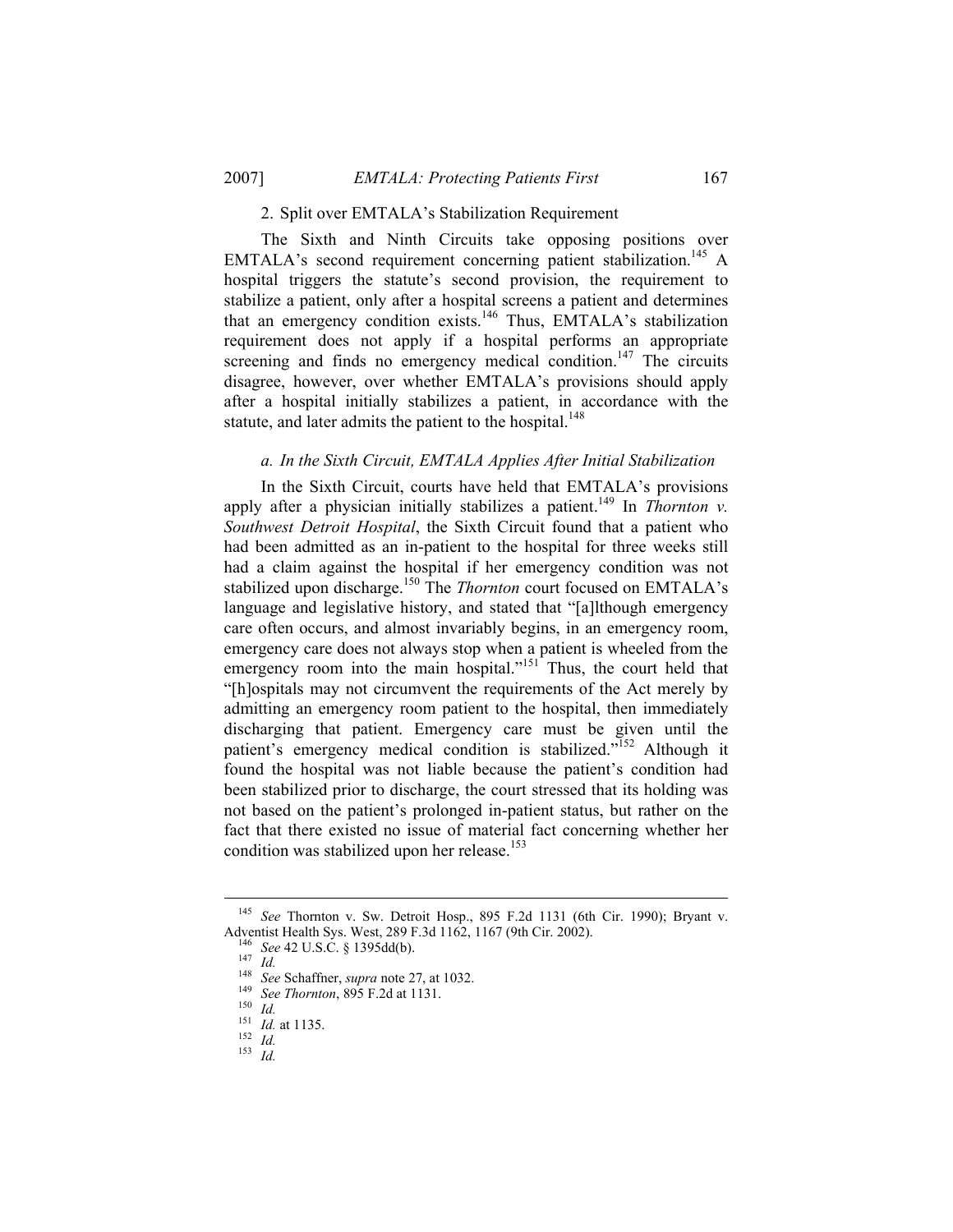# *b. In the Ninth Circuit, EMTALA Liability Ends Upon Admittance*

Conversely, the Ninth Circuit held in *Bryant v. Adventist Health System* that EMTALA's "stabilization requirement normally ends when a patient is admitted for inpatient care."154 The *Bryant* court focused on EMTALA's definition of "stabilized" and the fact that "the term is defined only in connection with the transfer of an emergency room patient,"<sup>155</sup> to conclude that "the term stabilize was not intended to apply to those individuals who are admitted to a hospital for inpatient care.<sup>7156</sup> The court recognized that the Fourth Circuit followed the same approach, and it noted the Sixth Circuit's differing conclusion.157 The *Bryant* court supported its decision by stating that "Congress enacted EMTALA 'to create a new cause of action, generally unavailable under state tort law, for what amounts to failure to treat' and not to 'duplicate preexisting legal protections"<sup>158</sup> and "[a]fter an individual is admitted for inpatient care, state tort law provides a remedy for negligent care."<sup>159</sup> Thus, if "EMTALA liability extended to inpatient care, EMTALA would be 'convert[ed] . . . into a federal malpractice statute, something it was never intended to be."<sup>160</sup>

The circuits disagree over whether EMTALA's requirements apply after a hospital initially stabilizes a patient, and later admits the patient to the hospital. The Sixth Circuit has held that a hospital remains liable under EMTALA even after the hospital admits the patient as an inpatient.<sup>161</sup> In contrast, the Ninth Circuit has held that a hospital satisfies

 <sup>154 289</sup> F.3d 1162, 1167 (9th Cir. 2002). In this case, the plaintiffs took their minor son to the defendant hospital's emergency room because he had been coughing up blood and had a fever. *Id.* at 1164. The boy was severely disabled and had a history of asthma, bronchitis, and pneumonia. *Id.* The hospital physician ordered a chest x-ray, but failed to notice a large lung abscess. *Id.* The physician diagnosed the boy with pneumonia and asthma, prescribed an antibiotic, and discharged him. *Id.* Later that day, the hospital called the family, told them they had discovered the abscess, and instructed them to return to the hospital *Id.* Three days later, the boy was transferred to another hospital and later was released. *Id.* The boy died suddenly and unexpectedly a few weeks later. *Id.* His parents sued, claiming the hospital violated EMTALA's stabilization requirement by failing to diagnose the boy's emergency condition and discharging him before stabilizing the condition. *Id.* at 1163. His parents further alleged that after they returned to the hospital and the boy was admitted for inpatient care, the hospital "again violated EMTALA's stabilization requirement by failing to stabilize his condition during the three

days after it admitted him for treatment." *Id.*<br><sup>155</sup> *Id.* at 1167.<br><sup>156</sup> *Id.*<br><sup>157</sup> *Id.* at 1168.<br><sup>157</sup> *Id.* at 1168-69 (citation omitted).<br><sup>159</sup> Bryant v. Adventist Health Sys. West, 289 F.3d 1162, 1169 (9th Cir. 2 (citation omitted). 160 *Id.* 161 Thornton v. Sw. Detroit Hosp., 895 F.2d 1131 (6th Cir. 1990).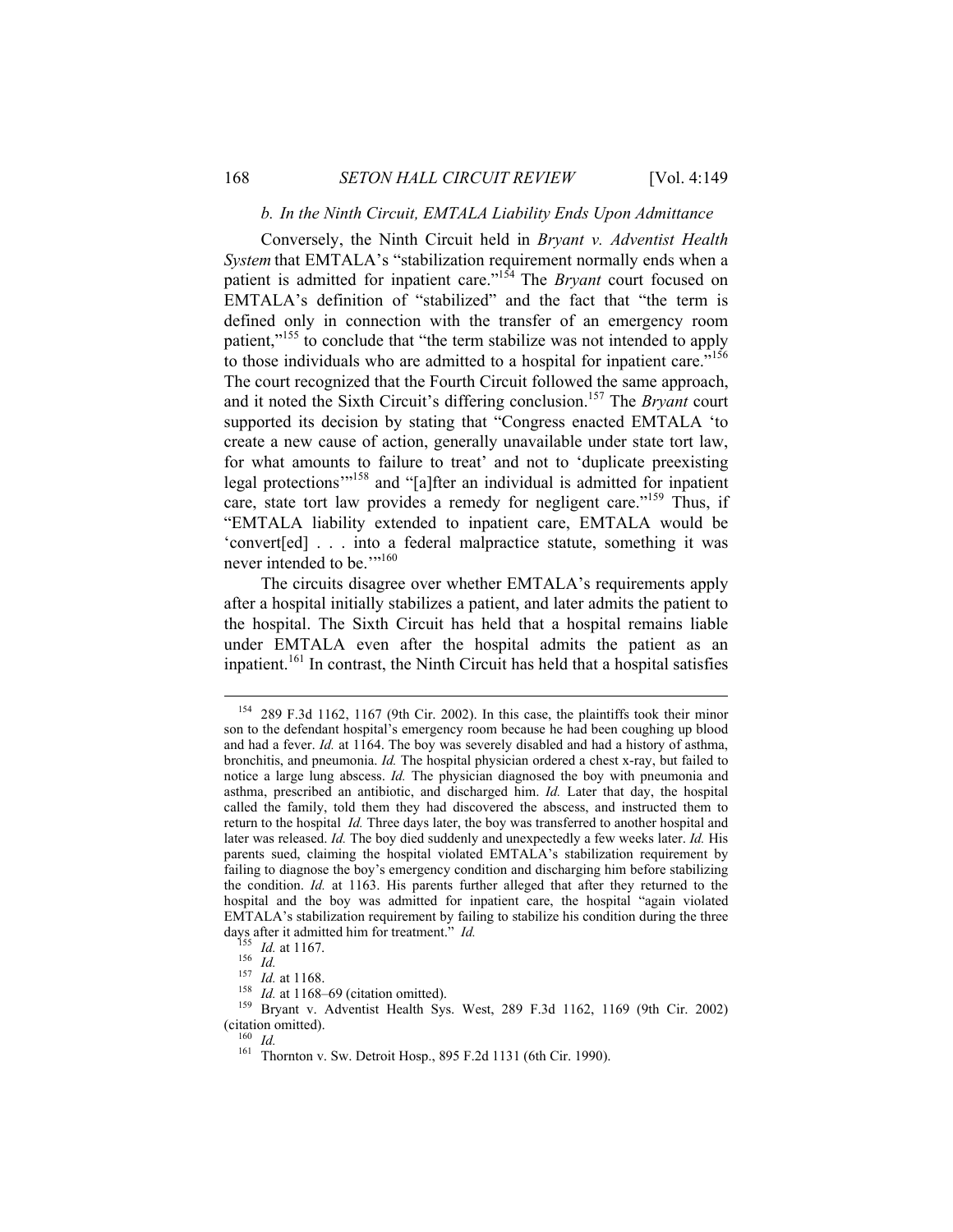its statutory requirements, and thus EMTALA liability no longer applies, after the hospital admits a patient.<sup>162</sup> Unfortunately, however, the provisions over which the circuits are split do not end there.

#### 3. Split over a Conjunctive or Disjunctive Approach

The final circuit split concerns the issue of how to read EMTALA's three requirements of a medical screening examination, stabilization, and transfer, set forth in 42 U.S.C. § 1395dd(a)–(c), either conjunctively or disjunctively.163 The Fourth, Ninth, and Eleventh Circuits follow the conjunctive approach, by which courts treat EMTALA's three provisions as interdependent and sequential requirements.<sup>164</sup> In contrast, the First Circuit follows the disjunctive approach, and interprets EMTALA as creating two distinct causes of action: one for the medical screening requirement and another for the stabilization requirement.<sup>165</sup>

#### *a. The Conjunctive Approach*

Under the conjunctive interpretation of the statute, only patients who present in a hospital's emergency room are subject to EMTALA protection.<sup>166</sup> Thus, the threshold issue according to this approach is whether a patient arrived in a hospital's emergency room.<sup>167</sup> Accordingly, hospitals are relieved of EMTALA liability after they admit a patient as an in-patient to the hospital. The Fourth Circuit concluded, therefore, in *Bryan v. Rectors and Visitors of the University of Virginia*, that "the stabilization requirement was intended to regulate the hospital's care of the patient only in the immediate aftermath of the act of admitting her for emergency treatment . . . . "<sup>168</sup> Thus, EMTALA "cannot plausibly" be interpreted to regulate medical and ethical decisions outside that narrow context."<sup>169</sup>

<sup>162</sup> *Bryant*, 289 F.3d at 1167. 163 *See* Gionis, *supra* note 14, at 264. 164 *See* Bryan v. Rectors & Visitors Univ. Va., 95 F.3d 349, 352 (4th Cir. 1996); James v. Sunrise Hosp. & Med. Ctr., 86 F.3d 885, 889 (9th Cir. 1996); Harry v.

<sup>&</sup>lt;sup>165</sup> See Lopez-Soto v. Hawayek, 175 F.3d 170 (1st Cir. 1999).<br><sup>166</sup> See Dollard v. Allen, 260 F. Supp. 2d 1127, 1132 (D. Wyo. 2003).<br><sup>167</sup> Id.<br><sup>168</sup> Bryan, 95 F.3d at 352. In this case, the patient presented at defendant emergency room in respiratory distress. *Id.* at 350. Against the patient's family's wishes, the hospital entered a "do not resuscitate" order. *Id.* Therefore, the patient was not resuscitated and later died. *Id.* The patient's estate sued the hospital for violating EMTALA's stabilization requirement. *Id.* <sup>169</sup> *Id.* at 352.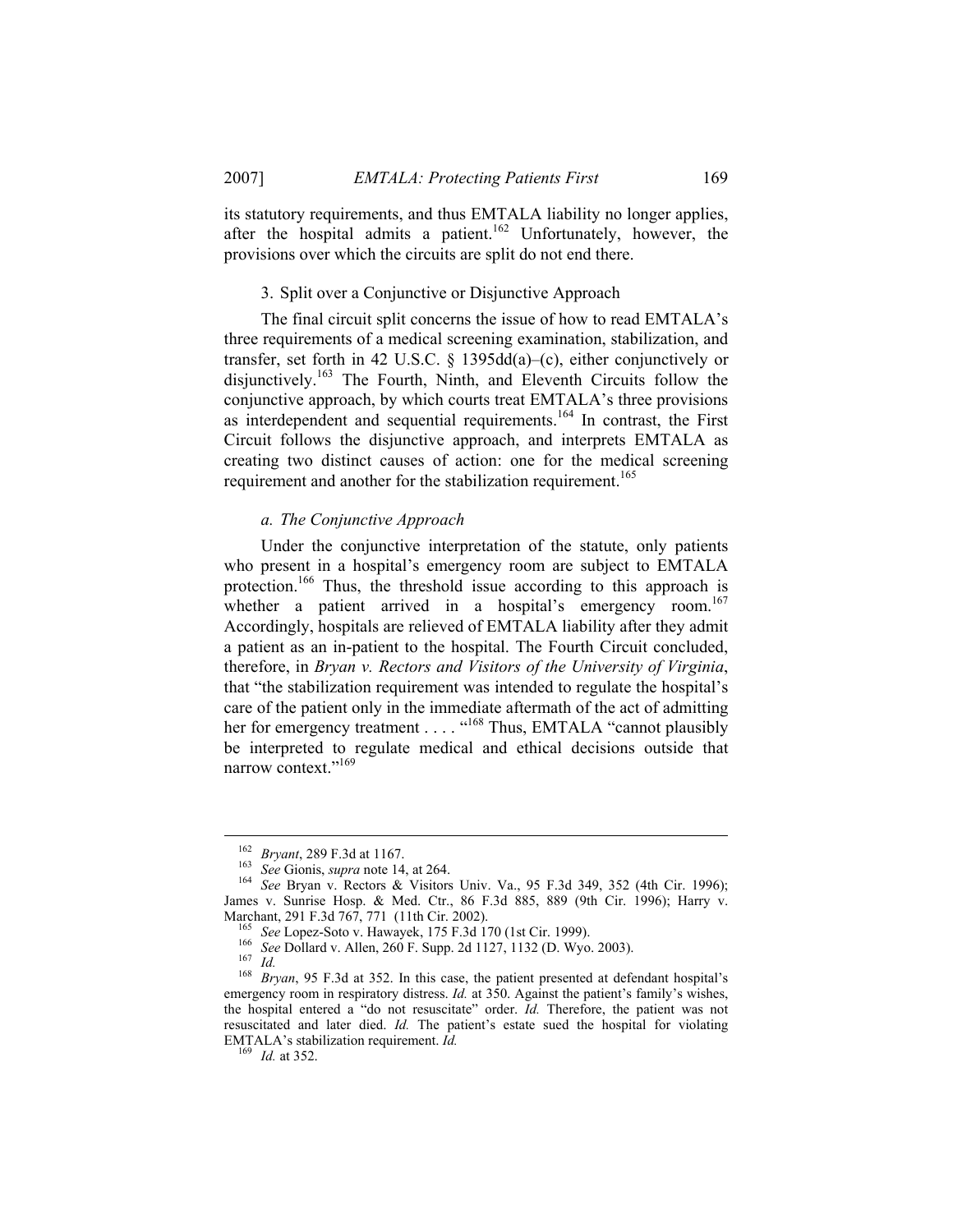Similarly, the Ninth Circuit supported a conjunctive approach in *James v. Sunrise Hospital and Medical Center*. 170 In *James*, the court read all three of EMTALA's requirements together.<sup>171</sup> From this approach, the court concluded "the transfer restrictions of 42 U.S.C. §  $1395\text{dd}(c)$  [ ] apply only when an individual 'comes to the emergency room,' and after 'an appropriate medical screening examination,' 'the hospital determines that the individual has an emergency medical condition.""<sup>172</sup>

The Eleventh Circuit in *Harry* also followed the conjunctive approach and limited EMTALA's stabilization requirement to patient transfers.173 The court reasoned that EMTALA "is logically structured to set forth two options for transferring a patient with an emergency medical condition: a hospital must either provide stabilization treatment prior to transferring a patient pursuant to subsection (A), or, pursuant to subsection (B), provide no treatment and transfer according to one of the statutorily recognized exceptions."<sup>174</sup> The court listed the elements of a stabilization requirement claim: "(1) the patient had an emergency medical condition; (2) the hospital knew of the condition; (3) the patient was not stabilized before being transferred; and (4) the hospital neither obtained the patient's consent to transfer nor completed a certificate indicating the transfer would be beneficial to the patient."<sup>175</sup>

# *b. The Disjunctive Approach*

The First Circuit adopted the opposite approach and views EMTALA's requirements in the disjunctive.176 In *Lopez-Soto*, the First Circuit set forth its disjunctive argument by stating that "subsections (a) and (b) of EMTALA operate disjunctively rather than conjunctively."<sup>177</sup> Under that interpretation, the court allowed the parents of an infant who

 <sup>170</sup> James v. Sunrise Hosp. & Med. Ctr., 86 F.3d 885, 889 (9th Cir. 1996). Here, the plaintiff was admitted to defendant hospital with acute renal failure. *Id.* at 886. The hospital "inserted a synthetic graft into her arm," which caused her "pain and numbness in that forearm, wrist, and hand." *Id.* Two days later, a hospital employee discovered her hand was cool and turning blue, and later, that the pulse in that arm was weak. *Id.* The plaintiff complained of the same symptoms for five more days. *Id.* Nevertheless, she was discharged "without any evaluation of the condition of her veins." *Id.* Her condition was not treated or stabilized, and eventually "caused her hand to be amputated." *Id.* The plaintiff sued the hospital for violating EMTALA's stabilization requirement. *Id.*<br><sup>171</sup> *Id.*<br>*172 Id.* at 889.<br><sup>173</sup> Harry v. Marchant, 291 F.3d 767, 771 (11th Cir. 2002).<br><sup>174</sup> *Id.*<br>*175 Id.* at 774.<br><sup>175</sup> *See*

Allen, 260 F. Supp. 2d 1127, 1134 (D. Wyo. 2003). 177 *Lopez-Soto*, 175 F.3d at 177.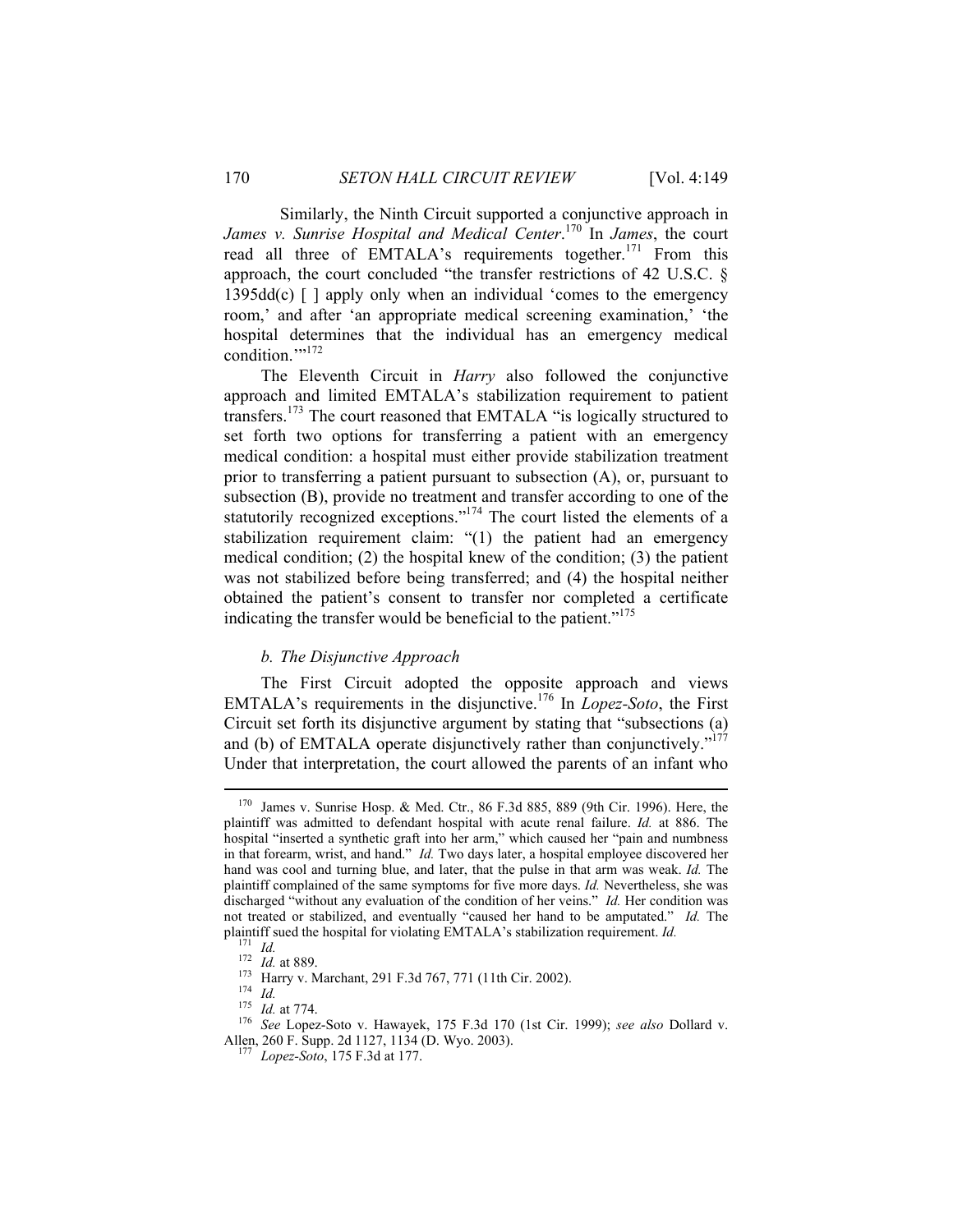was born and subsequently died in the operating room to sue under EMTALA's stabilization and transfer requirements.<sup>178</sup> The court proffered that the phrase "comes to the emergency department" in subsection (a) and the phrase "comes to a hospital" in subsection (b), create two separate and distinct duties for hospitals.<sup>179</sup> Furthermore, the court reasoned that the statutory language of subsection (b) supports the disjunctive approach because it "mentions neither an emergency room locus nor a medical screening as a precursor to a hospital's stabilization obligations. Rather, those obligations attach so long as an individual enters any part of the hospital and the hospital determines that an emergency medical condition exists."<sup>180</sup>

The *Lopez-Soto* court continued its analysis. The court stated, "a hospital more often than not will discover the existence of an emergency medical condition by performing the screening required under subsection (a)—but nothing in EMTALA's language or structure makes subsection (b) an adjunct to subsection (a)."181 Moreover, the court reasoned, "punctuation can provide valuable insights into statutory interpretation,"182 and thus the court would not "overlook that Congress chose structurally to disconnect the three subsections, closing them off from each other by periods, without any conjunctive links."<sup>183</sup>

In support of its disjunctive approach, the First Circuit pointed to *Smith v. Richmond Memorial Hospital*. 184 In *Smith*, the Virginia Supreme Court allowed a patient who did not present in the defendant hospital's emergency room to nonetheless pursue an improper transfer claim under

<sup>&</sup>lt;sup>178</sup> *Id.* In this case, Ms. Lopez-Soto presented in the hospital's emergency department in active labor. *Id.* at 171. The hospital staff took Ms. Lopez-Soto to the maternity ward, where she gave birth to her son. *Id.* The infant was born suffering from extreme respiratory distress. *Id.* The infant's physician arranged for him to be transferred to another, more specialized facility. *Id.* However, the doctor then discovered the infant had an additional medical condition but chose to "send the infant to the receiving hospital without first attempting to stabilize the patient or to treat [the] exigent condition." *Id.*  The baby was later admitted to the other hospital and died the next day. *Id.*<br><sup>179</sup> *Id.* at 173.<br><sup>180</sup> *Id.* at 174.<br><sup>181</sup> *Id.*<br><sup>181</sup> *Id.*<br><sup>182</sup> Lopez-Soto v. Hawayek, 175 F.3d 170, 174 (1st Cir. 1999).<br><sup>183</sup> *Id.*<br><sup>1</sup>

plaintiff's mother presented in the defendant hospital's emergency room in active labor, with a "premature rupture of the uterine membranes." *Id.* at 447. Several hours later, a physician, without examining her, ordered the plaintiff's mother to be transferred to another hospital. *Id.* at 448. Two ambulance services refused to transfer her until the receiving hospital agreed to be billed for the service. *Id.* The plaintiff's mother suffered substantial injuries and the infant had "cerebral palsy and is severely brain damaged." *Id.*  The plaintiff's mother sued the hospital on her child's behalf, claiming a violation of EMTALA's transfer provision. *Id.*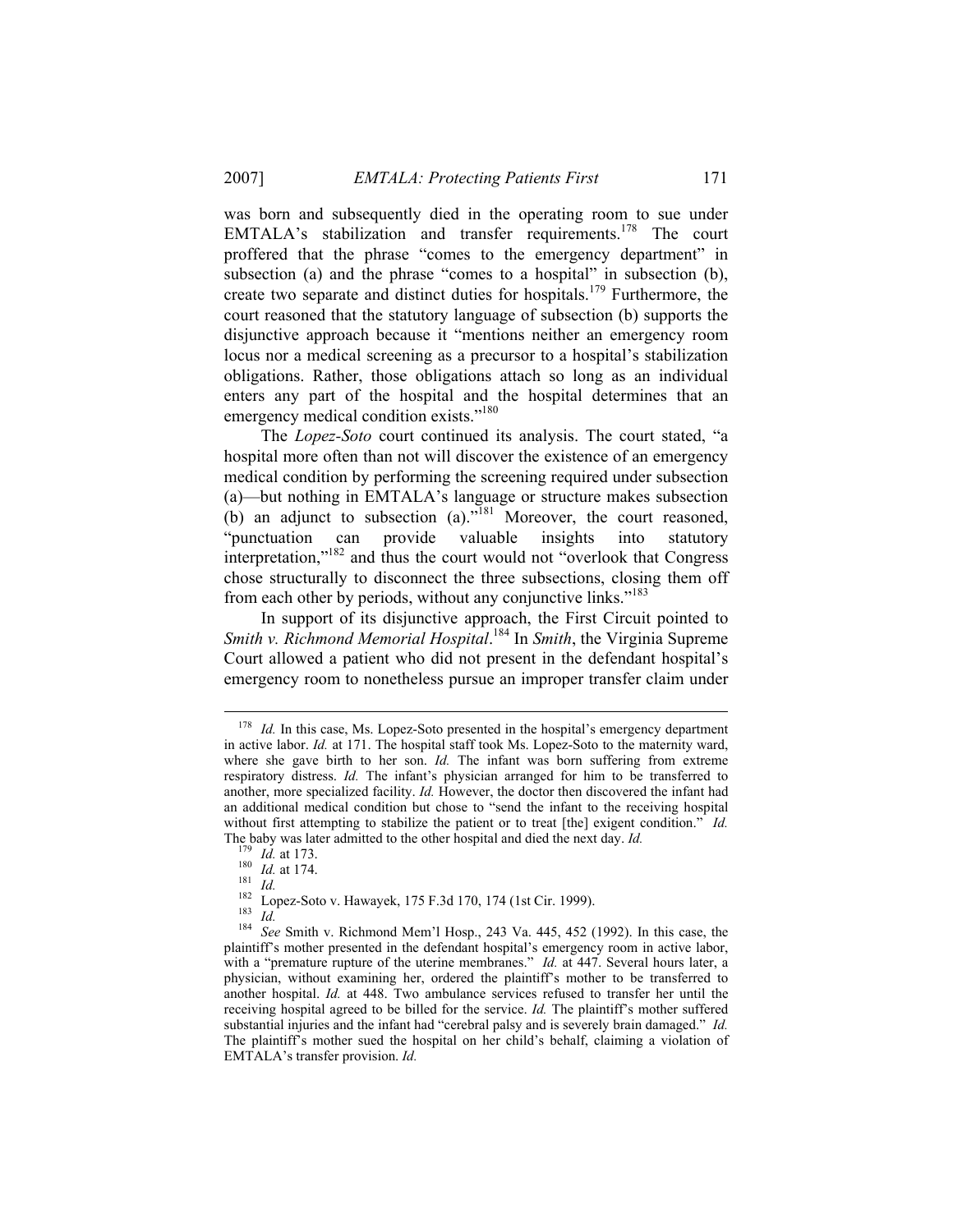subsection  $(c)$ <sup>185</sup>. The Virginia court found "nothing in the language of the Act that limits application of [subsections (b) and (c)] solely to a patient who initially arrives at the emergency room."<sup>186</sup> This argument furthers the *Lopez-Soto* court's approach because the Virginia court also refused to view EMTALA's subsections (b) and (c) as one requirement, but instead, the Virginia court permitted a plaintiff to pursue an EMTALA claim after presenting outside of the emergency room.<sup>187</sup>

Finally, the *Lopez-Soto* court drew on *Roberts v. Galen of Virginia, Inc.,* a case where the Supreme Court rejected on textual grounds the Sixth Circuit's importation of an intent requirement from subsection (a) into subsection (b).188 The First Circuit in *Lopez-Soto*, utilizing a similar textual approach, found that "subsection (b), unlike subsection (a), contains no requirement of entry through the portals of the emergency department. Thus, by analogy to *Roberts*, the plain language of the statute militates against importation of the 'emergency department' requirement from subsection (a) into subsection (b). $"189"$ 

Thus, the circuits remain split over how to read EMTALA's three requirements of a medical screening requirement, stabilization, and transfer, as set forth in 42 U.S.C. § 1395dd(a)–(c). While the Fourth, Ninth, and Eleventh Circuits follow the conjunctive approach to treat EMTALA's three provisions as interdependent and sequential requirements, the First Circuit, in contrast, follows the disjunctive approach, and interprets EMTALA as creating two distinct causes of action: one for the medical screening requirement and another for the stabilization requirement.<sup>190</sup>

# 4. Broad Interpretations of EMTALA Liability

Since EMTALA's inception in the 1980s, there have been two key cases that have interpreted the statute broadly, and thus have expanded the possibilities for hospitals' and physicians' liability.<sup>191</sup> In particular, *Roberts v. Galen of Virginia., Inc.* was the first case in which the Supreme Court addressed EMTALA, and by interpreting EMTALA and hospital liability broadly, the Court refused to import a motive requirement into the statute.192 Similarly, the First Circuit in *Lopez-Soto*

<sup>&</sup>lt;sup>185</sup> *Id.* at 452.<br>
<sup>186</sup> *Id.*<br>
<sup>187</sup> *Id.*<br>
<sup>187</sup> *Id.*<br>
<sup>188</sup> *See* Roberts v. Galen of Va., Inc., 525 U.S. 249, 251 (1999) (per curiam).<br>
<sup>189</sup> Lopez-Soto v. Hawayek, 175 F.3d 170, 174 (1st Cir. 1999).<br>
<sup>190</sup> *See* G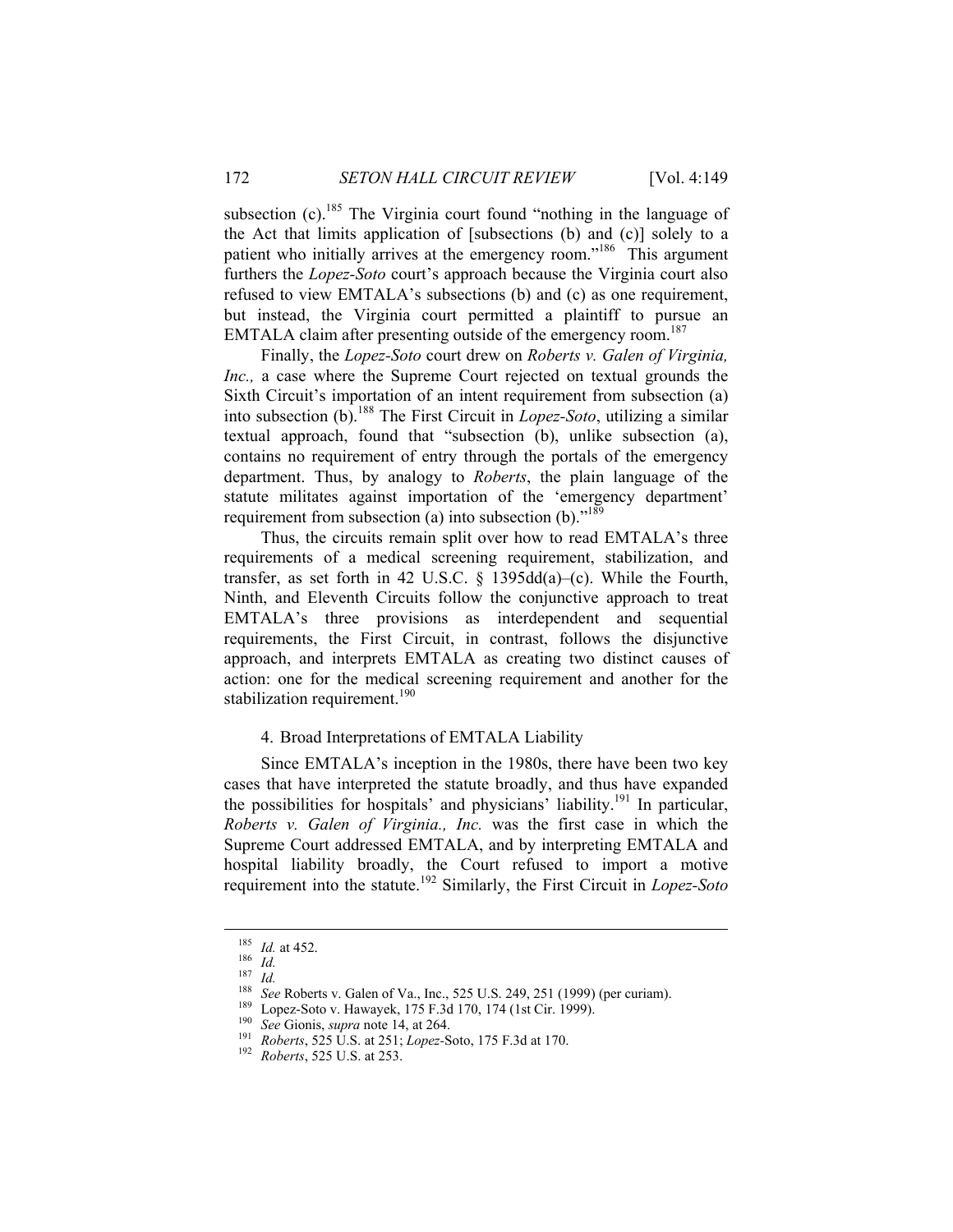also interpreted EMTALA liability broadly by imposing the statute's stabilization requirement on patients that present outside of a hospital's emergency department.<sup>193</sup> Both cases are key to understanding EMTALA's interpretation among the circuits because of their broadening of hospitals' and physicians' liability.

# *a. Roberts v. Galen of Va., Inc.*

In 1999, the Supreme Court addressed EMTALA in *Roberts,* the first case in which the Court attempted to interpret EMTALA.<sup>194</sup> In *Roberts*, both of the lower courts, including the Sixth Circuit, held that, "in order to recover in a suit alleging a violation of 42 U.S.C. § 1395dd(b), a plaintiff must prove that the hospital acted with an 'improper motive' in failing to stabilize her."<sup>195</sup> Because both of the courts found that the plaintiff was unable to prove such a motive, the defendant hospital prevailed.<sup>196</sup> The Supreme Court, however, reversed and held that "section 1395dd(b) contains no express or implied 'improper motive' requirement."<sup>197</sup>

The *Roberts* Court drew on another case, *Cleland v. Bronson Health Care Group, Inc.*, in which the Sixth Circuit read EMTALA's "appropriate medical screening" duty "as requiring a plaintiff to show an improper reason why he or she received 'less than standard attention [upon arrival]. . . at the emergency room."<sup>198</sup> The Court acknowledged that "there is no question that the text of section 1395dd(b), [the provision at issue in *Roberts*], does not require an 'appropriate' stabilization, [and furthermore, the stabilization provision cannot] . . . reasonably be read to require an improper motive."<sup>199</sup>

The Supreme Court expressly limited its holding in *Roberts* to eliminating the improper motive requirement from subsection (b)'s

<sup>&</sup>lt;sup>193</sup> Lopez-Soto, 175 F.3d at 170.<br><sup>194</sup> See Roberts, 525 U.S. at 249. In this case, the patient was taken to defendant hospital's emergency room after being run over by a truck. *Id.* at 251. The patient had severe injuries to "her brain, spine, right leg, and pelvis." *Id.* The patient remained at that hospital in a volatile state for six weeks, and was then transferred to another facility. *Id.*  The patient's condition deteriorated rapidly after the transfer. *Id.* The patient's guardian sued the hospital for violating EMTALA's stabilization and transfer provisions. *Id.* at

<sup>251–52. 195</sup> *Id.* at 250. Improper motives include "indigency, race or sex of the patient."

Kamoie, *supra* note 26, at 37.<br><sup>196</sup> Roberts, 525 U.S. at 252.<br><sup>197</sup> *Id.* at 253.<br><sup>198</sup> *Id.* at 252 (quoting Cleland v. Bronson Health Care Group, Inc., 917 F.2d 266, 272 (6th Cir. 1990)). 199 *Roberts*, 525 U.S. at 253.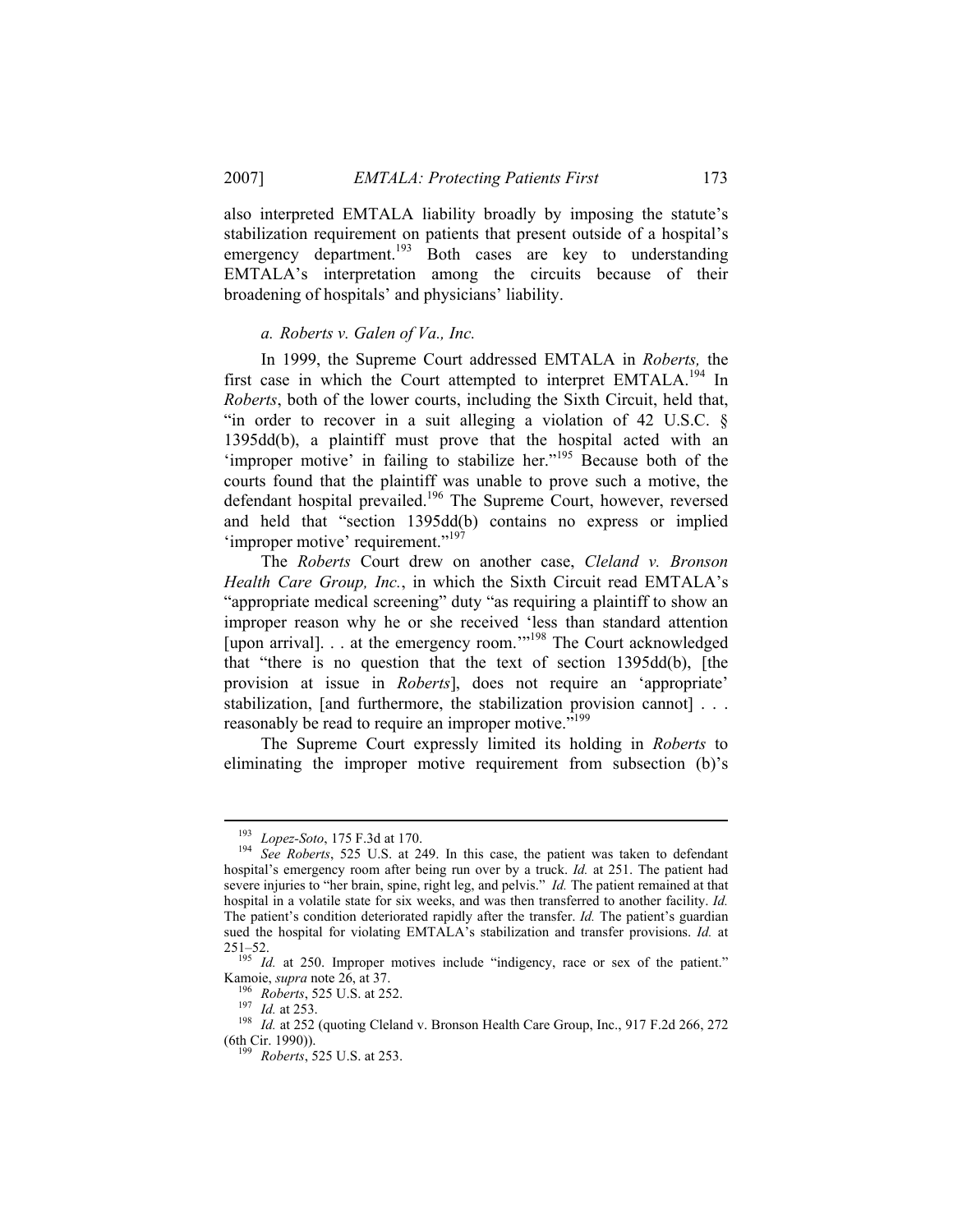stabilization provision.<sup>200</sup> The ruling is significant, however, because it "lowered the standard of proof required by plaintiffs, and will open the door to even more private EMTALA actions,"201 thereby furthering Congress' intent of protecting patients on a wide-scale. The Supreme Court's decision in *Roberts* is thus vital in broadening EMTALA's reach, eliminating the need for a plaintiff to prove malice on the part of the hospital or physician, and refusing to limit the scope of the statute.

## *b. Lopez-Soto v. Hawayek*

In 1999, the same year that the Supreme Court decided *Roberts*, the First Circuit interpreted EMTALA broadly by determining that the statute imposes liability on hospitals and physicians beyond the emergency room.<sup>202</sup> The *Lopez-Soto* decision embodied the First Circuit's disjunctive approach to EMTALA liability.<sup>203</sup> The court's decision imposed "the stabilization requirement on hospitals for any patient in an emergency medical condition, regardless of how that person enters the hospital or where within the walls of the hospital that person may be when the hospital identifies the problem."204 Basing its decision both on the broad language of the stabilization requirement,  $205$  as well as Congress' intention to prevent patient dumping, the court reasoned that EMTALA's medical screening requirement applies to patients who present in the emergency room, but the stabilization requirement applies to patients anywhere in the hospital.<sup>206</sup> Thus, the First Circuit concluded that "the absence of emergency room presentment does not preclude prosecution."207

Despite Congress' efforts to resolve the problem of patient dumping, EMTALA itself creates further legal issues. The circuit splits that resulted from courts' differing interpretations of EMTALA, as well as the *Roberts* and *Lopez-Soto* decisions that broadened the scope of previous EMTALA liability, illustrate the judicial ambiguity that surrounds the statute. There is little consensus from the circuits as to the proper interpretation of EMTALA; thus, hospitals and physicians have little guidance as to their liability under the law.

<sup>&</sup>lt;sup>200</sup> *See* Kamoie, *supra* note 26, at 37.<br>
<sup>201</sup> *Id.*<br>
<sup>202</sup> *See* Lopez-Soto v. Hawayek, 175 F.3d 170 (1st Cir. 1999).<br>
<sup>203</sup> *Id.*<br>
<sup>204</sup> *See* Kamoie, *supra* note 26, at 39.<br>
<sup>205</sup> *See Lopez-Soto*, 175 F.3d at 173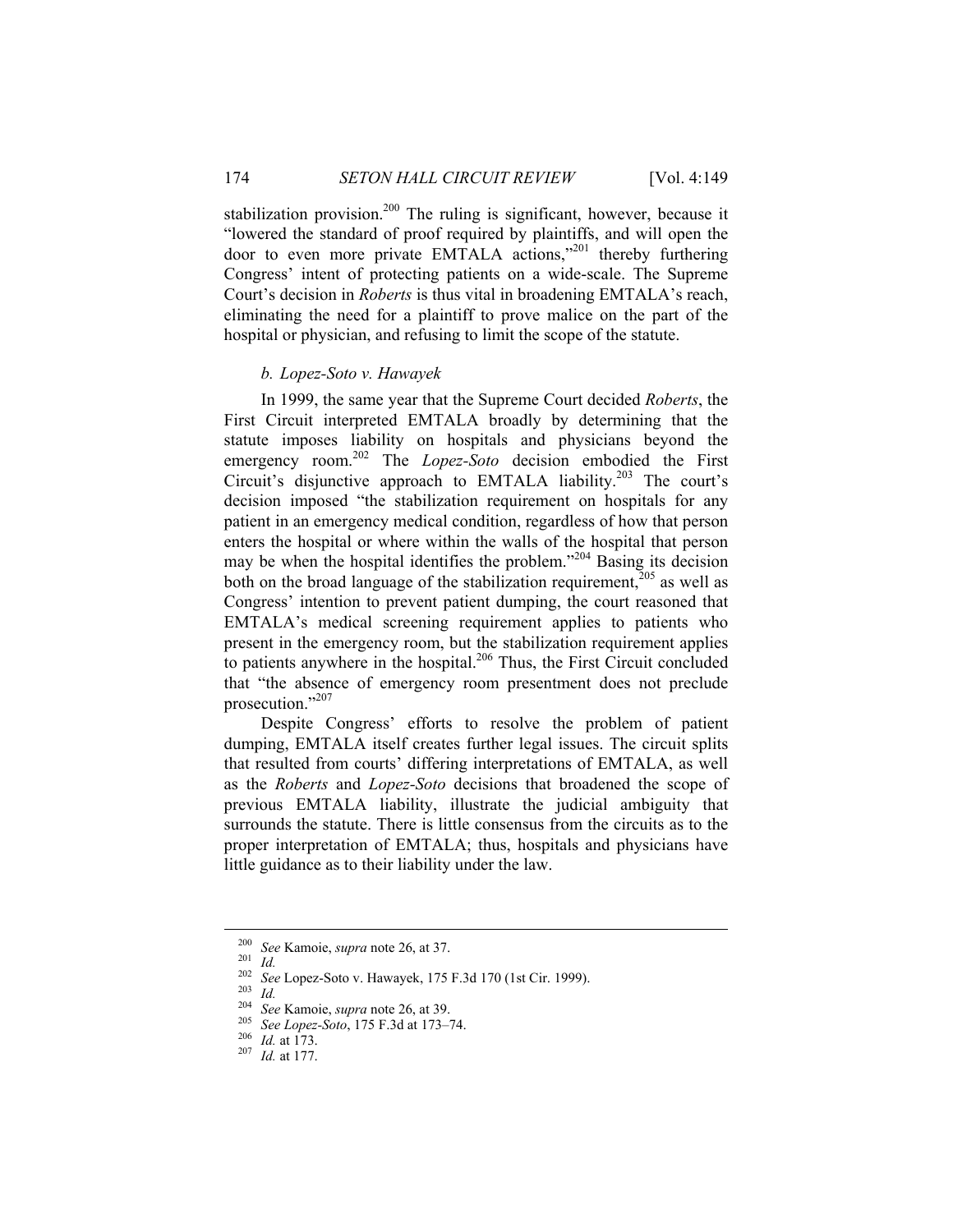# *E. The Final Regulations to EMTALA*

"[T]he various interpretations throughout the circuits are evidence of the ambiguity surrounding the statute and the difficulty of arriving at one uniform interpretation."208 In September 2003, the CMS published the Final Regulations in an attempt to clarify interpretations of EMTALA.209 The Final Regulations represent a revision of proposed regulations from May 2002, following a lengthy public comment process, and the CMS promulgated the regulations to clarify the specific obligations of hospitals and physicians under  $EMTALA<sup>210</sup>$  In particular, the Final Regulations address three divisive issues over which the circuits have split: (1) the medical screening requirement; (2) the conjunctive versus disjunctive approach; and (3) the application of EMTALA liability upon a patient's admittance to the hospital.<sup>211</sup>

# 1. EMTALA's Medical Screening Requirement Does Not Impose an Objective Standard

The Final Regulations attempt to clarify what EMTALA's medical screening provision requires of a hospital.<sup>212</sup> The Final Regulations, while refraining from "dictating what type of medical screening examination is required for each individual who presents to the dedicated emergency department,"<sup>213</sup> proffer that the "screenings should be provided to each individual commensurate with the condition that is presented."<sup>214</sup> Furthermore, the Regulations state that "the extent of the necessary examination is generally within the judgment and discretion of the qualified medical personnel performing the examination."215 The Final Regulations thus appear to promote a subjective standard for the medical screening requirement dependent on each individual patient's condition, an interpretation that is in accordance with the majority of the

<sup>208</sup> *See* Stalker, *supra* note 24, at 829. 209 Medicare Program, Clarifying Policies Related to the Responsibilities of Medicare-Participating Hospitals in Treating Individuals With Emergency Medical Conditions, 68 Fed. Reg. 53222, 53222 (Sept. 9, 2003) (codified at 42 C.F.R. Parts 413, 482, and 489). The Final Regulations are entitled "Clarifying Policies Related to the Responsibilities of Medicare-Participating Hospitals in Treating Individuals With

<sup>210</sup> *Id.* <sup>211</sup> *Id.* <sup>211</sup> *Id.* <sup>212</sup> *Id.* at 53236. <sup>213</sup> *Id.* at 53236. <sup>213</sup> *Id.* 214 Medicare Program, Clarifying Policies Related to the Responsibilities of <sup>214</sup> Medicare Program, Clarifying Policies Related to Medicare-Participating Hospitals in Treating Individuals With Emergency Medical Conditions, 68 Fed. Reg. 53222, 53236 (Sept. 9, 2003) (codified at 42 C.F.R. Parts 413, 482, and 489). 215 *Id.*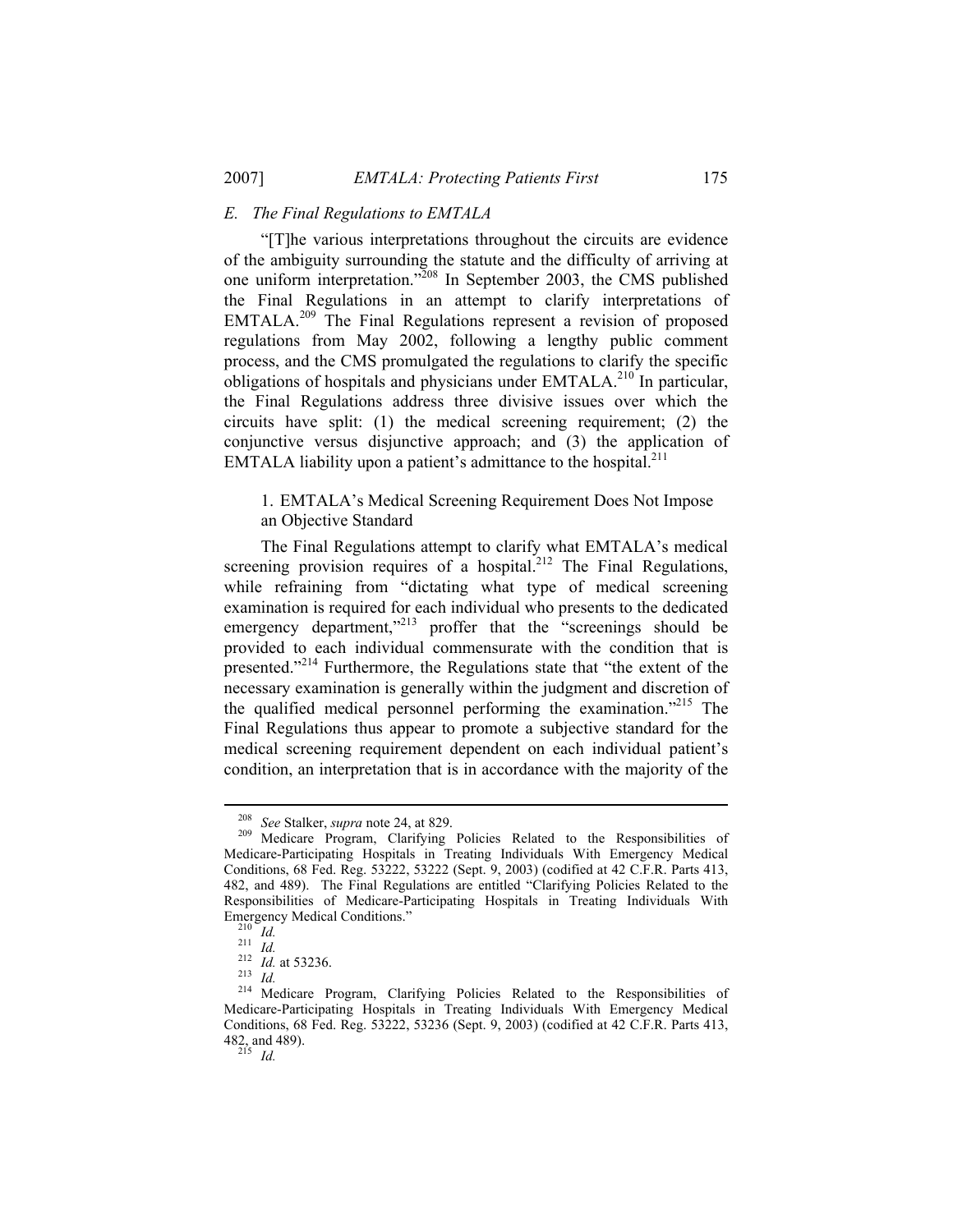circuits.216 Moreover, the Regulations further match the majority of the circuits by stating that "EMTALA does not purport to establish a medical malpractice cause of action nor establish a national standard of care."<sup>217</sup>

# 2. EMTALA Protection Ends upon Admittance as an Inpatient

The Final Regulations clearly state that "a hospital's obligations under EMTALA end once an individual is admitted for inpatient care."<sup>218</sup> The reasoning within the Regulations indicates that "should a hospital determine that it would be better to admit the individual as an inpatient, such a decision would not result in either a transfer or a discharge, and, consequently, the hospital would not have an obligation to stabilize under EMTALA."<sup>219</sup> However, the Regulations clarify that "a hospital cannot escape liability under EMTALA by ostensibly 'admitting' a patient, with no intention of treating the patient, then inappropriately transferring or discharging the patient without having met the stabilization requirement.<sup> $220$ </sup> Thus, if a hospital does not "admit an individual in good faith with the intention of providing treatment (that is, the hospital used the inpatient admission as a means to avoid EMTALA requirements), then liability under EMTALA may attach."<sup>221</sup> The Final Regulations' interpretation that EMTALA liability ends upon inpatient admittance is in agreement with the Ninth Circuit's finding in *Bryant*. 222

3. Both the Conjunctive and Disjunctive Approaches Are Supported by the Regulations

The Final Regulations address and clarify the important issue concerning the point at which EMTALA liability arises. Specifically, the Final Regulations address the phrase "come to the hospital emergency

 <sup>216</sup> *See* Cleland v. Bronson Health Care Group, Inc., 917 F.2d 266, 271 (6th Cir. 1990) (adopting a subjective, non-disparate treatment standard); Summers v. Baptist Med. Ctr. Arkadelphia, 91 F.3d 1138 (8th Cir. 1996) (same); Repp v. Anadarko Mun. Hosp., 43 F.3d 519, 522 (10th Cir. 1994) (same); Harry v. Marchant, 291 F.3d 767 (11th Cir. 2002) (same); Gatewood v. Wash. Healthcare Corp., 933 F.2d 1037, 1041 (D.C. Cir. 1991) (same). 217 *See* Medicare Program; Clarifying Policies Related to the Responsibilities of

Medicare-Participating Hospitals in Treating Individuals With Emergency Medical Conditions, 68 Fed. Reg. at 53244 (Sept. 9, 2003) (codified at 42 C.F.R. Parts 413, 482, and 489); *see, e.g.*, *Summers*, 91 F.3d at 1137 ("EMTALA is not a federal malpractice statute and it does not set a national emergency health care standard"); *Repp*, 43 F.3d at 522 (EMTALA "precludes the adoption of a standard tantamount to a federal malpractice<br>statute").<br> $\frac{218}{Id}$  *Id.* at 53247.<br> $\frac{219}{Id}$  *Id.* at 53244.

statute"). 218 *Id.* at 53247. 219 *Id.* at 53244. 220 *Id.* at 53245. 221 *Id.* <sup>222</sup> *See* Bryant v. Adventist Health Sys. West, 289 F.3d 1162, 1167 (9th Cir. 2002).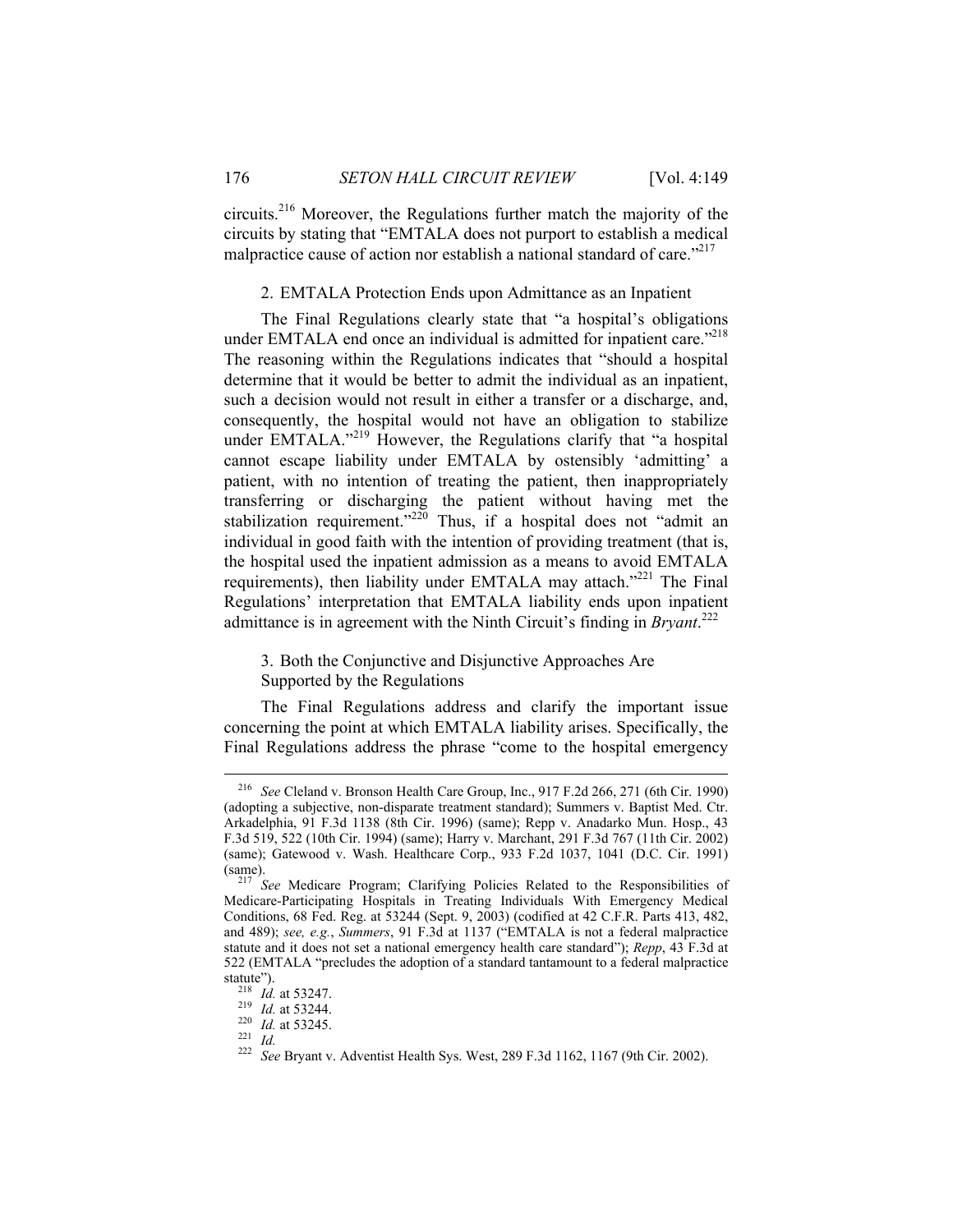department" and purport that EMTALA liability is triggered in one of two ways: (1) "The individual can present at the hospital's dedicated emergency department . . . and request examination or treatment for a *medical condition*;<sup>"223</sup> or (2) "the individual can present elsewhere on hospital property . . . (that is, at a location that is on hospital property but is not part of a dedicated emergency department), and request examination or treatment for . . . an *emergency medical condition*."<sup>224</sup> Therefore, the regulations can be interpreted to support both the conjunctive and disjunctive approaches.

The Final Regulations' interpretation of EMTALA extends liability to hospitals in accordance with the department where a patient first arrives, as well as with the condition in which that patient presents.<sup>225</sup> The conjunctive approach, with its threshold issue of whether an individual first presented in a hospital's emergency department, finds support here, in the situation where a patient presents first to a hospital department other than the emergency department with a non-emergency condition. In that case, EMTALA liability would not apply. Similarly, the disjunctive approach draws support in the situation where a patient presents first in a non-emergency department but with an emergency condition. In that case, EMTALA liability would apply. Thus, insofar as the Final Regulations purport to clarify the ambiguities surrounding EMTALA and its interpretation by the circuits, the Regulations somewhat succeed here in clarifying the dispute over conjunctive versus disjunctive.

The Final Regulations attempt to clarify the ambiguity surrounding EMTALA and its interpretation within the circuits. First, the Final Regulations state that EMTALA does not require an objectively reasonable medical screening requirement.<sup>226</sup> Second, the Final Regulations state that EMTALA liability ends when a hospital admits a

 <sup>223</sup> *See* Medicare Program, Clarifying Policies Related to the Responsibilities of Medicare-Participating Hospitals in Treating Individuals With Emergency Medical Conditions, 68 Fed. Reg. 53222, 53243 (Sept. 9, 2003) (codified at 42 C.F.R. Parts 413, 482, and 489) (emphasis added).<br><sup>224</sup> *Id.* (emphasis added). The Final Regulations provide the following example:

<sup>[</sup>I]f the individual were to tell the hospital staff at the laboratory or radiology department that he or she needed emergency care, EMTALA would apply. EMTALA also would apply if, in the absence of a verbal request, the individual's appearance or behavior were such that a prudent layperson observer would believe the individual needed examination or treatment for an emergency medical condition and that the individual would request that examination or treatment if he or she were able to do so.

*Id.* at 53237.

<sup>225</sup> *Id.* <sup>226</sup> *Id.* at 53236.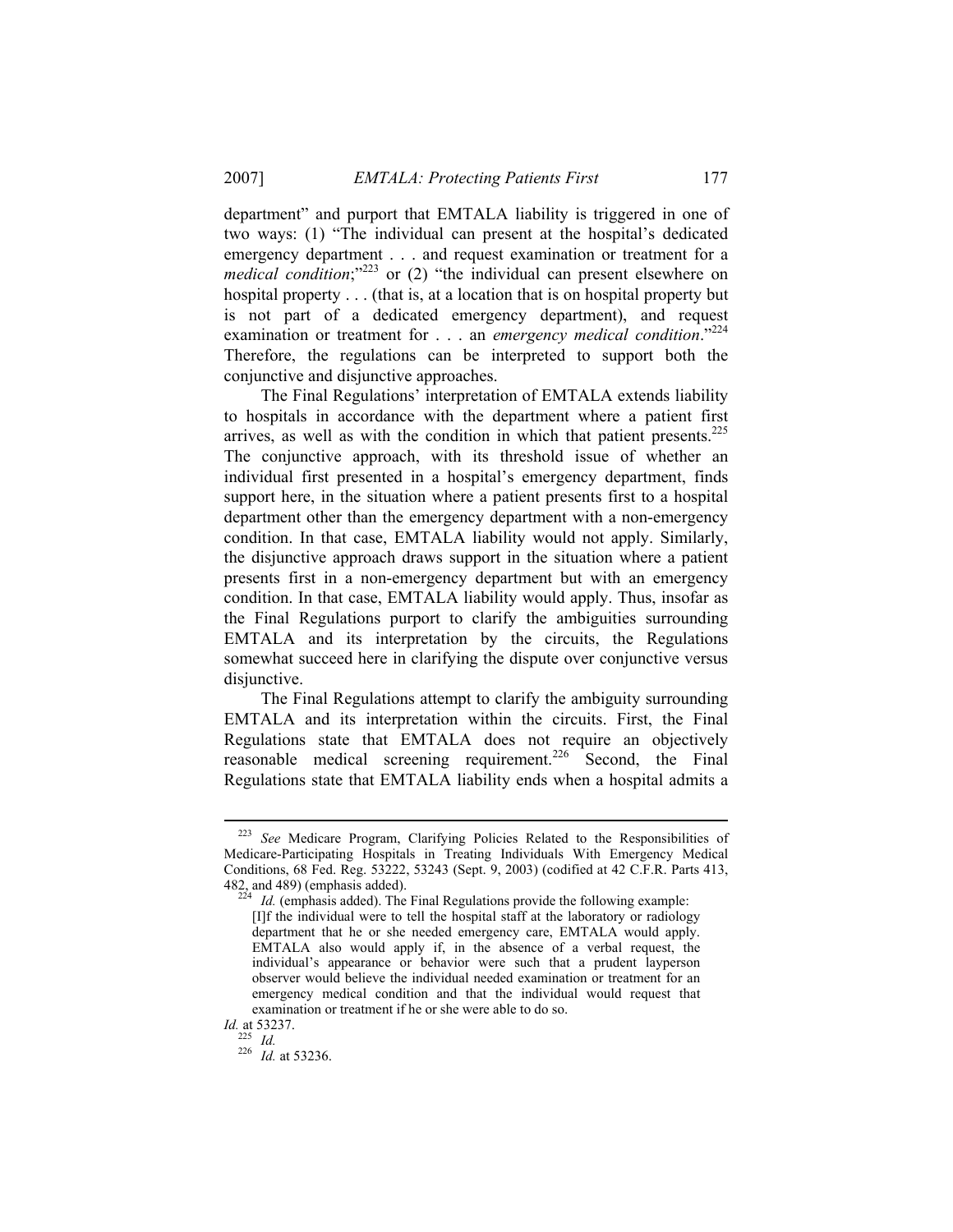patient.<sup>227</sup> Finally, the Final Regulations lend support to both the conjunctive and disjunctive approaches to EMTALA liability.<sup>228</sup> These interpretations, however, beg the question of whether the circuit courts must give deference to the Final Regulations.

#### III. ANALYSIS

#### *A. Deference to the Final Regulations Under* Chevron*?*

Despite the release of the CMS's Final Regulations, courts will still face issues of statutory interpretation regarding EMTALA. Courts will be challenged with the CMS's interpretation of the statute. In such a case, a court's interpretation will be guided by the Supreme Court's decision in *Chevron U.S.A., Inc. v. Natural Resources Defense Council, Inc.*<sup>229</sup> Specifically, courts will need to determine whether they will give deference to the agency's interpretation or whether they will choose to rely on the plain meaning of EMTALA and disregard the agency's regulations as void. $230$ 

*Chevron* is the definitive case on judicial review of agencypromulgated regulations.231 In *Chevron*, the Supreme Court held that, unless Congress' intent on the matter is entirely clear, courts must defer to an agency's statutory interpretation, so long as such interpretation is permissible and reasonable.<sup>232</sup> The Court identified a two-step inquiry that a court must follow when reviewing an agency's construction of a statute.<sup>233</sup>

First, the court must ask "whether Congress has directly spoken to the precise question at issue."234 To answer this question, the *Chevron* Court looked to both the plain language of the statute as well as the statute's legislative history.<sup>235</sup> At least one commentator has noted that, "[i]ncreasingly, the Supreme Court has chosen to resolve interpretive questions at Step One of the *Chevron* analysis . . . by using a textualist approach to statutory interpretation that finds in the statute itself an answer to the interpretive question posed."<sup>236</sup> When a court decides that

<sup>&</sup>lt;sup>227</sup> *Id.* at 53247–48.<br>
<sup>228</sup> *Id.* at 53243 and 53237.<br>
<sup>229</sup> 467 U.S. 837 (1984).<br>
<sup>230</sup> *Id.*<br>
<sup>231</sup> *Id.*<br>
<sup>231</sup> *Id.* at 843–45.<br>
<sup>233</sup> *Id.* at 842–43.<br>
<sup>234</sup> Chevron, U.S.A., Inc. v. Natural Res. Def. Council, In REV. 532, 536 (2000).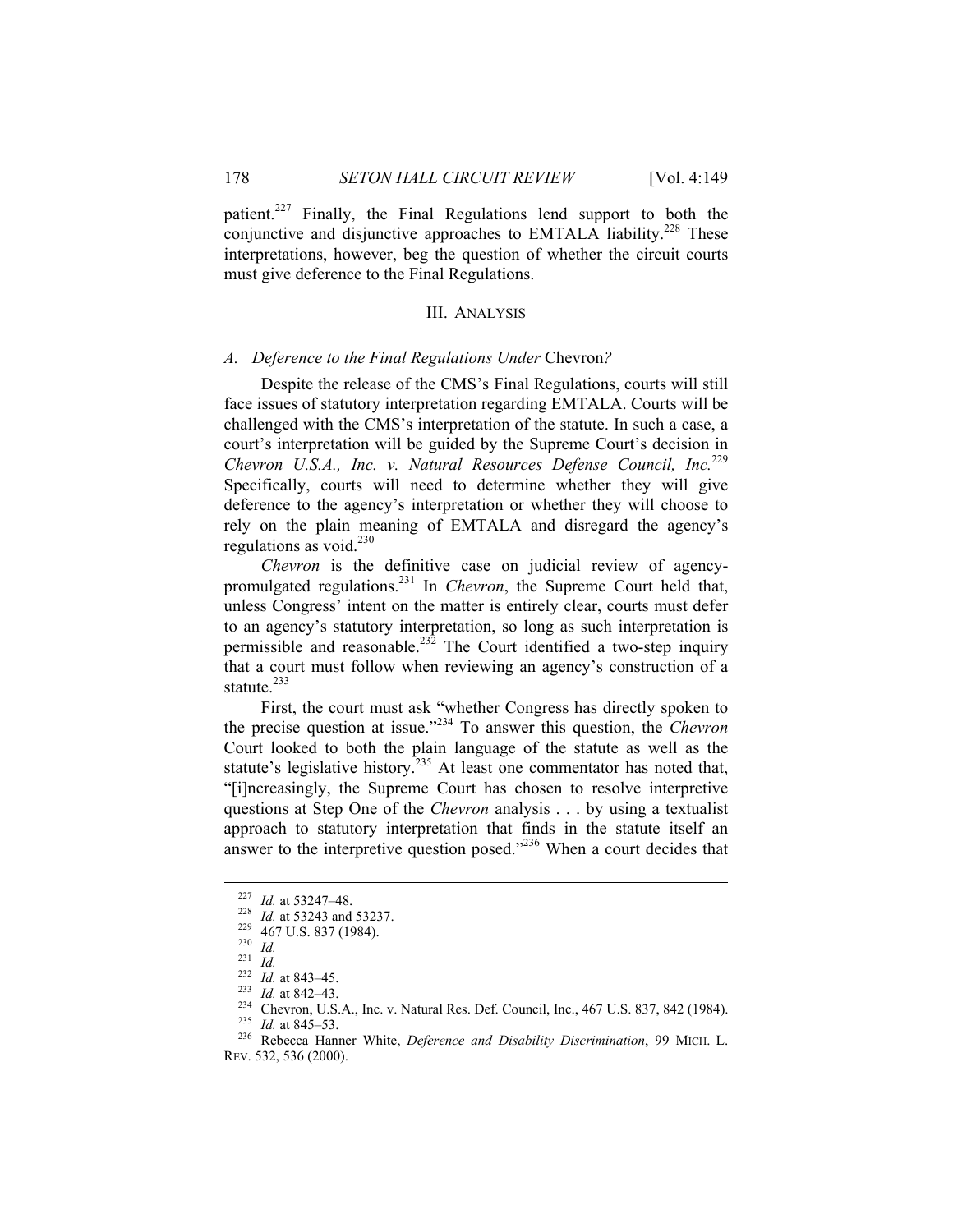the statute speaks directly to the precise issue under consideration, "the court gives effect to the statute's plain meaning, obviating any need to decide whether or not to defer to an administrative agency's interpretation."237 If Congress' intent as to the meaning of the statute is clear, "that is the end of the matter; for the court, as well as the agency, must give effect to the unambiguously expressed intent of Congress."<sup>238</sup> However, if "the court determines Congress has not directly addressed the precise question at issue," the court must proceed to the second step of its inquiry. $239$ 

Step two of the *Chevron* test requires a court to ask "whether the agency's answer [to the question at issue] is based on a permissible construction of the statute.<sup>3240</sup> The *Chevron* Court gave little affirmative instruction as to what constitutes a "permissible construction."241 Rather, the Court stated that, as part of this analysis, a court "need not conclude that the agency construction was the only one it permissibly could have adopted to uphold the construction, or even the reading the court would have reached if the question initially had arisen in a judicial proceeding."<sup>242</sup> Thus, a court need not give deference to an agency's interpretation if Congress' intent is entirely clear.<sup>243</sup> But, where Congress' is not entirely clear, a court must defer to an agency's statutory interpretation that is permissible. $244$ 

1. Courts Should Give *Chevron* Deference to the Final Regulations' Interpretation of EMTALA's Medical Screening Requirement

When faced with the issue of whether to give deference to the Final Regulations' interpretation of EMTALA's medical screening requirement, a court must follow step one of the *Chevron* analysis and determine first whether Congress spoke to that precise issue.<sup>245</sup> The statutory text establishes a hospital's responsibility to "provide for an appropriate medical screening examination within the capability of the hospital's emergency department . . . to determine whether or not an emergency medical condition  $\ldots$  exists."<sup>246</sup> Instead of defining the exact parameters required of the medical screening exam, Congress uses the

<sup>&</sup>lt;sup>237</sup> *Id.* at 541.<br>
<sup>238</sup> *Chevron*, 467 U.S. at 842–43.<br>
<sup>239</sup> *Id.* at 843.<br>
<sup>240</sup> *Id.*<br>
<sup>241</sup> *Id.*<br>
<sup>242</sup> *Id.* at 843 n.11.<br>
<sup>242</sup> *Id.* at 843 n.11.<br>
<sup>243</sup> *Chevron, U.S.A.*, Inc. v. Natural Res. Def. Council, Inc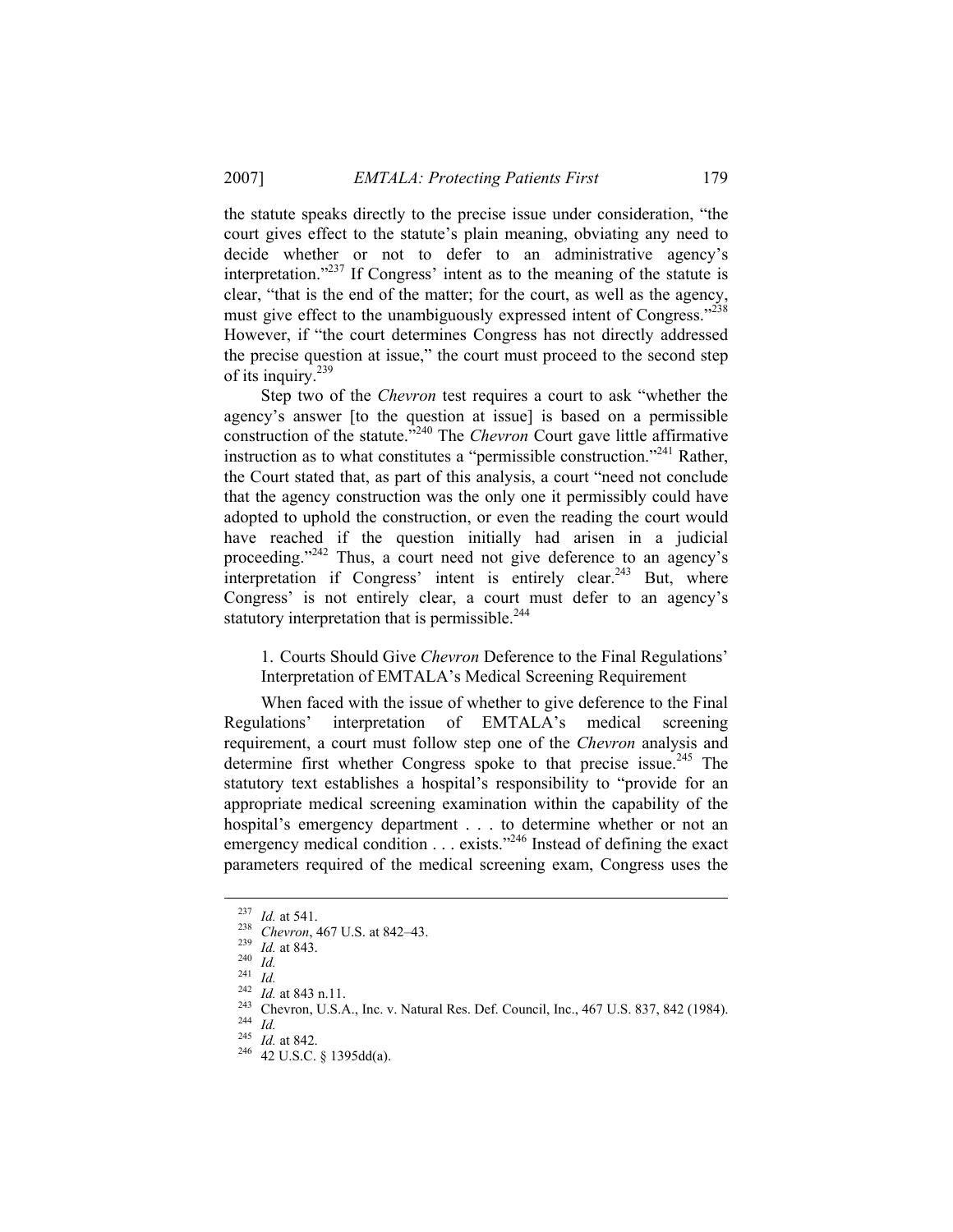ambiguous word "appropriate" to describe what it requires of hospitals.<sup>247</sup> EMTALA's other statutory language does little more to clarify this ambiguity.<sup>248</sup> Thus, a court must turn then to the statute's legislative history to ascertain Congress' intent.

As previously discussed, Congress' intent in passing EMTALA was unmistakably clear—Congress intended first and foremost to prevent patient dumping.<sup>249</sup> *Chevron* instructs that if Congress' intent as to a particular question is clear, "that is the end of the matter," and a reviewing court "must give effect to the unambiguously expressed intent of Congress."250 Thus, to the extent that the Final Regulations are in agreement with EMTALA's objective and Congress' intent in passing the statute, courts should give the Regulations *Chevron* deference.<sup>251</sup> The Regulations articulate a subjective standard, requiring a medical screening be "provided to each individual commensurate with the condition that is presented."<sup>252</sup> Because this interpretation requires hospitals to tailor a patient's screening examination in accordance with his medical conditions, as opposed to his financial or insurance status, in this circumstance, the Regulations deserve *Chevron* deference. Furthermore, because Congress' intent is clear as to preventing hospitals from dumping patients, courts need not reach the second step in a *Chevron* analysis.253

2. Courts Should Not Give *Chevron* Deference to the Final Regulations' Interpretation that EMTALA Protection Ends Upon Admittance as an Inpatient

Courts should not give *Chevron* deference to the Final Regulations' interpretation that EMTALA protection ends upon admittance as an inpatient. Step one of the *Chevron* analysis requires a court to first determine whether Congress has spoken to the precise issue of whether EMTALA protection, and more specifically, its stabilization requirement, ends when a hospital admits an inpatient. A hospital triggers EMTALA's stabilization requirement when a doctor determines that a patient is suffering from an emergency medical condition; if so, a

<sup>&</sup>lt;sup>247</sup> *Id.*<br>
<sup>248</sup> 42 U.S.C. § 1395dd.<br>
<sup>249</sup> See supra page 157.<br>
<sup>250</sup> Chevron, 467 U.S. at 842–43.<br>
<sup>251</sup> *Id.*<br>
<sup>252</sup> Medicare Program, Clarifying Policies Related to the Responsibilities of Medicare-Participating Hospitals in Treating Individuals With Emergency Medical Conditions, 68 Fed. Reg. 53222, 53236 (Sept. 9, 2003) (codified at 42 C.F.R. Parts 413, 482, and 489). 253 *Chevron*, 467 U.S. at 842–43.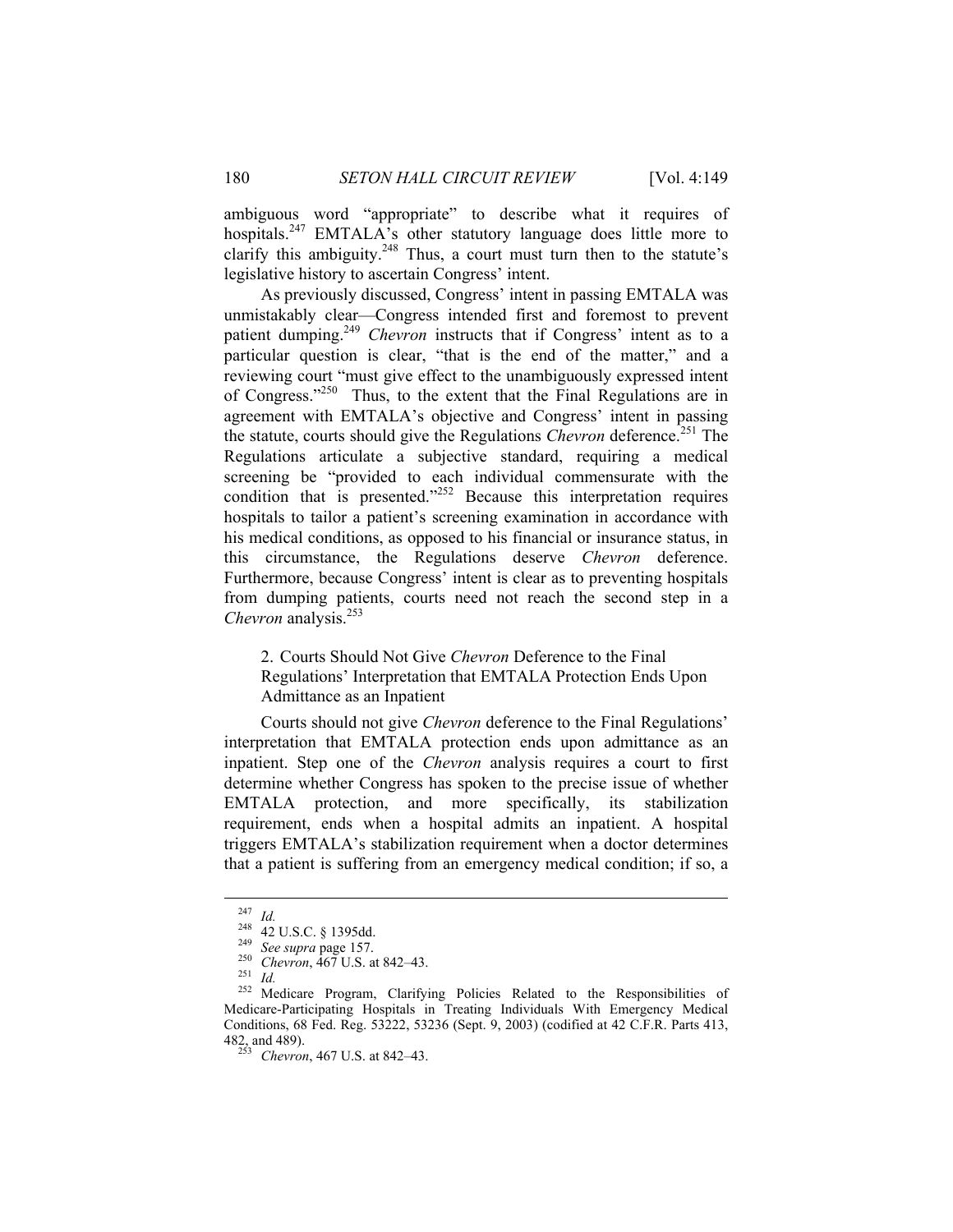doctor must either stabilize the condition or transfer the patient, in accordance with EMTALA's transfer requirements.<sup>254</sup> Thus, if a hospital determines that no emergency condition exists, the hospital's EMTALA obligations end after the hospital provides a patient with a nondisparate examination. Additionally, Congress defines the term "stabilize" only "in connection with the transfer of an emergency room patient."255 Nonetheless, the statute's plain language is unclear as to whether the stabilization requirement attaches when a doctor initially stabilizes a patient and then admits her as an inpatient.<sup>256</sup>

EMTALA's legislative history clearly sets forth Congress' intent in passing the statute. Specifically, the House Committee on Ways and Means reported:

The Committee is greatly concerned about the increasing number of reports that hospital emergency rooms are refusing to accept or treat patients with emergency conditions if the patient does not have medical insurance. . . . The Committee wants to provide a strong assurance that pressures for greater hospital efficiency are not to be construed as license to ignore traditional responsibilities and loosen historic standards.<sup>257</sup>

In addition, the House Judiciary Committee, which had considered EMTALA's enforcement mechanisms, observed generally:

In recent years there has been a growing concern about the provision of adequate emergency room medical services to individuals who seek care, particularly as to the indigent and uninsured. Although at least twenty-two states have enacted statutes or issued regulations requiring the provision of limited medical services whenever an emergency situation exists, and despite the fact that many state court rulings impose a common law duty on doctors and hospitals to provide necessary emergency care, some are convinced that the problem needs to be addressed by federal sanctions . . . . The Judiciary Committee shares the concern of the Ways and Means Committee that appropriate emergency room care be provided to patients faced with medical emergencies and in active labor.<sup>258</sup>

 <sup>254 42</sup> U.S.C. §§ 1395dd(b)–(c). 255 Bryant v. Adventist Health Sys. West, 289 F.3d 1162, 1167 (9th Cir. 2002). 256 *See* Schaffner, *supra* note 27, at 1032. The current circuit split regarding EMTALA liability after admittance serves as additional proof of a lack of statutory clarity. *Id.* 257 H.R. REP. NO. 99-241, pt. 1, at 27 (1985), *as reprinted in* 1986 U.S.C.C.A.N. 579,

<sup>605. 258</sup> H.R. REP. NO. 99-241, pt. 3, at 5–6 (1985), *as reprinted in* 1986 U.S.C.C.C.A.N. 726, 726–27.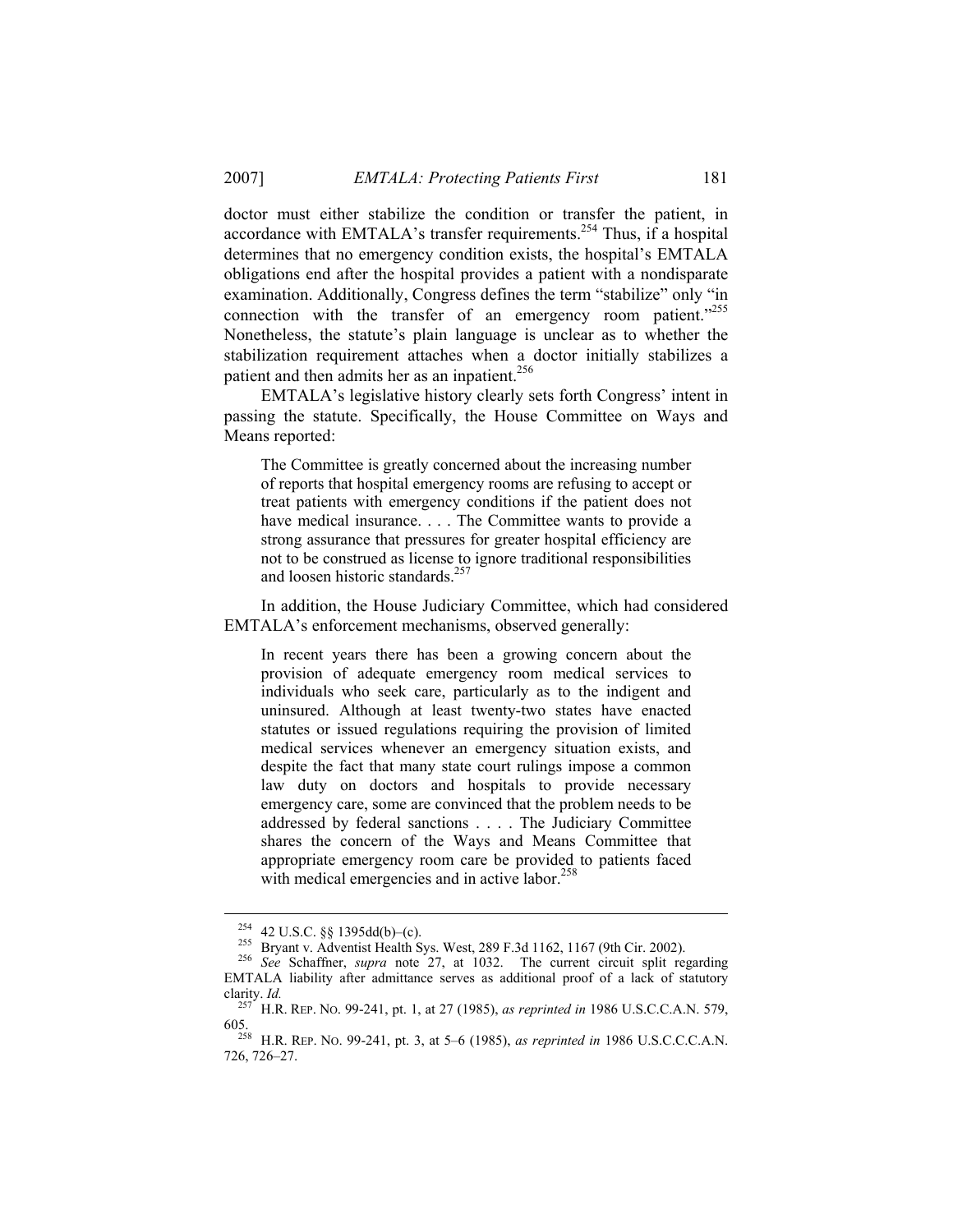Although one could argue that Congress repeatedly used the term "emergency room" to indicate that treatment need not extend to patients outside of the predetermined emergency department, "[a] fairer reading is that Congress sought to insure that patients with medical emergencies would receive emergency care."<sup>259</sup> Furthermore, "[a]though emergency care often occurs, and almost invariably begins, in an emergency room, emergency care does not always stop when a patient is wheeled from the emergency room into the main hospital."<sup>260</sup>

To immunize hospitals from EMTALA liability merely because hospital personnel move patients from the emergency room to another department would, therefore, be incongruous with Congress' clearlystated intent to protect patients from hospitals transferring or dumping them before they are stabilized. If hospitals admit patients in order to treat them fairly and in accordance with standard procedures, the attachment of EMTALA's requirements will not be problematic for hospitals. Only hospitals seeking to avoid EMTALA's basic requirements by dumping patients before stabilization would fear liability attaching after admittance. In either case, Congress' stated intent to protect patients demands that the stabilization requirement remain in effect even after doctors admit patients as inpatients. Thus, a hospital "may not circumvent the requirements of the Act merely by admitting an emergency room patient to the hospital, then immediately discharging that patient."<sup>261</sup> Instead, "[e]mergency care must be given until the patient's emergency medical condition is stabilized."<sup>262</sup>

Nonetheless, the Final Regulations state that EMTALA liability ends upon a patient's admittance as an inpatient. Because Congress' intent is clear as to protecting patients even after initial stabilization and admittance, courts need not accord *Chevron* deference to the Final Regulations. Instead, courts should consider the Final Regulations void to the extent they limit liability under EMTALA when hospitals admit patients as inpatients.

3. Courts Should Not Give *Chevron* Deference to the Final Regulations in Relation to the Conjunctive Versus Disjunctive Approaches

Courts should not give *Chevron* deference to the Final Regulations in relation to the conjunctive versus disjunctive approaches. Here, the first step of the *Chevron* analysis requires a court to determine if

 <sup>259</sup> Thornton v. Sw. Detroit Hosp., 895 F.2d 1131, 1135 (6th Cir. 1990). 260 *Id.* <sup>261</sup> *Id.* <sup>262</sup> *Id.*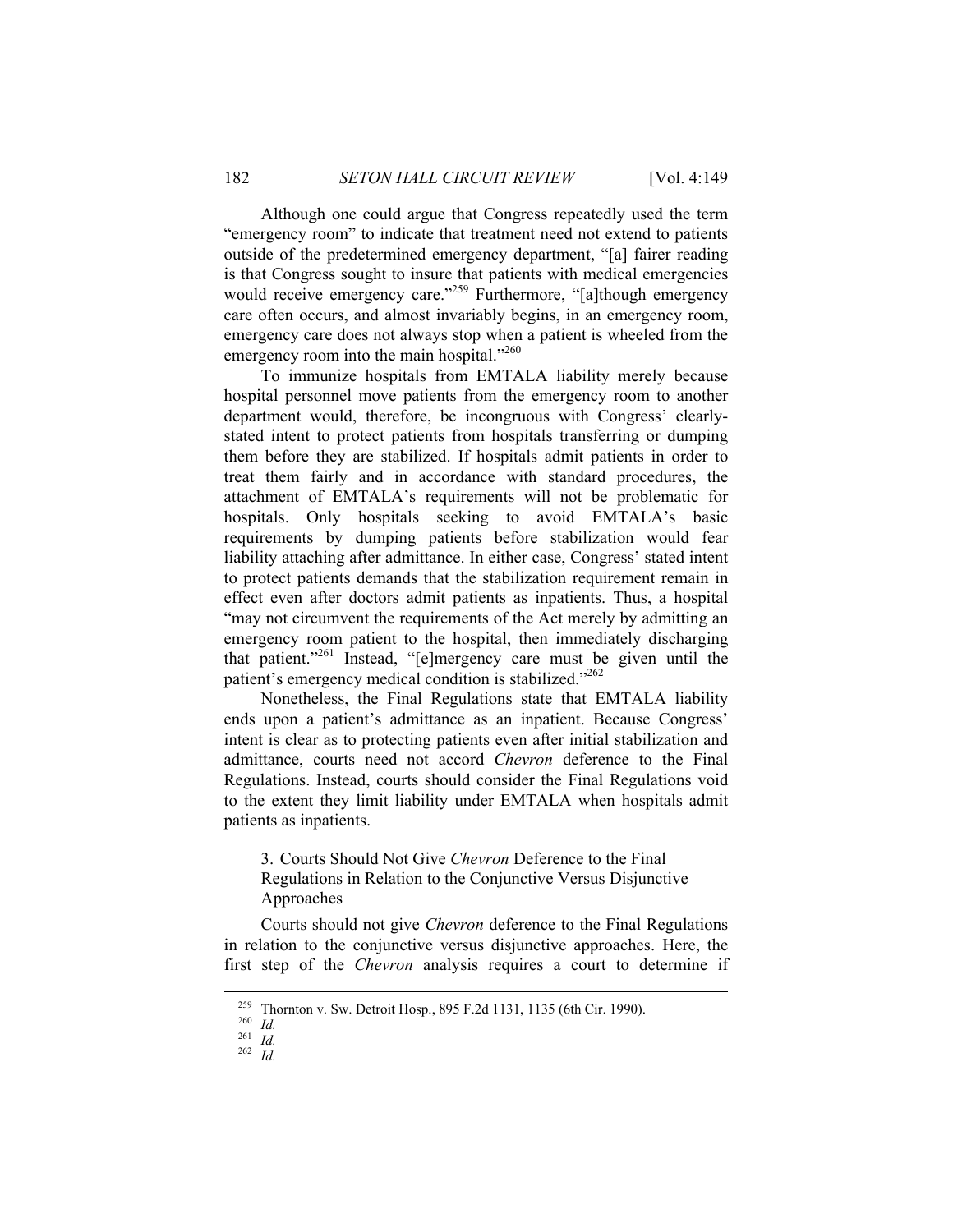Congress has addressed this precise issue: whether courts should consider the three requirements of EMTALA in the conjunctive, meaning that the provisions are read as interdependent and sequential, or whether courts should consider EMTALA's provisions in the disjunctive, such that courts would read the medical screening and stabilization requirements as separate causes of action. 263 EMTALA's language lends itself to the disjunctive approach for several reasons.<sup>264</sup>

First, the medical screening requirement in subsection (a) attaches when a patient "comes to the emergency room," while the stabilization requirement in subsection (b) is triggered when a patient "comes to the hospital."<sup>265</sup> If Congress had intended to make these two requirements the same, and thus trigger EMTALA only when a plaintiff meets both requirements, it would have drafted the statute to reflect such a desire. However, EMTALA's plain language reflects Congress' intent to create two separate causes of action: one for the medical screening examination, and another for the stabilization requirement. Moreover, nowhere in subsections (b) or (c) does Congress mention a requirement that a patient present first in an emergency room in order for EMTALA liability to attach.<sup>266</sup> Furthermore, by including women in active labor within the gambit of EMTALA's protection, "Congress obviously had a horizon broader than the emergency room in mind,"267 as most women are admitted to maternity wards, rather than emergency rooms, when they present in active labor.<sup>268</sup>

In addition, the adoption of the disjunctive approach to EMTALA interpretation unequivocally furthers Congress' intent to prevent patient dumping. As the *Lopez-Soto* court reasoned,

After all, patient dumping is not a practice that is limited to emergency rooms. If a hospital determines that a patient on a ward has developed an emergency medical condition, it may fear that the costs of treatment will outstrip the patient's resources, and seek to move the patient elsewhere. That strain of patient dumping is equally as pernicious as what occurs in emergency departments, and we are unprepared to say that Congress did not seek to curb it.<sup>269</sup>

<sup>&</sup>lt;sup>263</sup> See Gionis, *supra* note 14, at 264–65.<br>
<sup>264</sup> Lopez-Soto v. Hawayek, 175 F.3d 170, 173–74 (1st Cir. 1999).<br>
<sup>265</sup> 42 U.S.C. § 1395dd(a)–(b)(1)(A).<br>
<sup>266</sup> 42 U.S.C. §§ 1395dd(b)–(c).<br>
<sup>267</sup> Lopez-Soto, 175 F.3d at 1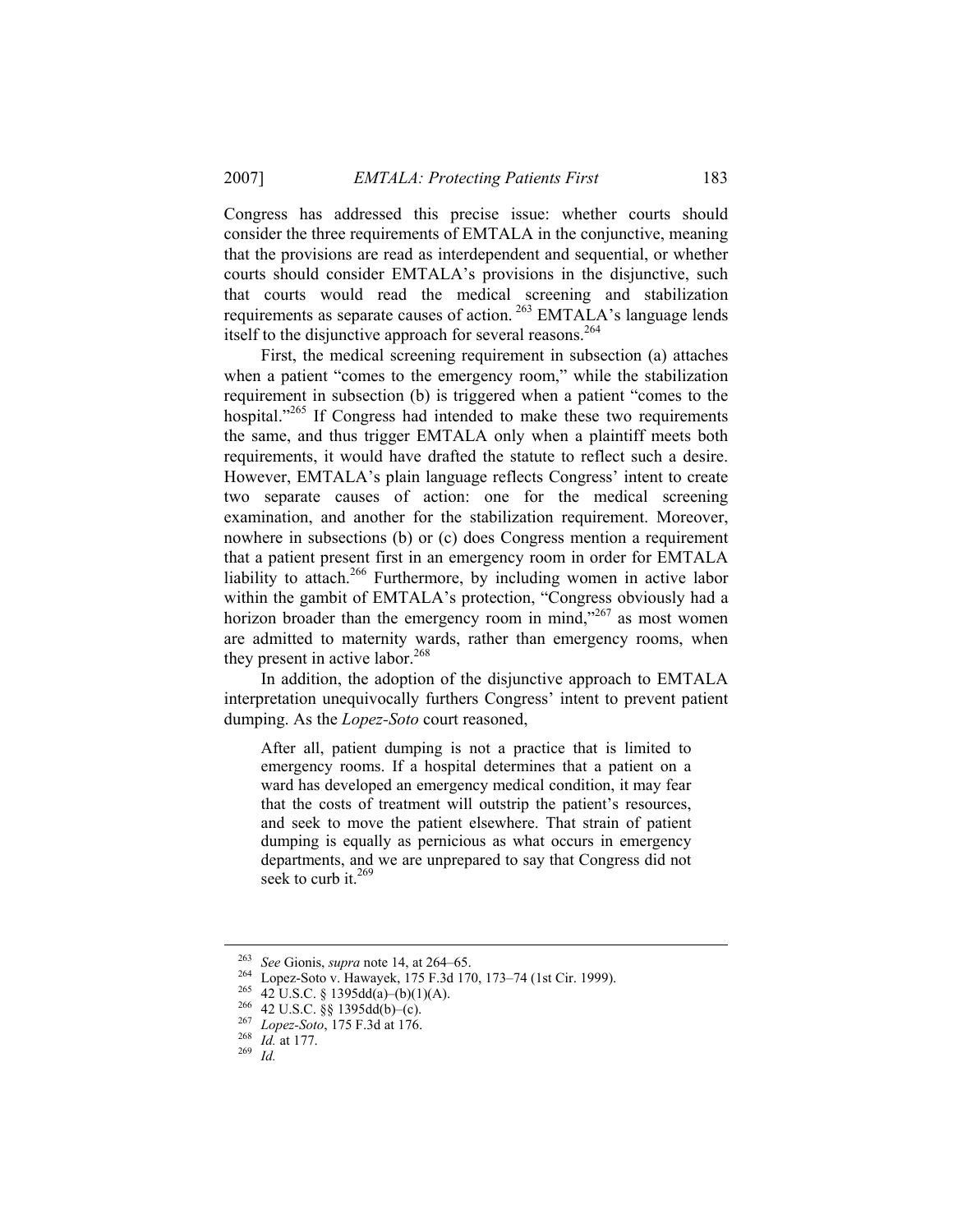Because EMTALA's plain language and its legislative history both clearly reflect Congress' intent to prevent patient dumping, courts should not afford *Chevron* deference to the Final Regulations, insofar as the Regulations construe EMTALA liability conjunctively. Thus, the Final Regulations requirement that a patient who presents on hospital property apart from a dedicated emergency department must "request examination or treatment for an *emergency medical condition*<sup>370</sup> in order for EMTALA protection to attach, is void. Furthermore, courts need not continue to the second step in a *Chevron* analysis here because Congress' intent and the statute's plain language is unambiguous as to support EMTALA's interpretation in the disjunctive.

Thus, courts facing an EMTALA issue today will have one of two possible results. If a court encounters an issue concerning the medical screening requirement, the court should give *Chevron* deference to the Final Regulations' interpretation of EMTALA's medical screening requirement. In contrast, however, courts should not give *Chevron* deference to either the interpretation within the Final Regulations that EMTALA protection ends upon admittance as an inpatient nor to the Regulations' interpretation with regard to the conjunctive versus disjunctive approach.

# *B. Mr. Takewell's Case Today*

If Mr. Takewell presented in the Tennessee hospital today, his treatment would have been decidedly different. EMTALA would have required the hospital to tailor Mr. Takewell's screening examination in accordance with his medical conditions, as opposed to his inability to pay. In other words, the hospital would have been required to assess his medical state, and likely would have discovered that he was in an emergency condition. Then, EMTALA would have mandated that the hospital stabilize Mr. Takewell's condition. If Mr. Takewell's doctor had followed the same course of action of removing him from his bed and carrying him out of the hospital without treatment, the doctor and the hospital would have faced statutory penalties, including fines, exclusion from the Medicare program, and possible civil liability. Furthermore, as this comment suggests, even if the Tennessee hospital admitted Mr. Takewell as an inpatient, the hospital still would face statutory liability under EMTALA. Moreover, this comment suggests that Mr. Takewell

 <sup>270</sup> Medicare Program, Clarifying Policies Related to the Responsibilities of Medicare-Participating Hospitals in Treating Individuals With Emergency Medical Conditions, 68 Fed. Reg. 53222, 53243 (Sept. 9. 2003) (codified at 42 C.F.R. Parts 413, 482, and 489) (emphasis added).